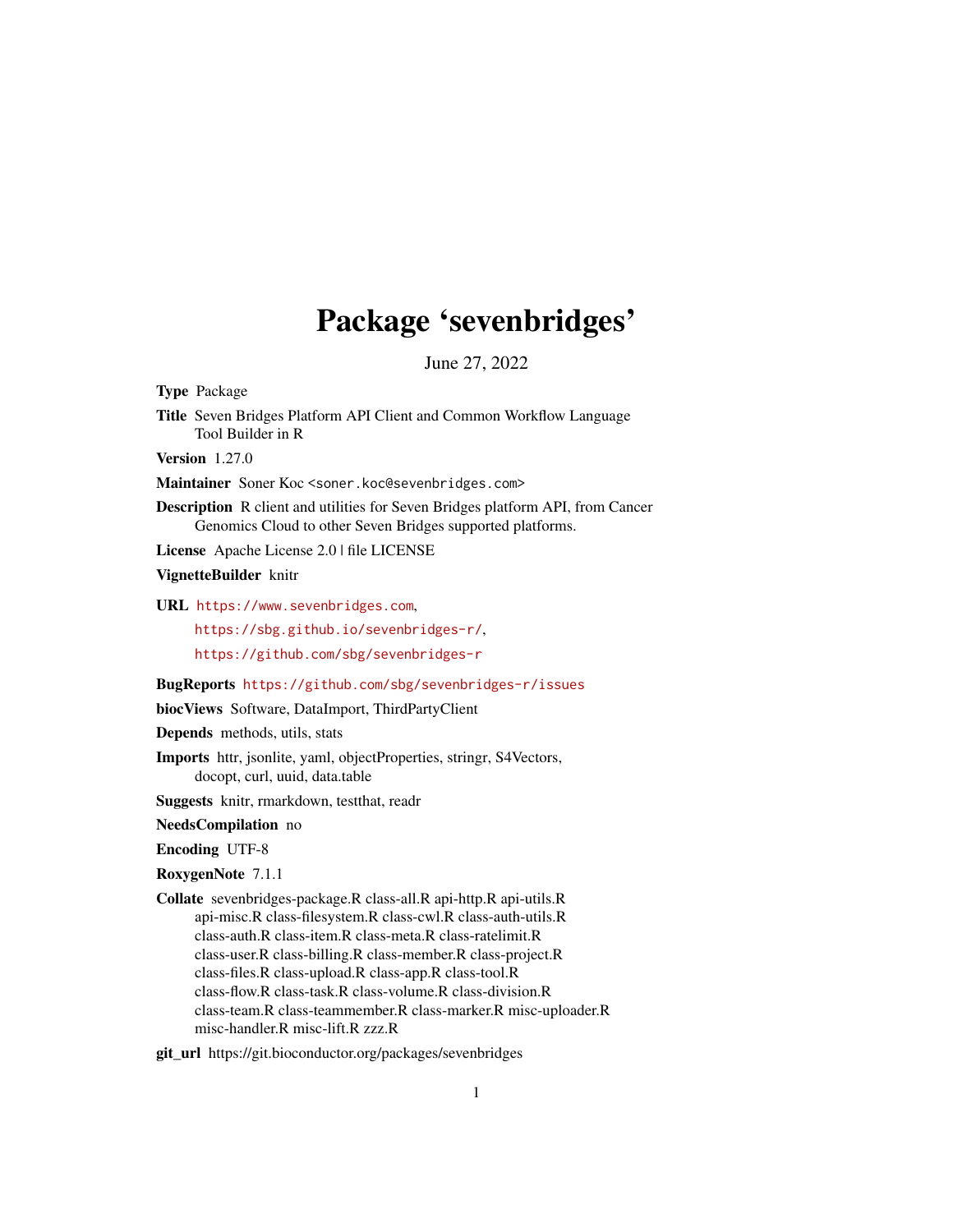git\_branch master git\_last\_commit 2f1a434 git\_last\_commit\_date 2022-04-26 Date/Publication 2022-06-27 Author Soner Koc [aut, cre], Nan Xiao [aut], Tengfei Yin [aut], Dusan Randjelovic [ctb], Emile Young [ctb], Seven Bridges Genomics [cph, fnd]

# R topics documented:

| 3              |
|----------------|
| $\overline{4}$ |
| 5              |
| 6              |
| $\overline{7}$ |
| 8              |
| 11             |
| 11             |
| 12             |
| 13             |
| 15             |
| 16             |
| 17             |
| 18             |
| 19             |
| 19             |
| 20             |
| 23             |
| 24             |
| 24             |
| 25             |
| 26             |
| 27             |
| 28<br>delete   |
| 29             |
| 29             |
| 30             |
| 30             |
| 31             |
| 32             |
| 34             |
| 34             |
| 35             |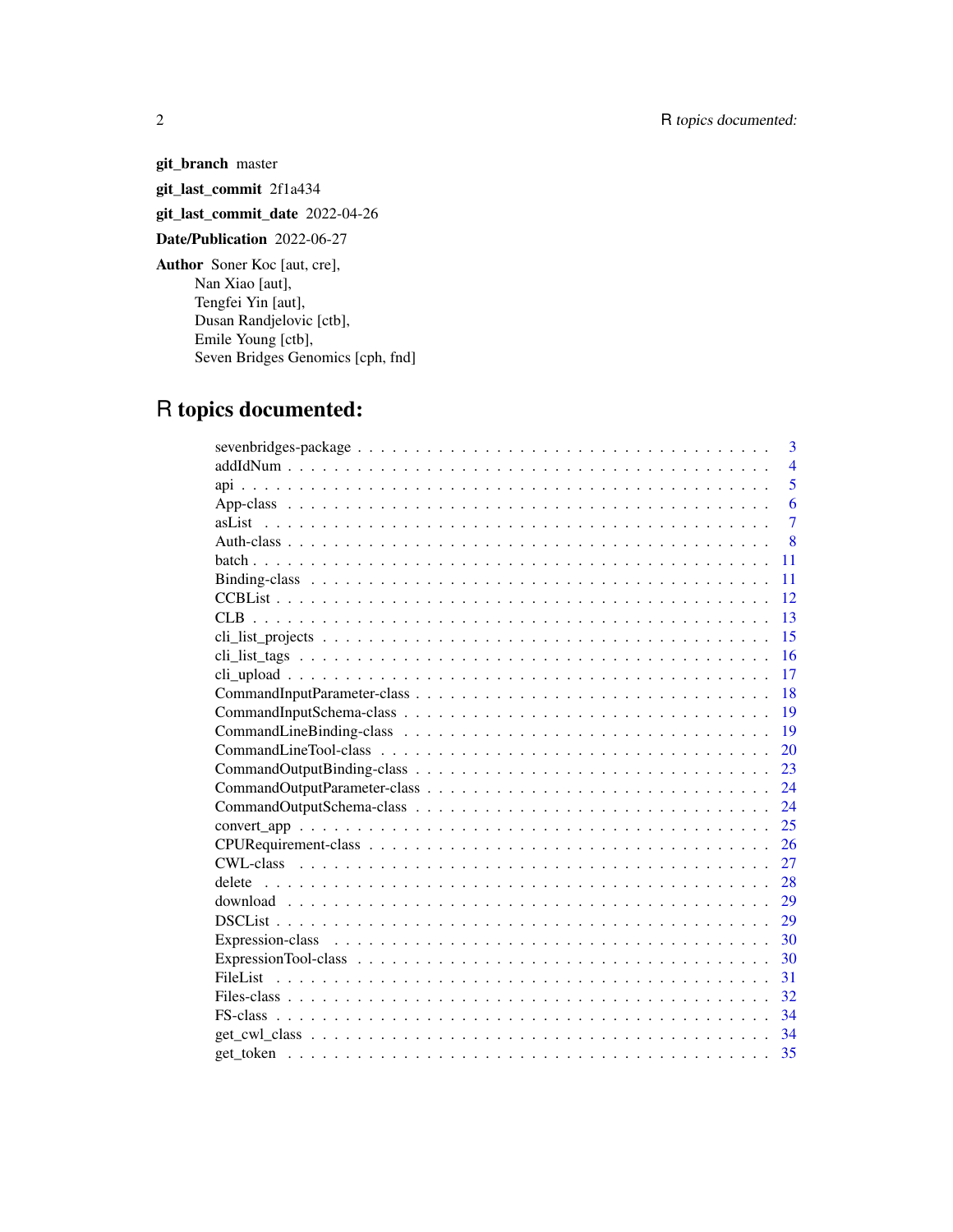<span id="page-2-0"></span>

|       |                                                                                                              | 36 |
|-------|--------------------------------------------------------------------------------------------------------------|----|
|       |                                                                                                              | 37 |
|       |                                                                                                              | 37 |
|       |                                                                                                              | 38 |
|       | link                                                                                                         | 39 |
|       |                                                                                                              | 41 |
|       |                                                                                                              | 42 |
|       |                                                                                                              | 43 |
|       |                                                                                                              | 44 |
|       |                                                                                                              | 44 |
|       |                                                                                                              | 46 |
|       |                                                                                                              | 48 |
|       |                                                                                                              | 49 |
|       |                                                                                                              | 50 |
|       |                                                                                                              | 51 |
|       |                                                                                                              | 55 |
|       |                                                                                                              | 56 |
|       |                                                                                                              | 56 |
|       |                                                                                                              | 57 |
|       |                                                                                                              | 58 |
|       |                                                                                                              | 58 |
|       |                                                                                                              | 59 |
|       |                                                                                                              | 60 |
|       | test tool cwlrun $\dots \dots \dots \dots \dots \dots \dots \dots \dots \dots \dots \dots \dots \dots \dots$ | 61 |
|       | test tool rabix $\ldots \ldots \ldots \ldots \ldots \ldots \ldots \ldots \ldots \ldots$                      | 62 |
|       |                                                                                                              | 62 |
|       | upload_complete_all $\ldots \ldots \ldots \ldots \ldots \ldots \ldots \ldots \ldots \ldots \ldots$           | 64 |
|       |                                                                                                              | 65 |
|       |                                                                                                              | 66 |
|       |                                                                                                              | 67 |
|       |                                                                                                              | 67 |
|       |                                                                                                              | 68 |
|       |                                                                                                              | 69 |
|       |                                                                                                              | 71 |
| Index |                                                                                                              | 74 |

sevenbridges-package *Seven Bridges Platform API Client and CWL Tool Builder in R*

## Description

R client and utilities for Seven Bridges platform API, from Cancer Genomics Cloud to other Seven Bridges supported platforms.

## Details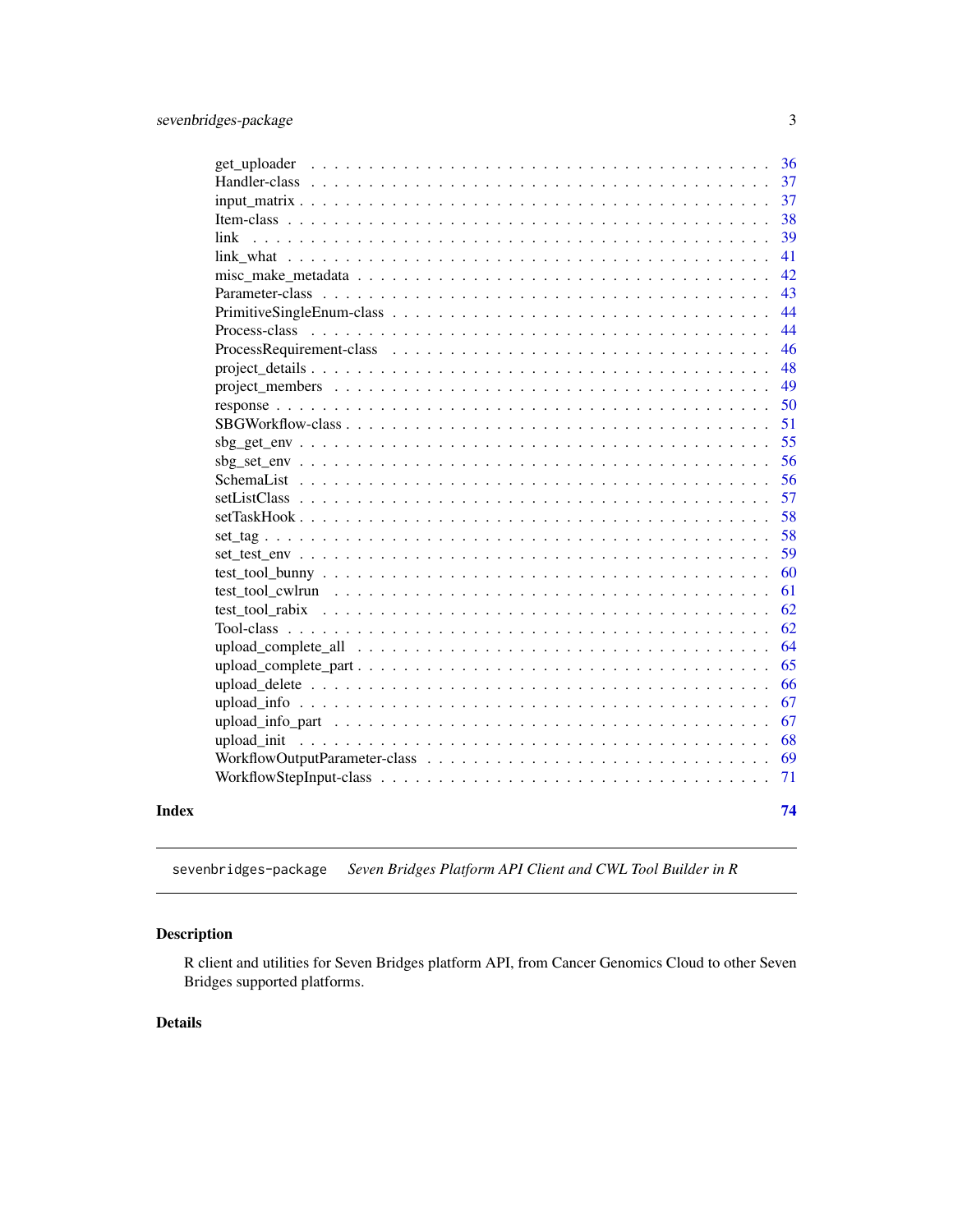#### <span id="page-3-0"></span>4 addIdNum and the contract of the contract of the contract of the contract of the contract of the contract of the contract of the contract of the contract of the contract of the contract of the contract of the contract of

Package: sevenbridges Type: Package<br>License: Apache I Apache License 2.0

## Author(s)

Soner Koc << soner.koc@sevenbridges.com>> Nan Xiao Tengfei Yin Dusan Randjelovic Emile Young

## addIdNum *add* # *prefix to id*

## Description

add # prefix to id

## Usage

addIdNum(x)

## Arguments

x (character) with # or not.

## Value

a character with # prefix.

## Examples

addIdNum(c("bam", "#fastq"))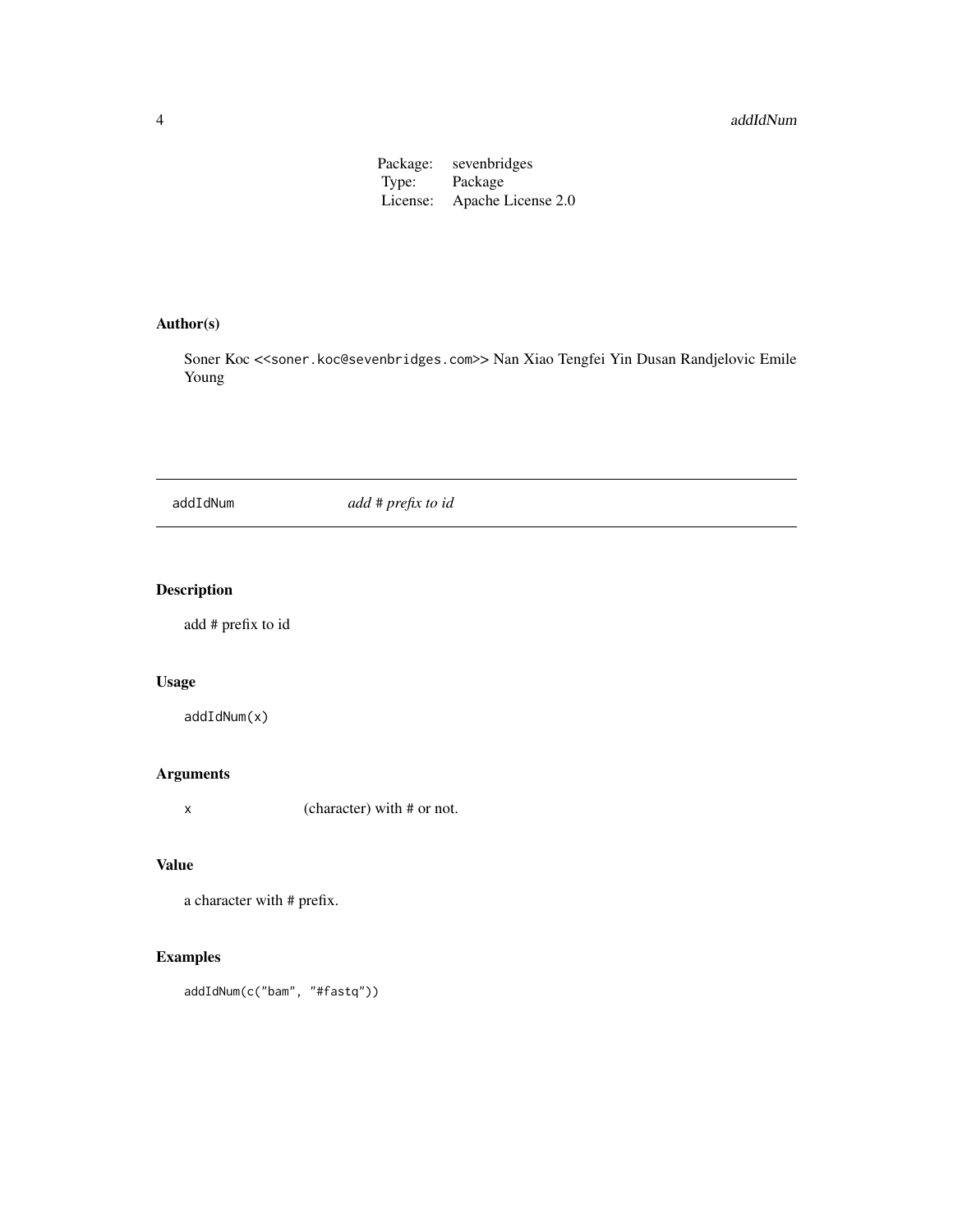<span id="page-4-0"></span>Core HTTP logic for Seven Bridges API

## Usage

```
api(
  token = NULL,
 version = "v2",path = NULL,
 method = c("GET", "POST", "PUT", "DELETE", "PATCH"),
  query = NULL,
 body = list(),
 encode = c("json", "form", "multipart"),
  limit = getOption("sevenbridges")$limit,
  offset = getOption("sevenbridges")$offset,
  advance_access = getOption("sevenbridges")$advance_access,
  authorization = FALSE,
  fields = NULL,
 base_url = paste0("https://api.sbgenomics.com/", version, "/"),
  ...
\mathcal{L}
```
#### Arguments

| token   | API auth token or access_token for Seven Bridges single sign-on.                                                                                                                                                                                                                                                                                                                                                                                                                                                                                                         |  |
|---------|--------------------------------------------------------------------------------------------------------------------------------------------------------------------------------------------------------------------------------------------------------------------------------------------------------------------------------------------------------------------------------------------------------------------------------------------------------------------------------------------------------------------------------------------------------------------------|--|
| version | API version number, default is v2.                                                                                                                                                                                                                                                                                                                                                                                                                                                                                                                                       |  |
| path    | path connected with base_url.                                                                                                                                                                                                                                                                                                                                                                                                                                                                                                                                            |  |
| method  | one of "GET", "POST", "PUT", or "Delete".                                                                                                                                                                                                                                                                                                                                                                                                                                                                                                                                |  |
| query   | Passed to httr package GET/POST call.                                                                                                                                                                                                                                                                                                                                                                                                                                                                                                                                    |  |
| body    | Passed to httr package GET/POST/PUT/DELETE call.                                                                                                                                                                                                                                                                                                                                                                                                                                                                                                                         |  |
| encode  | If the body is a named list, how should it be encoded? Can be one of "json" (ap-<br>plication/json), "form" (application/x-www-form-urlencoded), or "multipart"<br>(multipart/form-data). Default is "json". For "multipart", list elements can<br>be strings or objects created by upload_file. For "form", elements are coerced<br>to strings and escaped, use I() to prevent double-escaping. For "json", param-<br>eters are automatically "unboxed" (i.e. length 1 vectors are converted to scalars).<br>To preserve a length 1 vector as a vector, wrap in $I()$ . |  |
| limit   | How many results to return                                                                                                                                                                                                                                                                                                                                                                                                                                                                                                                                               |  |
| offset  | The point at which to start displaying them                                                                                                                                                                                                                                                                                                                                                                                                                                                                                                                              |  |
|         | advance access Enable advance access features? Default is FALSE.                                                                                                                                                                                                                                                                                                                                                                                                                                                                                                         |  |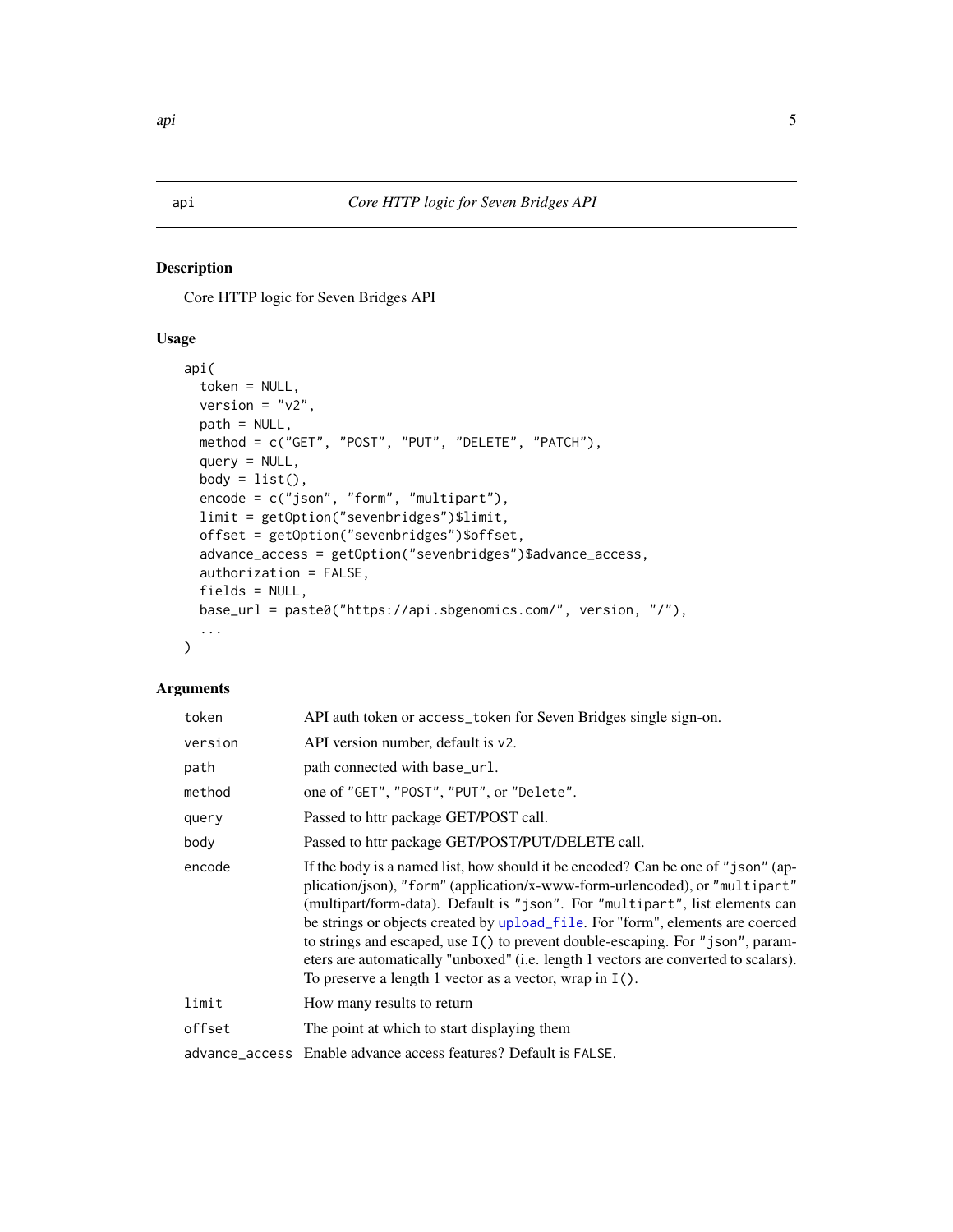<span id="page-5-0"></span>

| authorization | Logical. Is the token an API auth token (FALSE) or an access token from the<br>Seven Bridges single sign-on (TRUE)?                                                                                                                                                                                                                                                                                                                                              |  |
|---------------|------------------------------------------------------------------------------------------------------------------------------------------------------------------------------------------------------------------------------------------------------------------------------------------------------------------------------------------------------------------------------------------------------------------------------------------------------------------|--|
| fields        | All API calls take the optional query parameter fields. This parameter en-<br>ables you to specify the fields you want to be returned when listing resources<br>(e.g. all your projects) or getting details of a specific resource (e.g. a given<br>project). For example, fields="id, name, size" to return the fields id, name and<br>size for files. More details please check https://docs.sevenbridges.com/<br>docs/the-api#section-general-api-information |  |
| base url      | defeault is "https://api.sbgenomics.com/v2"                                                                                                                                                                                                                                                                                                                                                                                                                      |  |
|               | passed to GET/POST/PUT/DELETE/PATCH call.                                                                                                                                                                                                                                                                                                                                                                                                                        |  |

#### Details

Used for advanced users and the core method for higher level API in this package, please refer to the easy api vignette and additional vignettes pages for more convenient usage.

## Value

returned request list of httr

#### References

<https://docs.sevenbridges.com/v1.0/page/api>

## Examples

```
token <- "your_token"
# list projects
## Not run:
api(token = token, path = "projects", method = "GET")## End(Not run)
```
App-class *Class App*

## Description

Class App

#### Value

App object.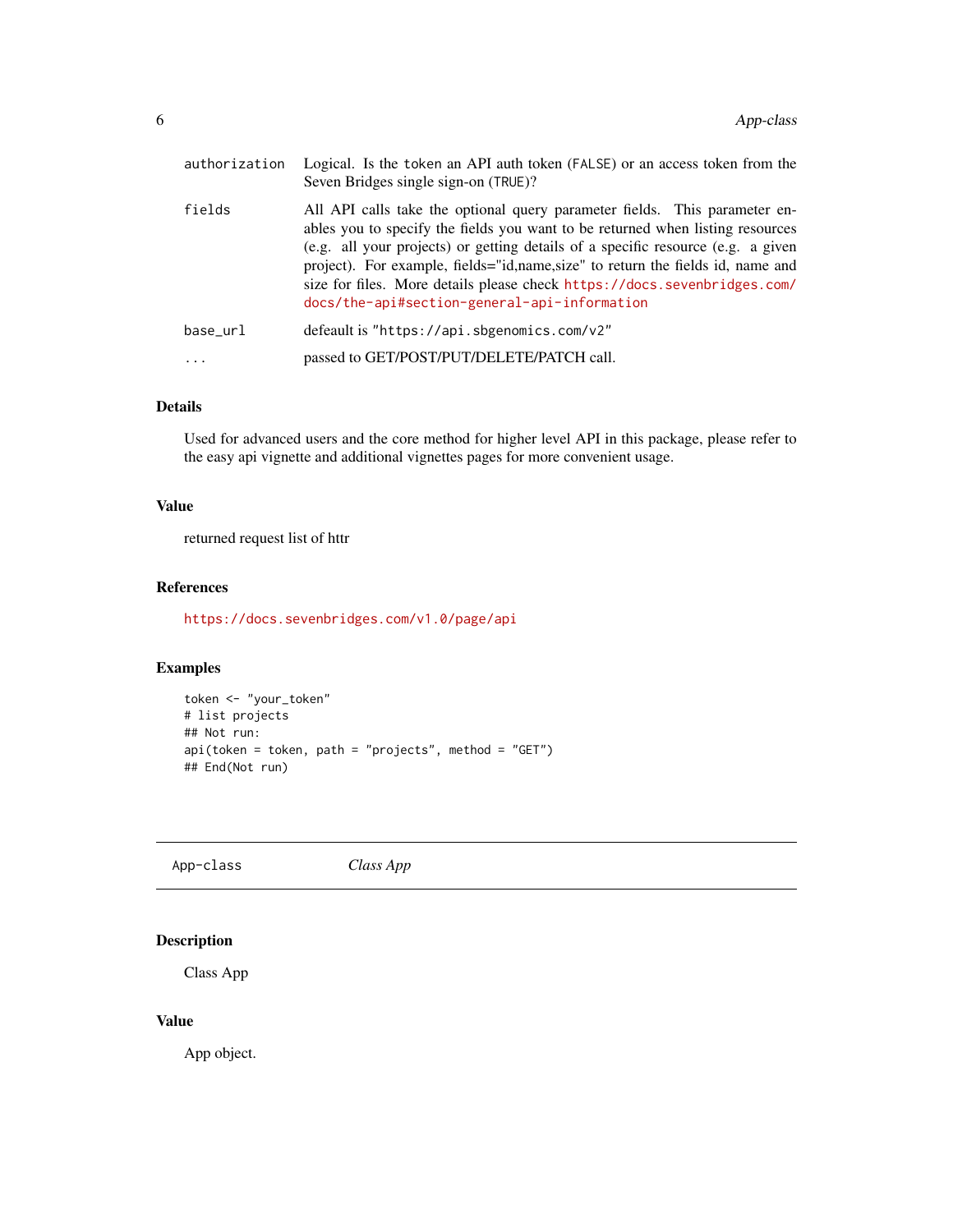<span id="page-6-0"></span>asList 7

## Fields

id app id project project id name app name revision app revision raw raw cwl list, if doesn't have any, call cwl() method

#### Examples

```
## Not run:
a \leq - Auth(url = "https://api.sbgenomics.com/v2/", token = "your_token")
# get a public app
app <- a$public_app(id = "admin/sbg-public-data/rna-seq-alignment-star")
app$input_matrix()
app$output_matrix()
# get a public app
app <- a$public_app(id = "admin/sbg-public-data/star")
app$input_matrix()
app$output_matrix()
## End(Not run)
```
asList *Convert a object slots/fields to a list, json, or yaml file*

#### Description

Doesn't like as.list, only fields and slots are converted, prepare a object to be conveted to YAML/JSON.

## Usage

```
asList(object, ...)
## S4 method for signature 'ANY'
asList(object, ...)
## S4 method for signature 'CWL'
asList(object, ...)
## S4 method for signature 'SingleEnum'
asList(object, ...)
## S4 method for signature 'SimpleList'
asList(object, ...)
## S4 method for signature 'DSCList'
asList(object, ...)
```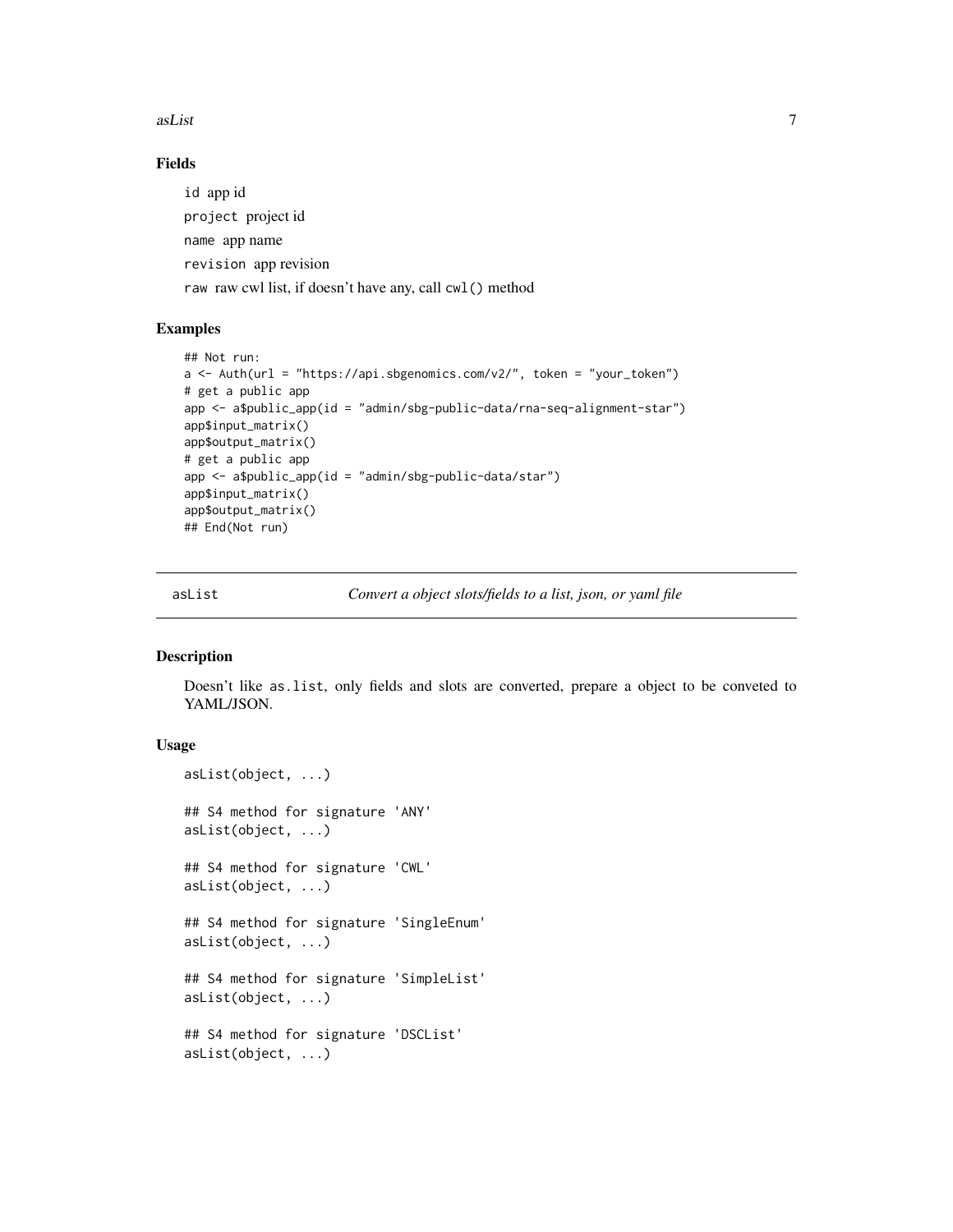<span id="page-7-0"></span>8 Auth-class

#### **Arguments**

| object   | object, could be S4/R5 object. For example, class CWL, SimpleList. |
|----------|--------------------------------------------------------------------|
| $\cdots$ | other parameters passed to as, yaml or to JSON.                    |

#### Value

a list object or json or yaml file.

#### Examples

```
# define a S4 object
A \le setClass("A", slots = list(a = "character", b = "numeric"))
# define a reference object which extends 'CWL' class
B \le setRefClass("B", fields = list(x = "character", y = "A"), contains = "CWL")
# new instances
a \leq A(a = "hello", b = 123)b \leq B(x = "world", y = a)# show
b
b$show("JSON")
b$show("YAML")
# You can convert slots/fields into a list
asList(a)
asList(b)
b$toList()
b$toYAML()
b$toJSON()
```
Auth-class *Class Auth*

#### Description

Auth object

#### Details

Every object could be requested from this Auth object and any action could start from this object using cascading style. Please check vignette("api") for more information.

#### Fields

from [character] Authentication method. Could be "direct" (pass the credential information to the arguments directly), "env" (read from pre-set system environment variables), or "file" (read configurations from a credentials file). Default is "direct".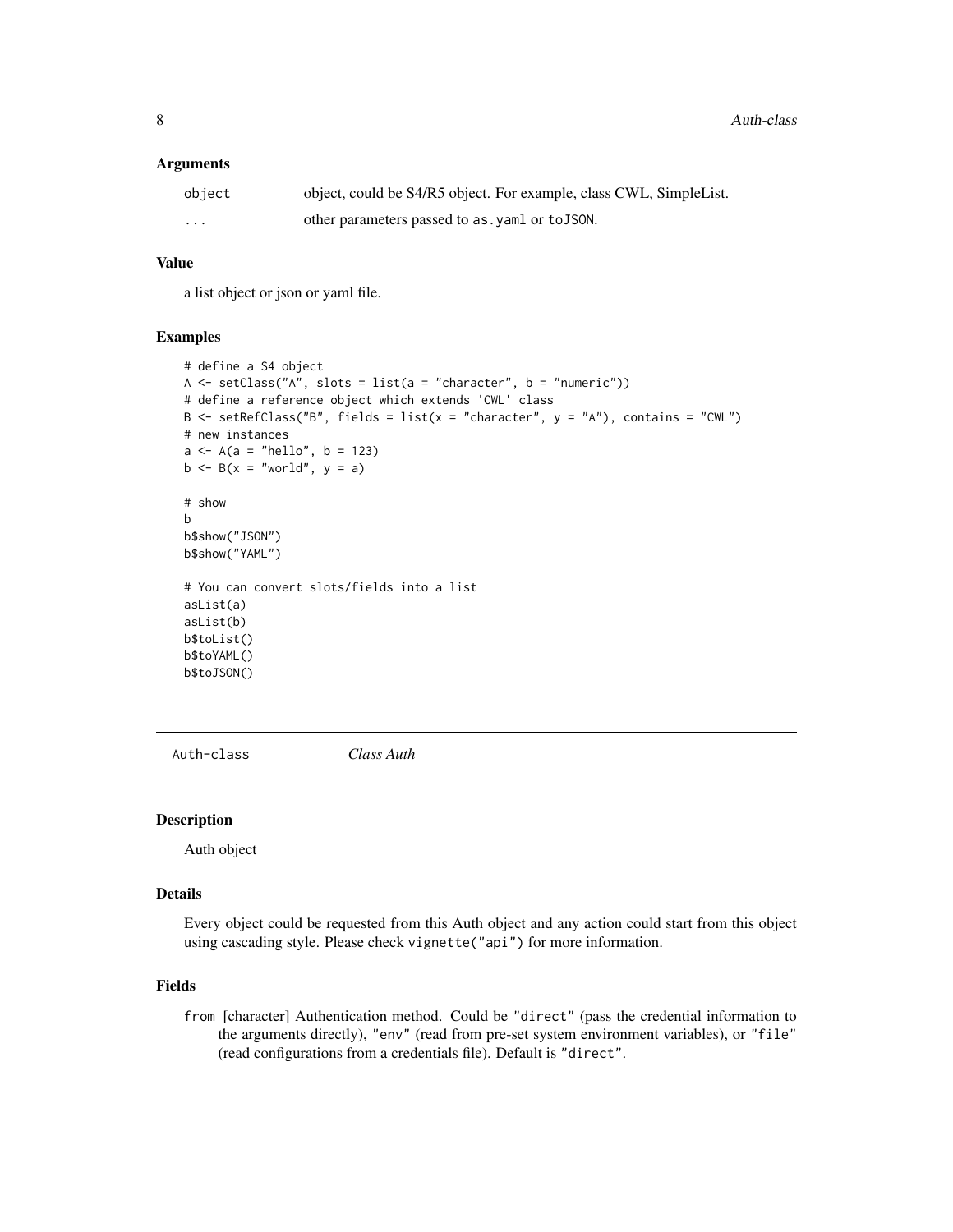- platform [character] The platform to use. If platform and url are both not specified, the default is "cgc" (Cancer Genomics Cloud). Other possible values include "aws-us" (Seven Bridges Platform - US), "aws-eu" (Seven Bridges Platform - EU), "ali-cn" (Seven Bridges Platform - China), "cavatica" (Cavatica), and "f4c" (BioData Catalyst Powered by Seven Bridges).
- url [character] Base URL for API. Please only use this when you want to specify a platform that is not in the platform list above, and also leaving platform unspecified.
- token [character] Your authentication token.
- sysenv\_url Name of the system environment variable storing the API base URL. By default: "SB\_API\_ENDPOINT".
- sysenv\_token Name of the system environment variable storing the auth token. By default: "SB\_AUTH\_TOKEN".
- config\_file [character] Location of the user configuration file. By default: "~/. sevenbridges/credentials".
- profile\_name [character] Profile name in the user configuration file. The default value is "default".
- fs FS object, for mount and unmount file system.
- authorization Logical. Is the token an API auth token (FALSE) or an access token from the Seven Bridges single sign-on (TRUE)?

#### Methods

- api( ..., limit = getOption("sevenbridges")\$limit, offset = getOption("sevenbridges")\$offset, fields = N This call returns all API paths, and pass arguments to api() function with input token and url automatically
- billing(id = NULL, breakdown = FALSE, ...) If no id provided, This call returns a list of paths used to access billing information via the API. else, This call lists all your billing groups, including groups that are pending or have been disabled. If breakdown = TRUE, This call returns a breakdown of spending per-project for the billing group specified by billing\_group. For each project that the billing group is associated with, information is shown on the tasks run, including their initiating user (the runner), start and end times, and cost.
- bulk\_file\_copy(file\_ids, project, ...) Copy files between projects in a batch.
- bulk\_file\_delete(file\_ids, ...) Delete multiple files.
- bulk\_file\_edit(...) Edit details of multiple files (preserving the omitted fields).
- bulk\_file\_get(file\_ids, ...) Get details of multiple files.
- bulk\_file\_update(...) Update details of multiple files (removing the omitted fields).
- bulk\_task\_get(task\_ids, ...) Get details of multiple tasks.
- bulk\_volume\_export(...) Bulk export to volumes.
- bulk\_volume\_get\_export(...) Get details of a bulk export job.
- bulk\_volume\_get\_import(...) Get details of a bulk import job.
- bulk\_volume\_import(...) Bulk import from volumes.
- division( $id = NULL$ , ...) List all divisions or get details of a division.
- file( name = NULL, id = NULL, project = NULL, exact = FALSE, detail = FALSE, metadata = list(), origin.task = This call returns a list of all files in a specified project that you can access. For each file, the call returns: 1) Its ID 2) Its filename The project is specified as a query parameter in the call.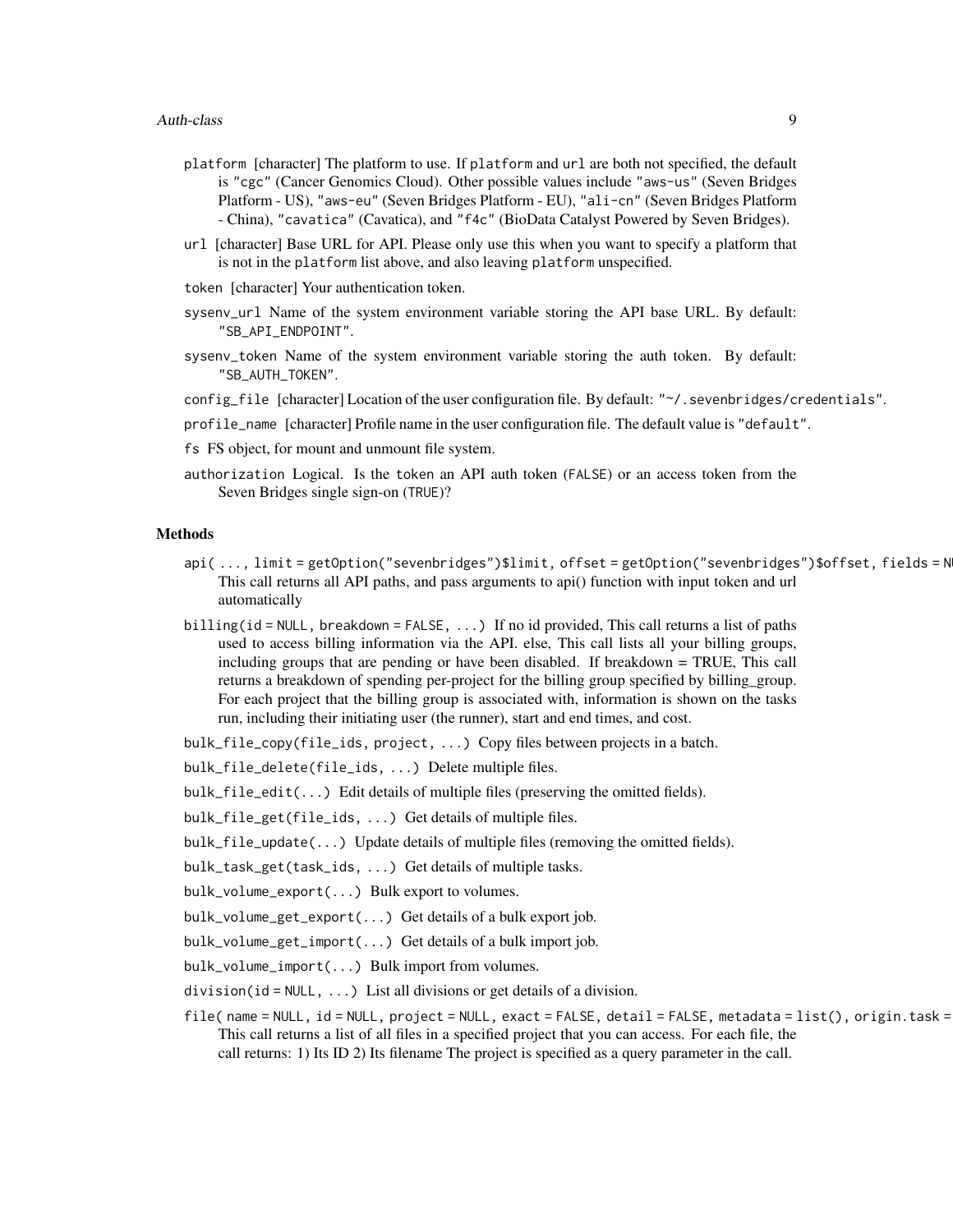- $invoice(id = NULL, ...)$  If no id provided, This call returns a list of invoices, with information about each, including whether or not the invoice is pending and the billing period it covers. The call returns information about all your available invoices, unless you use the query parameter bg\_id to specify the ID of a particular billing group, in which case it will return the invoice incurred by that billing group only. If id was provided, This call retrieves information about a selected invoice, including the costs for analysis and storage, and the invoice period.
- project( name = NULL, id = NULL, index = NULL, ignore.case = TRUE, exact = FALSE, owner = NULL, detail = FALSE, ... ) If no id or name provided, this call returns a list of all projects you are a member of. Each project's project\_id and URL on the platform will be returned. If name or id provided, we do a match search the list.
- project\_new( name = NULL, billing\_group\_id = NULL, description = name, tags = list(), type = "v2", locked = Create new projects, required parameters: name, billing\_group\_id, optional parameteres: tags, description, type, and settings.
- project\_owner(owner = NULL, ...) List the projects owned by and accessible to a particular user. Each project's ID and URL will be returned.
- rate\_limit(...) This call returns information about your current rate limit. This is the number of API calls you can make in one hour.
- send\_feedback( text, type = c("idea", "thought", "problem"), referrer = NULL, ... ) Send feedback to Seven Bridges.
- user (username =  $NULL, \ldots)$  This call returns information about the authenticated user.
- volume( name = NULL, id = NULL, index = NULL, ignore.case = TRUE, exact = FALSE, detail = FALSE, ... ) If no id or name provided, this call returns a list of all volumes you are a member of. If name or id provided, we did a match search the list.

#### Examples

```
# Direct authentication (default)
# replace with your auth token
token <- "your_token"
a \le - Auth(platform = "cgc", token = token)
## Not run:
# Authentication with environment variables
# This will read system environments variables
# `SB_API_ENDPOINT` and `SB_AUTH_TOKEN` by default
a \le - Auth(from = "env")
# Authentication with user configuration file
# This will load profile `default` from config
# file `~/.sevenbridges/credentials` by default
a \leftarrow \text{Auth}(\text{from} = "file")
```
## End(Not run)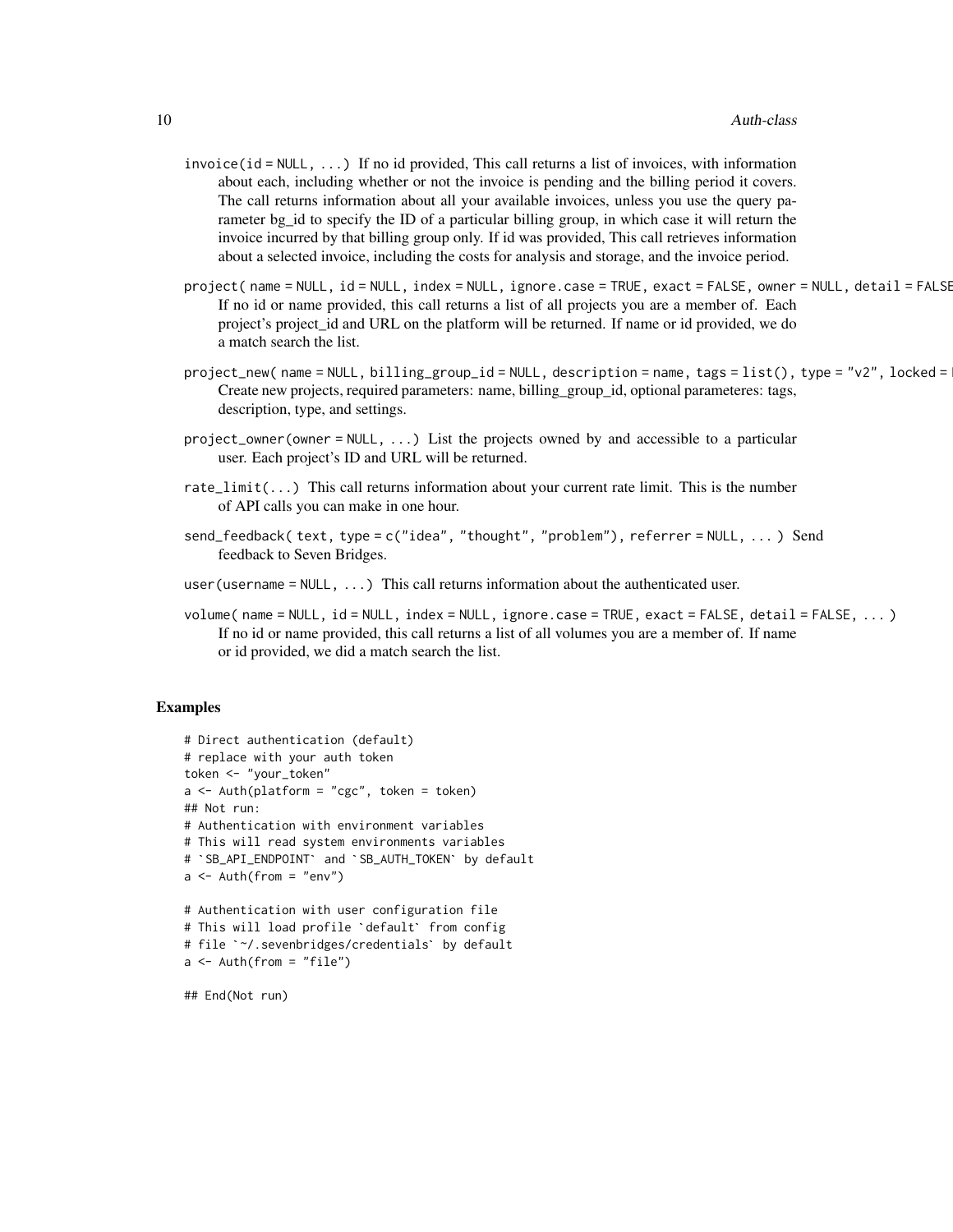<span id="page-10-0"></span>

batch function for task batch execution

### Usage

batch(input = NULL, criteria = NULL, type = c("ITEM", "CRITERIA"))

#### Arguments

| input    | character, ID of the input on which you wish to batch on. You would usually<br>batch on the input containing a list of files. If left out, default batching criteria<br>defined in the app is used.                                                                                      |
|----------|------------------------------------------------------------------------------------------------------------------------------------------------------------------------------------------------------------------------------------------------------------------------------------------|
| criteria | a character vector, for example. c("metadata.sample_id", "metadata.library_id").<br>The meaning of the above batch by dictionary is - group inputs (usually files)<br>first on sample ID and then on library ID. If NULL, using type "ITEM" by de-<br>fault.                             |
| type     | Criteria on which to batch on - can be in two formats."ITEM" and "CRITERIA".<br>If you wish to batch per item in the input (usually a file) using "ITEM". If you<br>wish a more complex criteria, specify the "CRITERIA" on which you wish to<br>group inputs on. Please check examples. |

#### Value

a list of 'batch\_input' and 'batch\_by' used for task batch

## Examples

```
batch(input = "fastq") # by ITEM
batch(input = "fastq", c("metadata.sample_id", "metadata.library_id"))
# shorthand for this
batch(input = "fastq", c("metadata.sample_id", "metadata.library_id"), type = "CRITERIA")
```
Binding-class *Binding*

## Description

Binding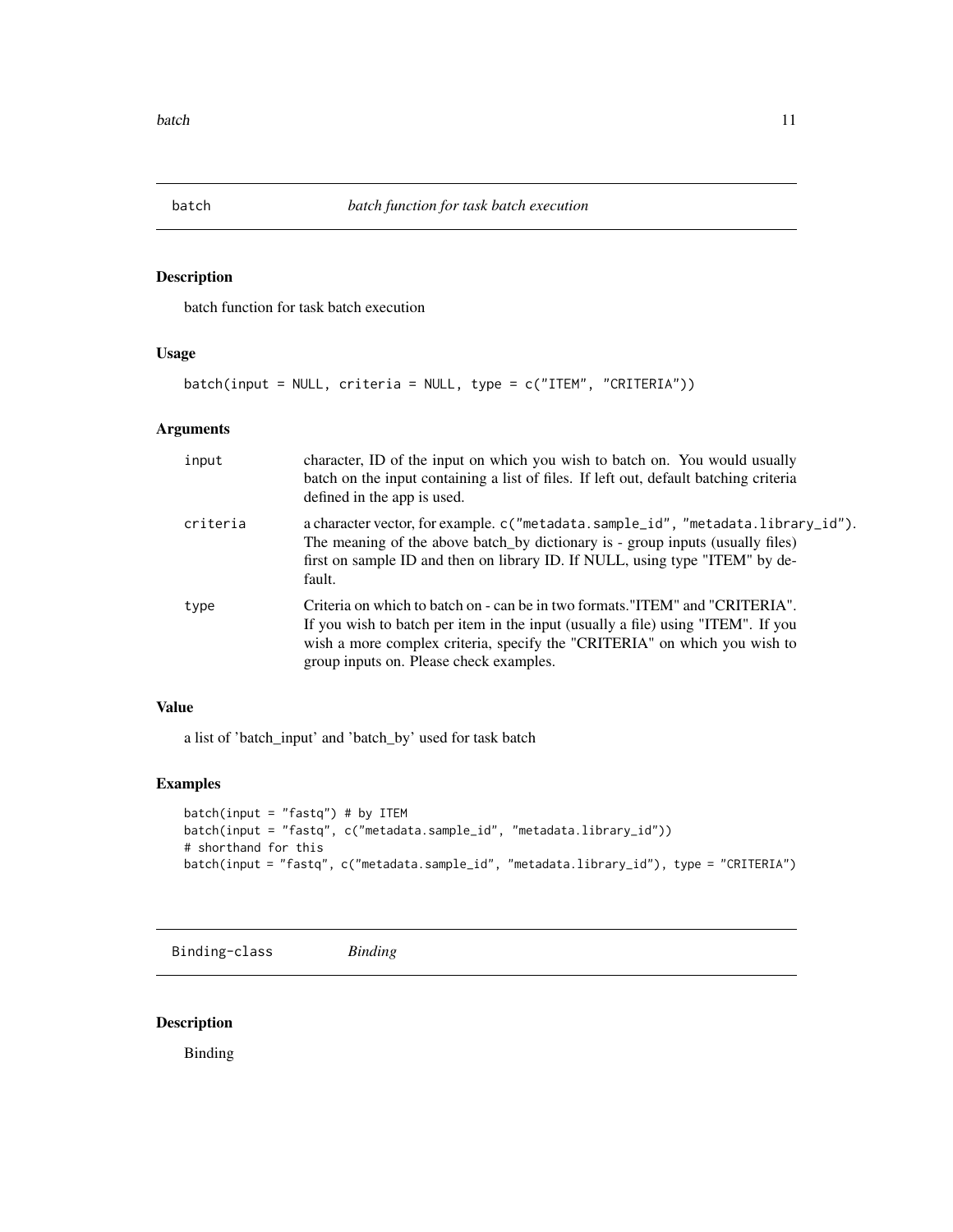## <span id="page-11-0"></span>Fields

- loadContents [logical] Only applies when type is File. Read up to the first 64 KiB of text from the file and place it in the "contents" field of the file object for manipulation by expressions.
- secondaryFiles [] Only applies when type is File. Describes files that must be included alongside the primary file. If the value is Expression, the context of the expression is the input or output File parameter to which this binding applies. Where the value is a string, it specifies that the following pattern should be applied to the primary file: If string begins with one or more caret characters, for each caret, remove the last file extension from the path (the last period . and all following characters). If there are no file extensions, the path is unchanged. Append the remainder of the string to the end of the file path.

## Examples

Binding(loadContents = TRUE, secondaryFiles = "./test.txt")

CCBList *characterORCommandLineBindingList Class*

#### Description

characterORCommandLineBindingList Class

#### Usage

CCBList(...)

#### Arguments

... element or list of the element.

#### Value

**CCBList** 

## Examples

CCBList("-o output.bam")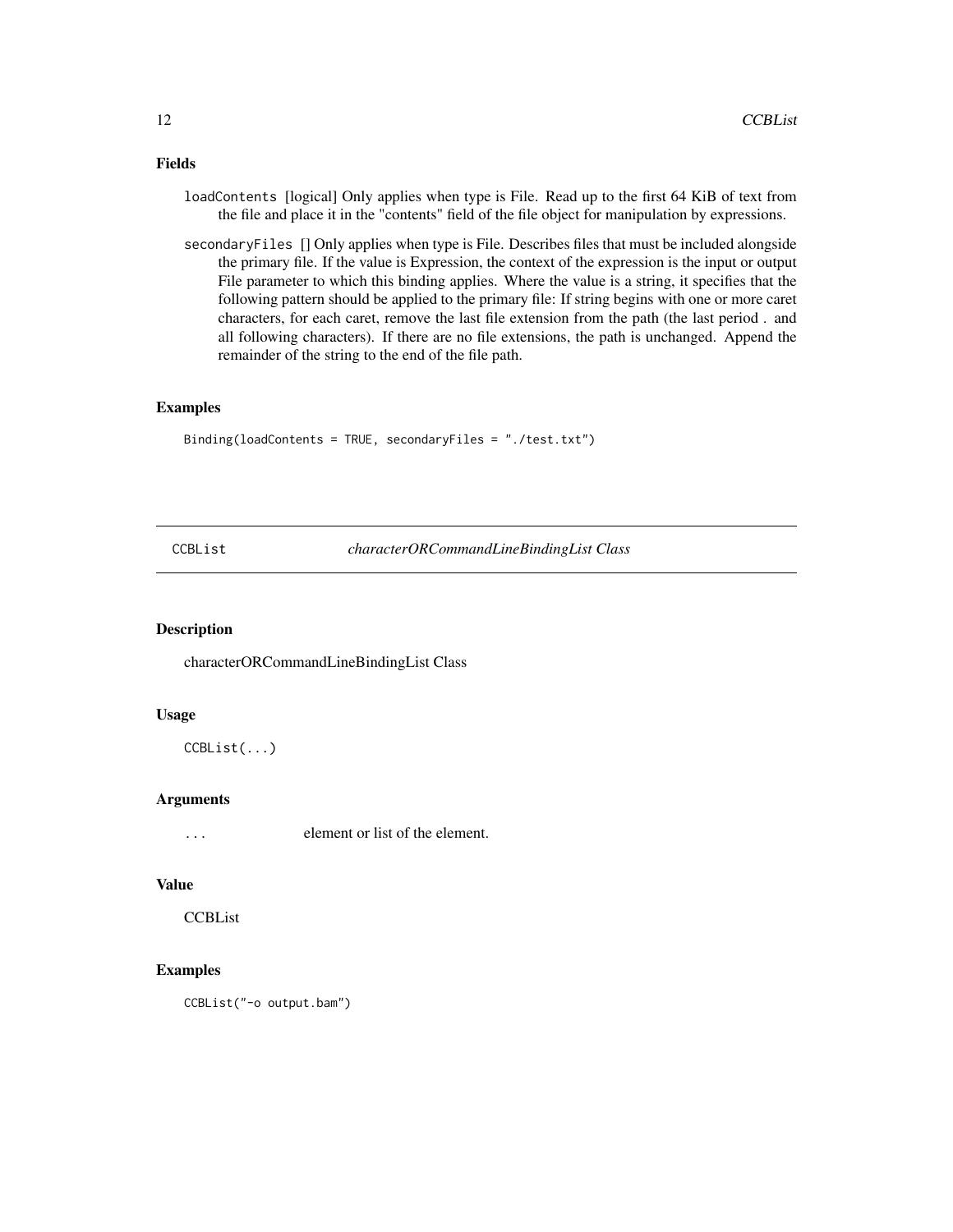<span id="page-12-0"></span>Shorthand functions for cwl packages constructors

#### Arguments

| type        | [ANY] Specify valid types of data that may be assigned to this parameter.                                                                                                                                                                                                                                                                                                                              |  |
|-------------|--------------------------------------------------------------------------------------------------------------------------------------------------------------------------------------------------------------------------------------------------------------------------------------------------------------------------------------------------------------------------------------------------------|--|
| label       | [character] A short, human-readable label of this parameter object.                                                                                                                                                                                                                                                                                                                                    |  |
| description | [character] A long, human-readable description of this parameter object.                                                                                                                                                                                                                                                                                                                               |  |
| streamable  | [logical] Currently only applies if type is File. A value of true indicates that the<br>file is read or written sequentially without seeking. An implementation may use<br>this flag to indicate whether it is valid to stream file contents using a named pipe.<br>Default: false.                                                                                                                    |  |
| default     | [ANY] The default value for this parameter if not provided in the input object.                                                                                                                                                                                                                                                                                                                        |  |
| .           | For InputParameter, it will be passed to [CommandLineBinding], which could<br>be created by command CLB. For parameters that accepted please check CommandLineBiding<br>in cwl package. For your convenience, this manual also contain a section for<br>CommandLineBinding. For OutPar or OutputParameter, it will be passed to<br>CommandOutputParameter. Please check the following section as well. |  |

## Shorthand

CLB <- CommandLineBinding argslist <- CLBList <- CommandLineBindingList COB <- CommandOutputBinding IPList <- InputParameterList OPList <- OutputParameterList InPar <- Input-Parameter OutPar <- OutputParameter

#### CommandLineBinding

position [integer] The sorting key. Default position is 0.

prefix [character] Command line prefix to add before the value.

- separate [logical] If true (default) then the prefix and value must be added as separate command line arguments; if false, prefix and value must be concatenated into a single command line argument.
- itemSeparator [character] Join the array elements into a single string with the elements separated by by itemSeparator.
- **valueFrom** [characterOrExpression] If valueFrom is a constant string value, use this as the value and apply the binding rules above. If valueFrom is an expression, evaluate the expression to yield the actual value to use to build the command line and apply the binding rules above. If the inputBinding is associated with an input parameter, the "context" of the expression will be the value of the input parameter. When a binding is part of the CommandLineTool.arguments field, the valueFrom field is required.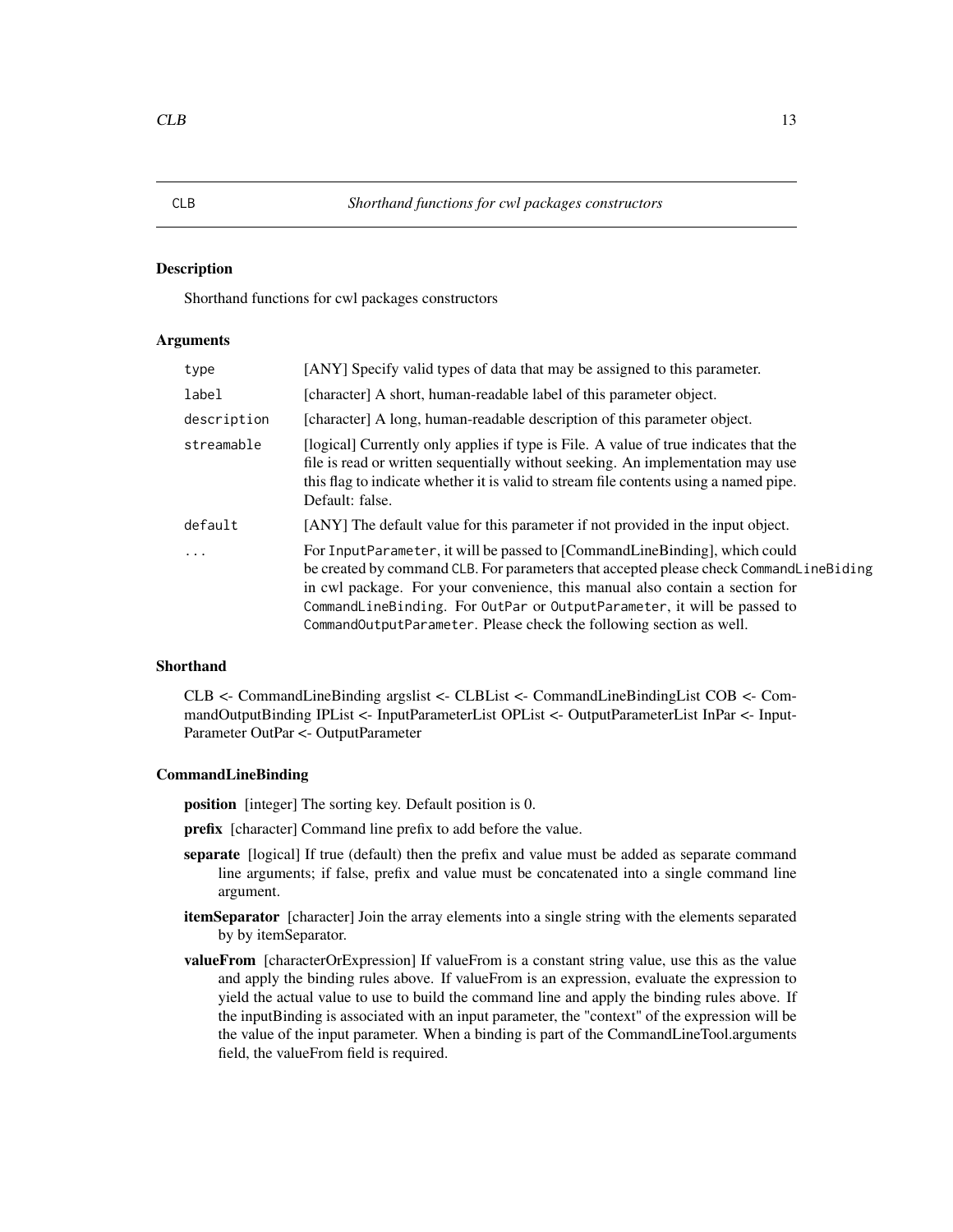CommandOutputParameter

- glob [characterORExpression] Find files relative to the output directory, using POSIX glob(3) pathname matching. If provided an array, match all patterns in the array. If provided an expression, the expression must return a string or an array of strings, which will then be evaluated as a glob pattern. Only files which actually exist will be matched and returned.
- outputEval [Expression] Evaluate an expression to generate the output value. If glob was specified, the script context will be an array containing any files that were matched. Additionally, if loadContents is true, the file objects will include up to the first 64 KiB of file contents in the contents field. Following fields inherited from Binding
- loadContents [logical] Only applies when type is File. Read up to the first 64 KiB of text from the file and place it in the "contents" field of the file object for manipulation by expressions.
- secondaryFiles Only applies when type is File. Describes files that must be included alongside the primary file. If the value is Expression, the context of the expression is the input or output File parameter to which this binding applies. Where the value is a string, it specifies that the following pattern should be applied to the primary file: If string begins with one or more caret characters, for each caret, remove the last file extension from the path (the last period . and all following characters). If there are no file extensions, the path is unchanged. Append the remainder of the string to the end of the file path.

```
ipl <- IPList(
 input(
   id = "bam",type = "File",
   label = "Bam file",
   description = "Input bam file",
   position = 1L,
   separate = TRUE
 ),
  input(
   id = "level",
    type = "Integer",
   label = "Compression Level",
   description = "Set compression level, from 0 (uncompressed) to 9 (best)",
   position = 2L
 ),
  input(
   id = "prefix",
    type = "String",
   label = "Prefix",
   description = "Write temporary files to PREFIX.nnnn.bam",
    position = 3L
 )
)
```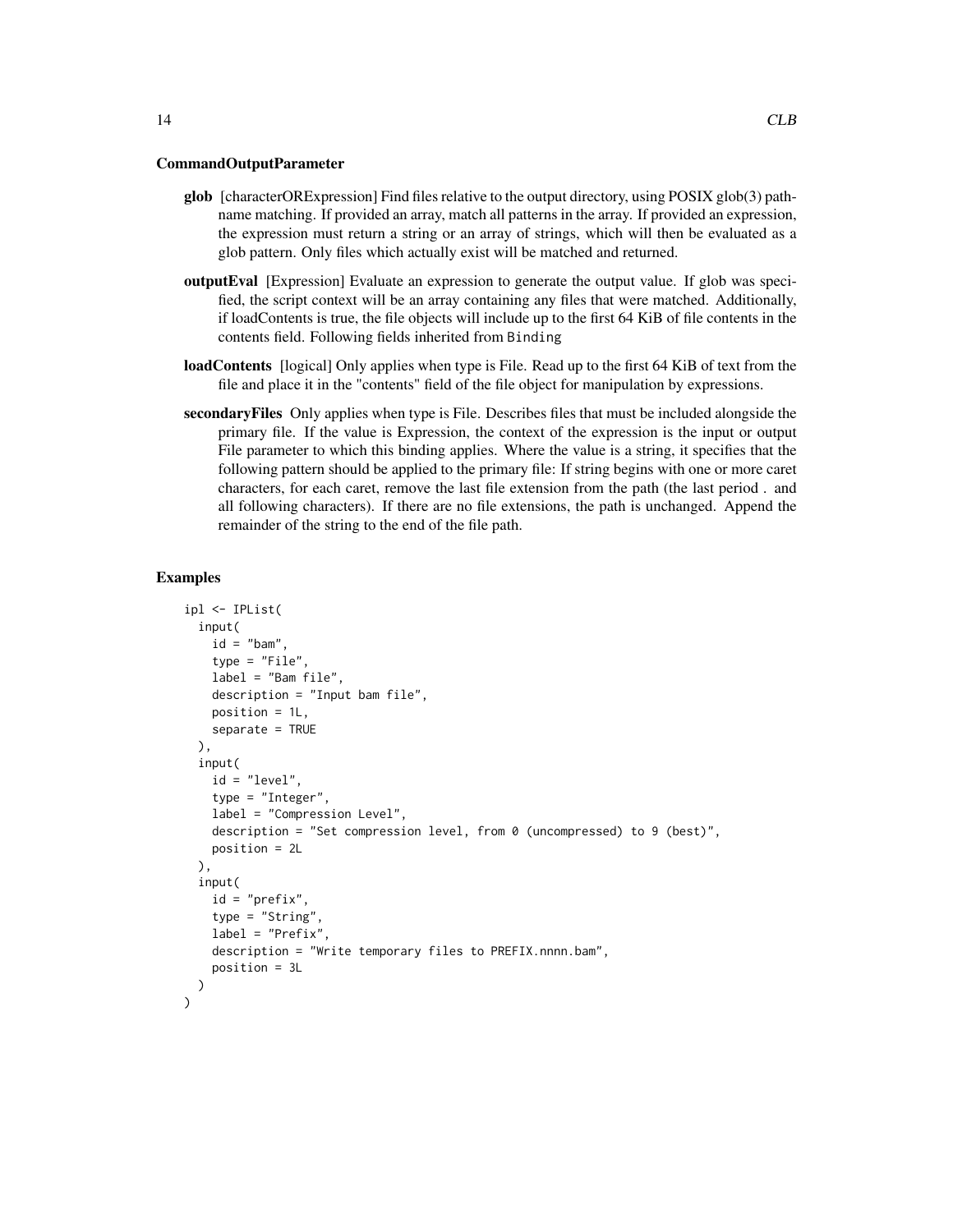<span id="page-14-1"></span><span id="page-14-0"></span>cli\_list\_projects *List projects using Seven Bridges command line uploader*

## Description

List projects available as upload targets using Seven Bridges command line uploader.

#### Usage

```
cli_list_projects(token = NULL, uploader = NULL, proxy = NULL)
```
## Arguments

| token    | Authentication token.                                                                                                                                          |  |
|----------|----------------------------------------------------------------------------------------------------------------------------------------------------------------|--|
| uploader | The directory where Seven Bridges command line uploader is located (the di-<br>rectory that contains the bin/ directory).                                      |  |
| proxy    | A proxy server through which the uploader should connect. For details the proxy<br>parameter format, see the part on parameter --proxy in the reference below. |  |

## Value

Character vector of the available project names.

#### References

<https://docs.sevenbridges.com/docs/upload-via-the-command-line>

## See Also

See [cli\\_upload](#page-16-1) for uploading files with the command line uploader, [cli\\_list\\_tags](#page-15-1) for listing all tags in a project.

```
token <- "your_token"
## Not run:
cli_list_projects(
  token = token,
  uploader = "~/Downloads/sbg-uploader/"
)
## End(Not run)
```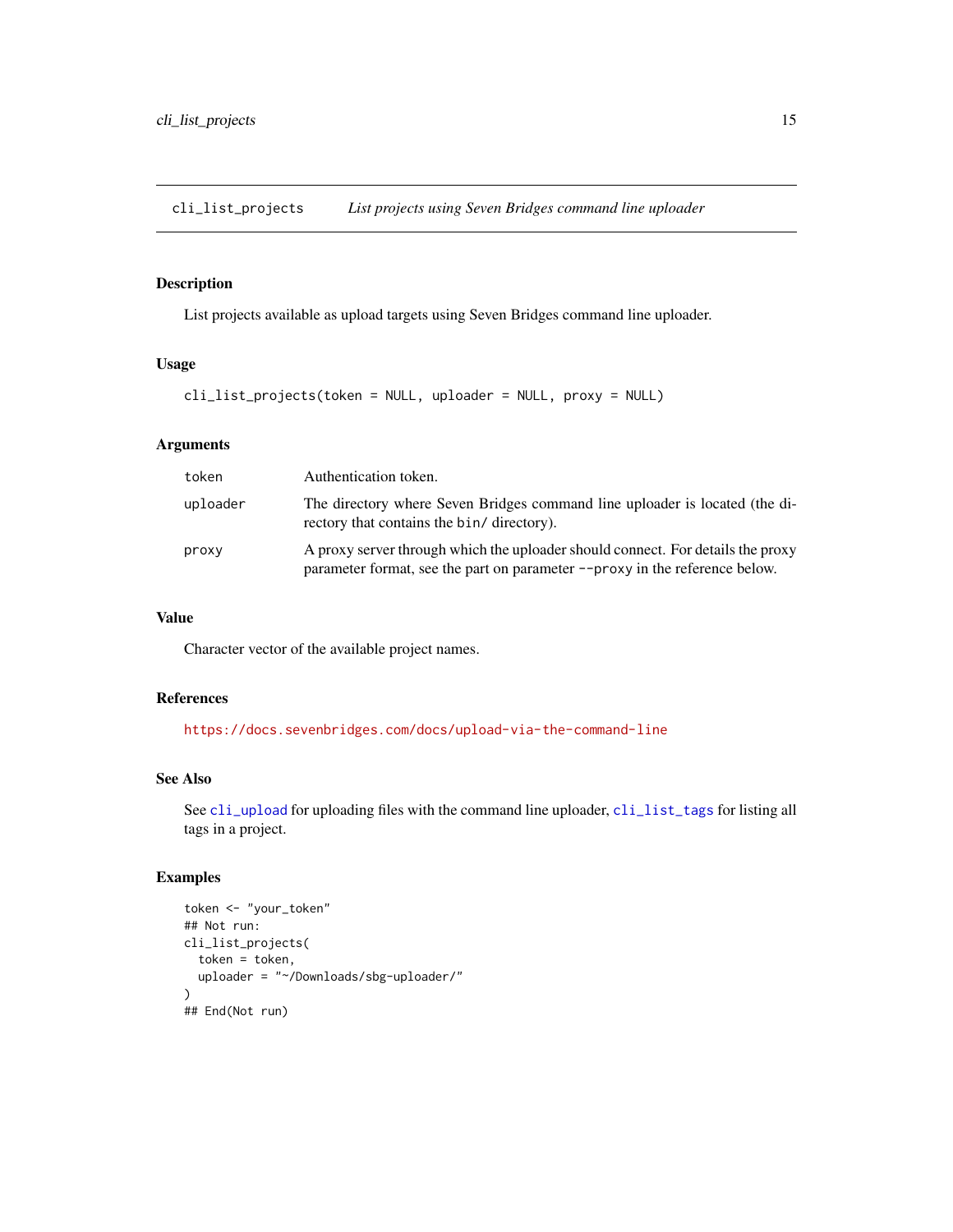<span id="page-15-1"></span><span id="page-15-0"></span>

List all the tags in a destination project using Seven Bridges command line uploader.

#### Usage

cli\_list\_tags(token = NULL, uploader = NULL, project = NULL, proxy = NULL)

#### Arguments

| token    | Authentication token.                                                                                                                                          |  |
|----------|----------------------------------------------------------------------------------------------------------------------------------------------------------------|--|
| uploader | The directory where Seven Bridges command line uploader is located (the di-<br>rectory that contains the bin/ directory).                                      |  |
| project  | Unique identifier of the project, for example, "username/project-name".                                                                                        |  |
| proxy    | A proxy server through which the uploader should connect. For details the proxy<br>parameter format, see the part on parameter --proxy in the reference below. |  |

## Value

Chracter vector of file tags in the project.

#### References

<https://docs.sevenbridges.com/docs/upload-via-the-command-line>

#### See Also

See [cli\\_upload](#page-16-1) for uploading files with the command line uploader, [cli\\_list\\_projects](#page-14-1) for listing available projects.

```
token <- "your_token"
## Not run:
cli_list_tags(
  token = token,
  uploader = "~/Downloads/sbg-uploader/",
  project = "username/project-name"
\overline{\phantom{a}}## End(Not run)
```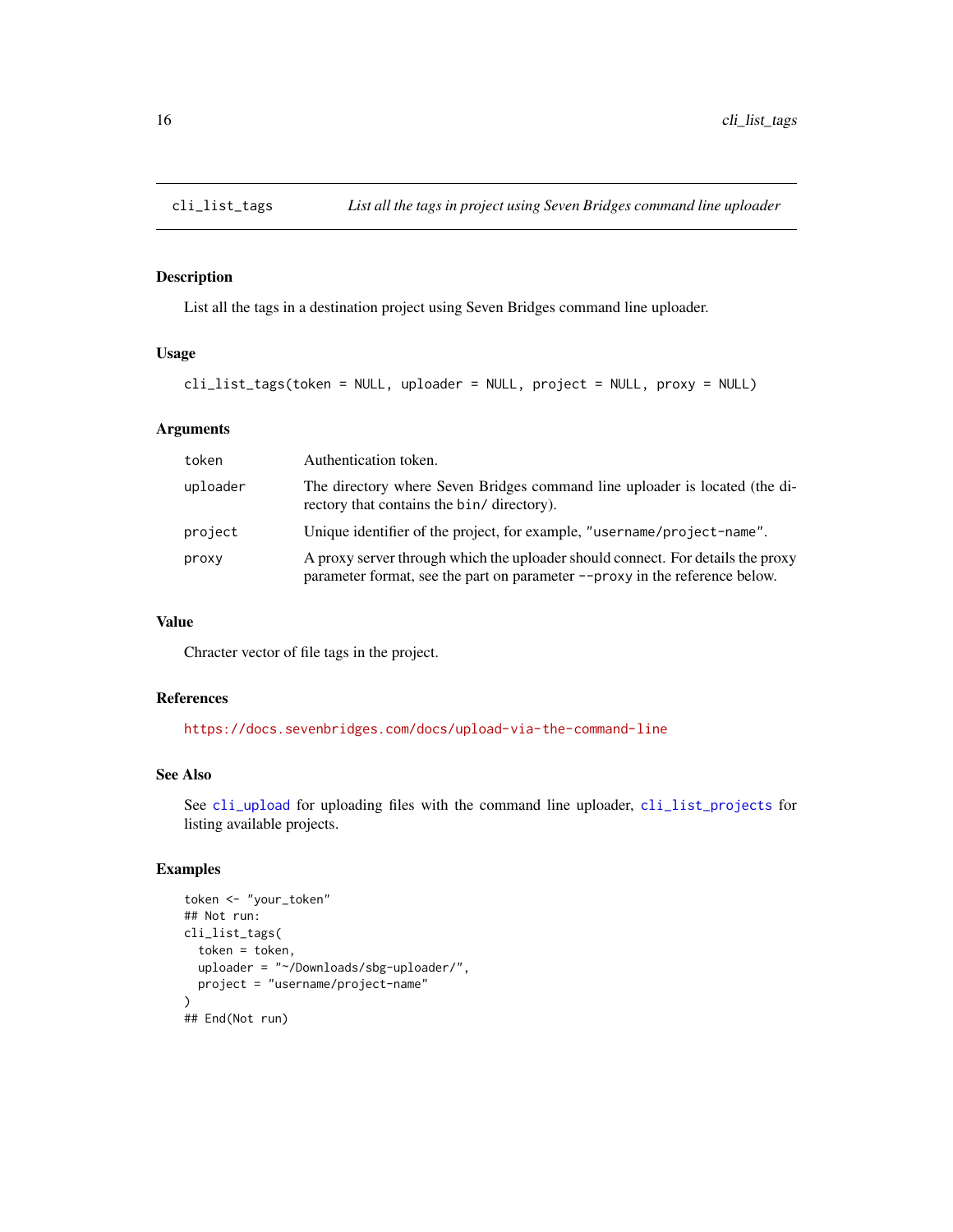<span id="page-16-1"></span><span id="page-16-0"></span>

Upload files using Seven Bridges command line uploader.

## Usage

```
cli_upload(
  token = NULL,
  uploader = NULL,
 file = NULL,
 project = NULL,
 proxy = NULL,
  tag = NULL,manifest_file = NULL,
 manifest_metadata = c("all", "none", "partial"),
 metadata_fields = NULL,
 dry_run = FALSE,
  dry_run_fields = NULL
\mathcal{L}
```
misc\_upload\_cli()

#### Arguments

| token             | Authentication token.                                                                                                                                                                                                                               |
|-------------------|-----------------------------------------------------------------------------------------------------------------------------------------------------------------------------------------------------------------------------------------------------|
| uploader          | The directory where the command line uploader is located (the directory that<br>contains the bin/ directory).                                                                                                                                       |
| file              | The location of the (single) file to upload. To upload multiple files, please use<br>manifest_file to specify.                                                                                                                                      |
| project           | The project identifier (e.g. username/project-name) to upload files to. This<br>option is mandatory. To upload files to a project, you must be a member of that<br>project and must have the write permission granted by the project administrator. |
| proxy             | A proxy server through which the uploader should connect. For details the proxy<br>parameter format, see the part on parameter --proxy in the reference below.                                                                                      |
| tag               | Tags for your the files (optional). Use a vector of character strings, for instance,<br>c("tag one", "the second tag").                                                                                                                             |
| manifest_file     | Location of the manifest file (for uploading multiple files with metadata). See<br>the reference URL below for the format of a manifest file.                                                                                                       |
| manifest_metadata |                                                                                                                                                                                                                                                     |
|                   | Should we use all, none, or only a part of the the metadata fields included in the<br>manifest file? Default is "all".                                                                                                                              |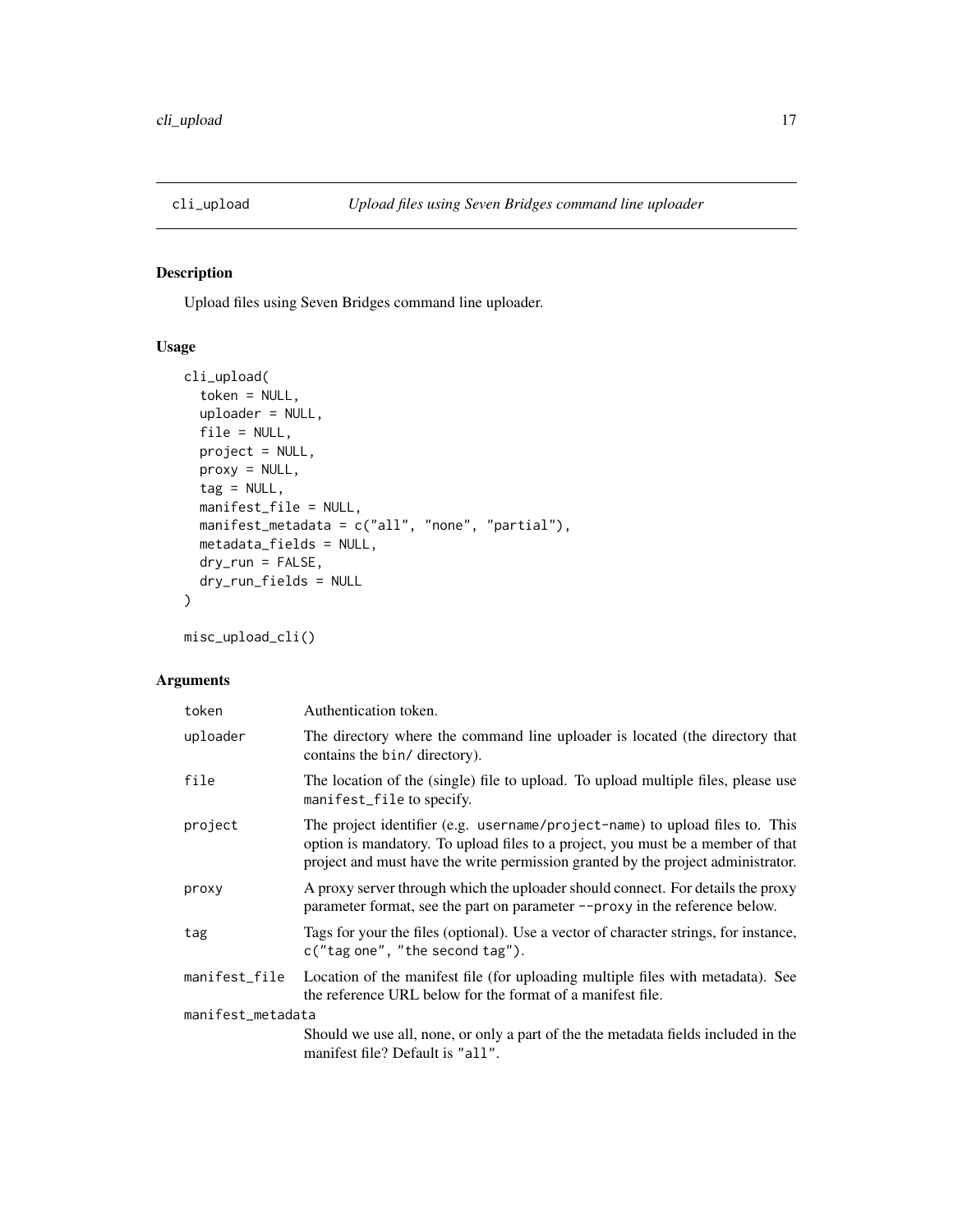<span id="page-17-0"></span>

| metadata_fields |                                                                                                                                               |
|-----------------|-----------------------------------------------------------------------------------------------------------------------------------------------|
|                 | Character vector, the metadata fields to use in the manifest file. This should be<br>specified if and only if manifiest metadata = "partial". |
| drv_run         | Should we just output the data and check the settings without uploading any-<br>thing? Default is FALSE.                                      |
|                 | dry_run_fields Character vector, specific metadata fields to output information about when<br>$\text{dry\_run} = \text{TRUE}.$                |

#### Value

The uploaded file's ID number.

#### Note

To use the command line uploader, Java 1.7 or newer should be installed. See the reference link below for details.

## References

Seven Bridges Command Line Uploader: <https://docs.sevenbridges.com/docs/upload-via-the-command-line> Manifest file format: <https://docs.sevenbridges.com/docs/format-of-a-manifest-file>

## See Also

See [get\\_uploader](#page-35-1) for downloading the command line uploader for Seven Bridges platforms. See [cli\\_list\\_projects](#page-14-1) and [cli\\_list\\_tags](#page-15-1) for listing available projects or tags with the command line uploader.

## Examples

```
token <- "your_token"
## Not run:
cli_upload(
  token = token,
  uploader = "~/Downloads/cgc-uploader/",
  file = "~/example.fastq", project = "username/project-name"
\lambda## End(Not run)
```
CommandInputParameter-class *CommandInputParameter Class*

#### Description

An input parameter for a CommandLineTool.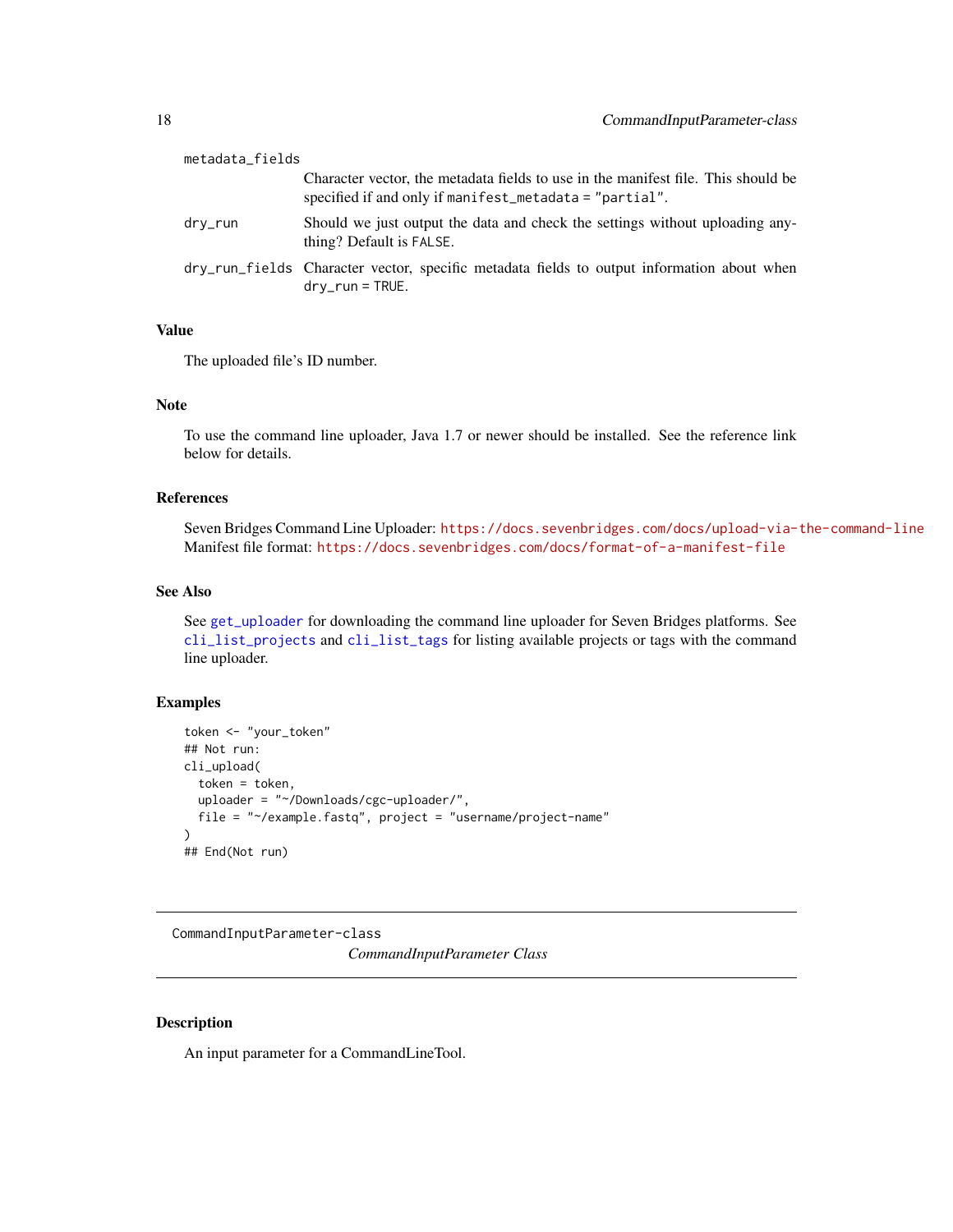## <span id="page-18-0"></span>Examples

```
ipl <- InputParameterList(
 CommandInputParameter(
   id = "BAM", type = "File",
   label = "input bam",
   description = "input bam",
    inputBinding = CommandLineBinding(
     position = 1L
   )
 ),
 CommandInputParameter(
   id = "level", type = "Integer",
   label = "Compression level",
   description = "Compression level",
    inputBinding = CommandLineBinding(
     position = 2L,
     prefix = "-1")
 )
)
```
CommandInputSchema-class

*CommandInputSchema Class*

#### Description

CommandInputSchema Class

#### Examples

CommandInputSchema()

CommandLineBinding-class

*CommandLineBinding Class*

## Description

When listed under inputBinding in the input schema, the term "value" refers to the the corresponding value in the input object. For binding objects listed in CommandLineTool.arguments, the term "value" refers to the effective value after evaluating valueFrom.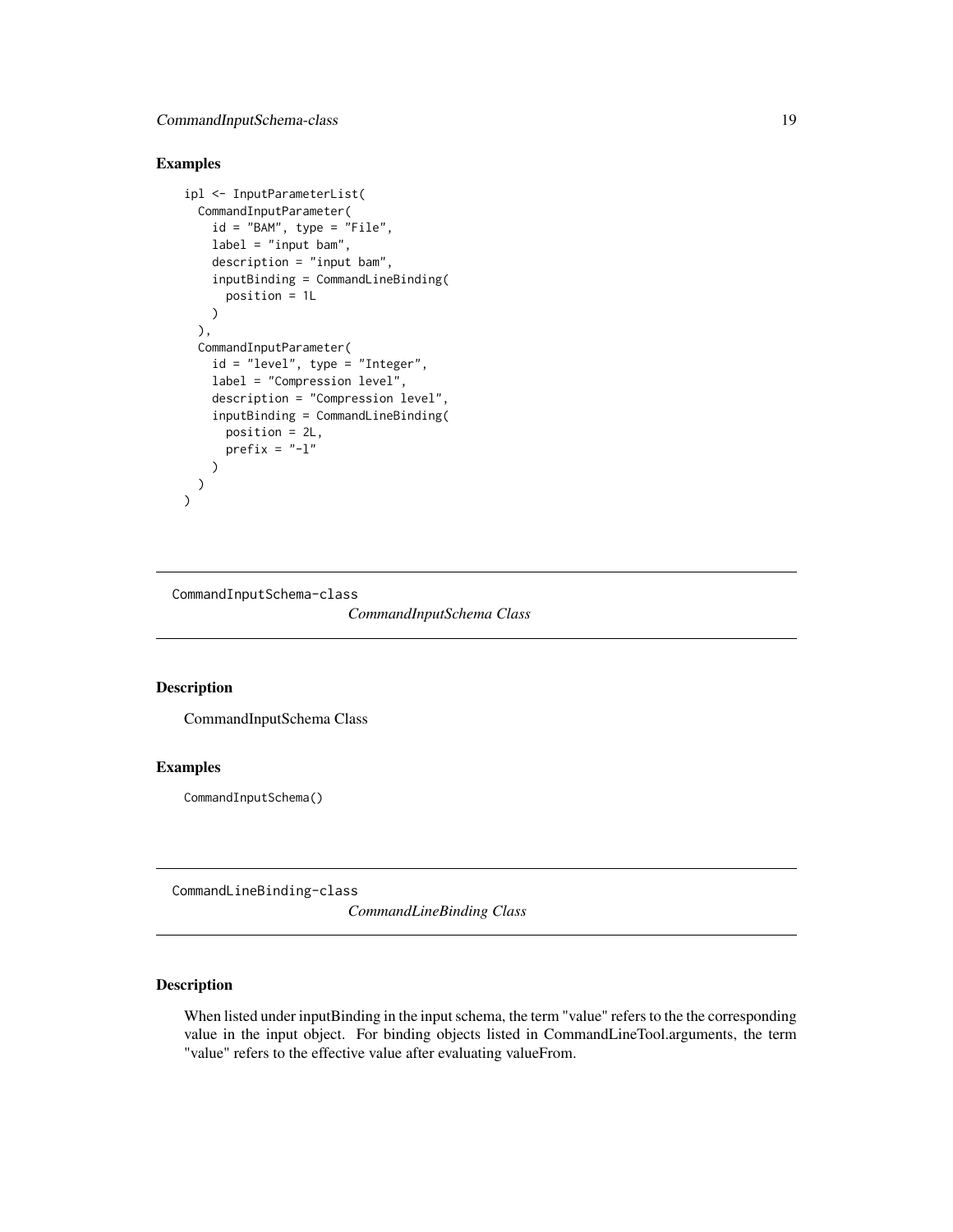#### <span id="page-19-0"></span>Details

The binding behavior when building the command line depends on the data type of the value. If there is a mismatch between the type described by the input schema and the effective value, such as resulting from an expression evaluation, an implementation must use the data type of the effective value.

- characterAdd prefix and the string to the command line.
- numericAdd prefix and decimal representation to command line.
- logicalIf true, add prefix to the command line. If false, add nothing.
- FileAdd prefix and the value of File.path to the command line.
- \*ArrayIf itemSeparator is specified, add prefix and the join the array into a single string with itemSeparator separating the items. Otherwise add prefix and recursively add individual elements.
- \*objectAdd prefix only, and recursively add object fields for which inputBinding is specified.
- nullAdd nothing.

## Fields

position [integer] The sorting key. Default position is 0.

prefix [character] Command line prefix to add before the value.

- separate [logical] If true (default) then the prefix and value must be added as separate command line arguments; if false, prefix and value must be concatenated into a single command line argument.
- itemSeparator [character] Join the array elements into a single string with the elements separated by by itemSeparator.
- valueFrom [characterOrExpression] If valueFrom is a constant string value, use this as the value and apply the binding rules above. If valueFrom is an expression, evaluate the expression to yield the actual value to use to build the command line and apply the binding rules above. If the inputBinding is associated with an input parameter, the "context" of the expression will be the value of the input parameter. When a binding is part of the CommandLineTool.arguments field, the valueFrom field is required.

## Examples

CommandLineBinding(position =  $1L$ , prefix =  $"$ -1")

CommandLineTool-class *CommandLineTool Class*

#### Description

A CommandLineTool process is a process implementation for executing a non-interactive application in a POSIX environment. To help accomodate of the enormous variety in syntax and semantics for input, runtime environment, invocation, and output of arbitrary programs, CommandLineTool provides the concept of "input binding" to describe how to translate input parameters to an actual program invocation, and "output binding" to describe how generate output parameters from program output.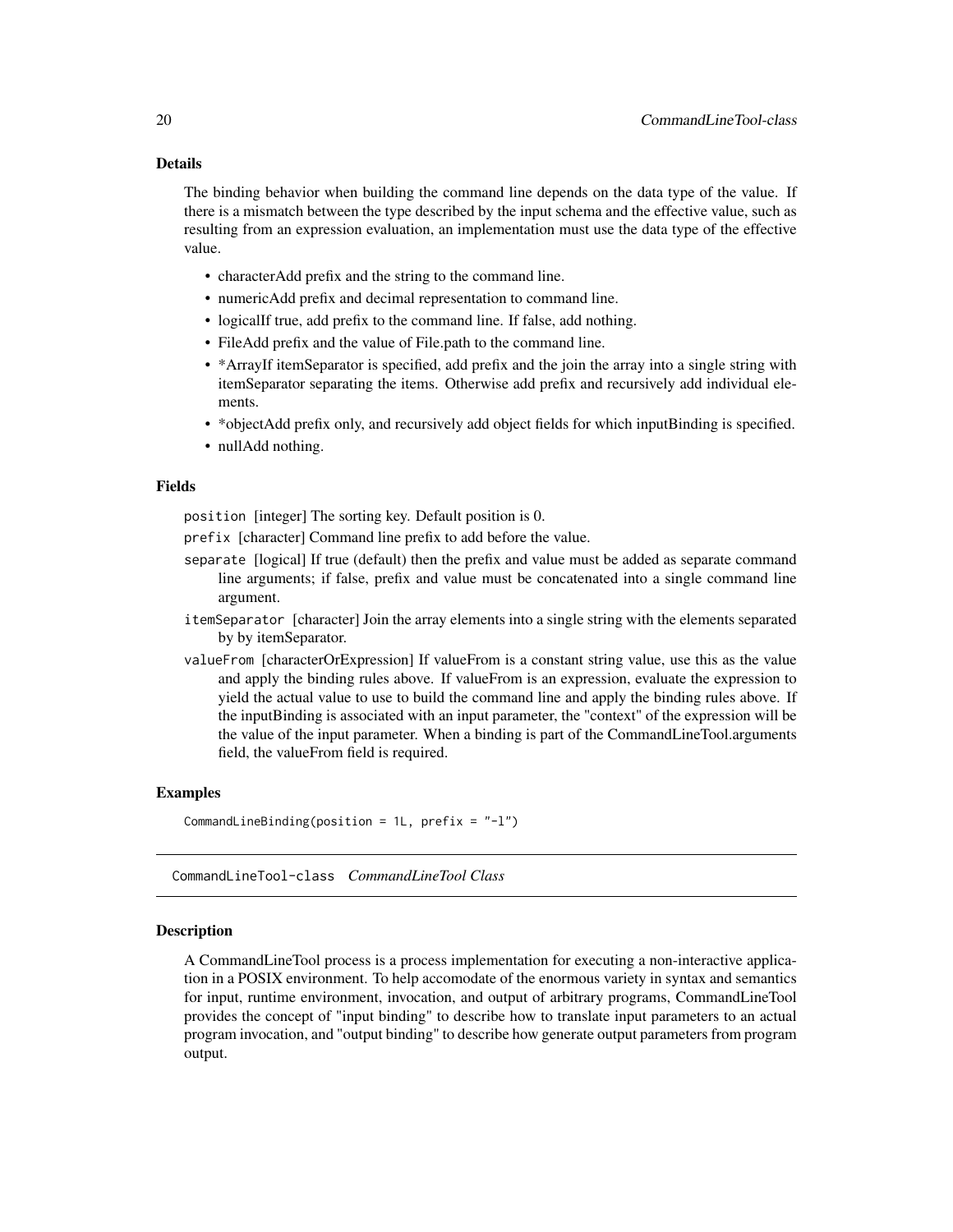#### Fields

- baseCommand (character) Specifies the program to execute. If the value is an array, the first element is the program to execute, and subsequent elements are placed at the beginning of the command line in prior to any command line bindings. If the program includes a path separator character it must be an absolute path, otherwise it is an error. If the program does not include a path separator, search the \$PATH variable in the runtime environment find the absolute path of the executable.
- arguments [characterORCommandLineBinding] Command line bindings which are not directly associated with input parameters.
- stdin [characterORExpression] A path to a file whose contents must be piped into the command's standard input stream.
- stdout [characterORExpression] Capture the command's standard output stream to a file written to the designated output directory. If stdout is a string, it specifies the file name to use.If stdout is an expression, the expression is evaluated and must return a string with the file name to use to capture stdout. If the return value is not a string, or the resulting path contains illegal characters (such as the path separator /) it is an error.
- successCodes [integer] Exit codes that indicate the process completed successfully.
- temporaryFailCodes [integer] Exit codes that indicate the process failed due to a possibly temporary condition, where excuting the process with the same runtime environment and inputs may produce different results.
- permanentFailCodes [integer] Exit codes that indicate the process failed due to a permanent logic error, where excuting the process with the same runtime environment and same inputs is expected to always fail.

## Input binding

The tool command line is built by applying command line bindings to the input object. Bindings are listed either as part of an input parameter using the inputBinding field, or separately using the arguments field of the CommandLineTool.

The algorithm to build the command line is as follows. In this algorithm, the sort key is a list consisting of one or more numeric and string elements. Strings are sorted lexicographically based on UTF-8 encoding.

- Collect CommandLineBinding objects from arguments. Assign a sorting key [position, i] where position is CommandLineBinding.position and the *i* is the index in the arguments list.
- Collect CommandLineBinding objects from the inputs schema and associate them with values from the input object. Where the input type is a record, array, or map, recursively walk the schema and input object, collecting nested CommandLineBinding objects and associating them with values from the input object.
- Assign a sorting key for each leaf binding object by appending nested position fields together with the array index, or map key of the data at each nesting level. If two bindings have the same position, the tie must be broken using the lexographic ordering of the field or parameter name immediately containing the binding.
- Sort elements using the assigned sorting keys. Numeric entries sort before strings.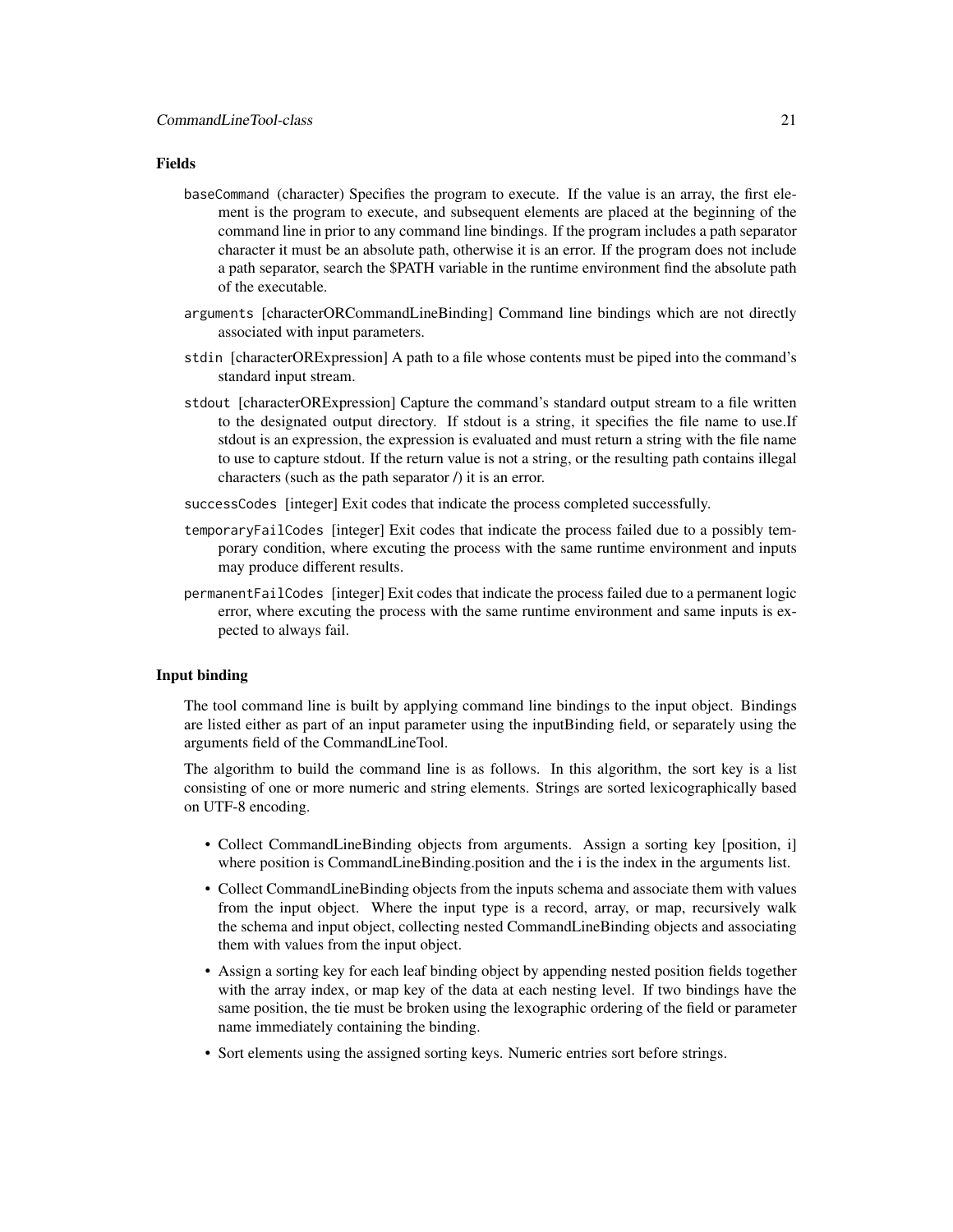- In the sorted order, apply the rules defined in CommandLineBinding to convert bindings to actual command line elements.
- Insert elements from baseCommand at the beginning of the command line.

#### Runtime environment

All files listed in the input object must be made available in the runtime environment. The implementation may use a shared or distributed file system or transfer files via explicit download. Implementations may choose not to provide access to files not explicitly specified by the input object or process requirements.

Output files produced by tool execution must be written to the designated output directory.

The initial current working directory when executing the tool must be the designated output directory.

The TMPDIR environment variable must be set in the runtime environment to the designated temporary directory. Any files written to the designated temporary directory may be deleted by the workflow platform when the tool invocation is complete.

An implementation may forbid the tool from writing to any location in the runtime environment file system other than the designated temporary directory and designated output directory. An implementation may provide read-only input files, and disallow in-place update of input files.

The standard input stream and standard output stream may be redirected as described in the stdin and stdout fields.

## Extensions

DockerRequirement, CreateFileRequirement, and EnvVarRequirement, are available as standard extensions to core command line tool semantics for defining the runtime environment.

#### Execution

Once the command line is built and the runtime environment is created, the actual tool is executed.

The standard error stream and standard output stream (unless redirected by setting stdout) may be captured by platform logging facilities for storage and reporting.

Tools may be multithreaded or spawn child processes; however, when the parent process exits, the tool is considered finished regardless of whether any detached child processes are still running. Tools must not require any kind of console, GUI, or web based user interaction in order to start and run to completion.

The exit code of the process indicates if the process completed successfully. By convention, an exit code of zero is treated as success and non-zero exit codes are treated as failure. This may be customized by providing the fields successCodes, temporaryFailCodes, and permanentFailCodes. An implementation may choose to default unspecified non-zero exit codes to either temporaryFailure or permanentFailure.

#### Output binding

If the output directory contains a file called "cwl.output.json", that file must be loaded and used as the output object. Otherwise, the output object must be generated by walking the parameters listed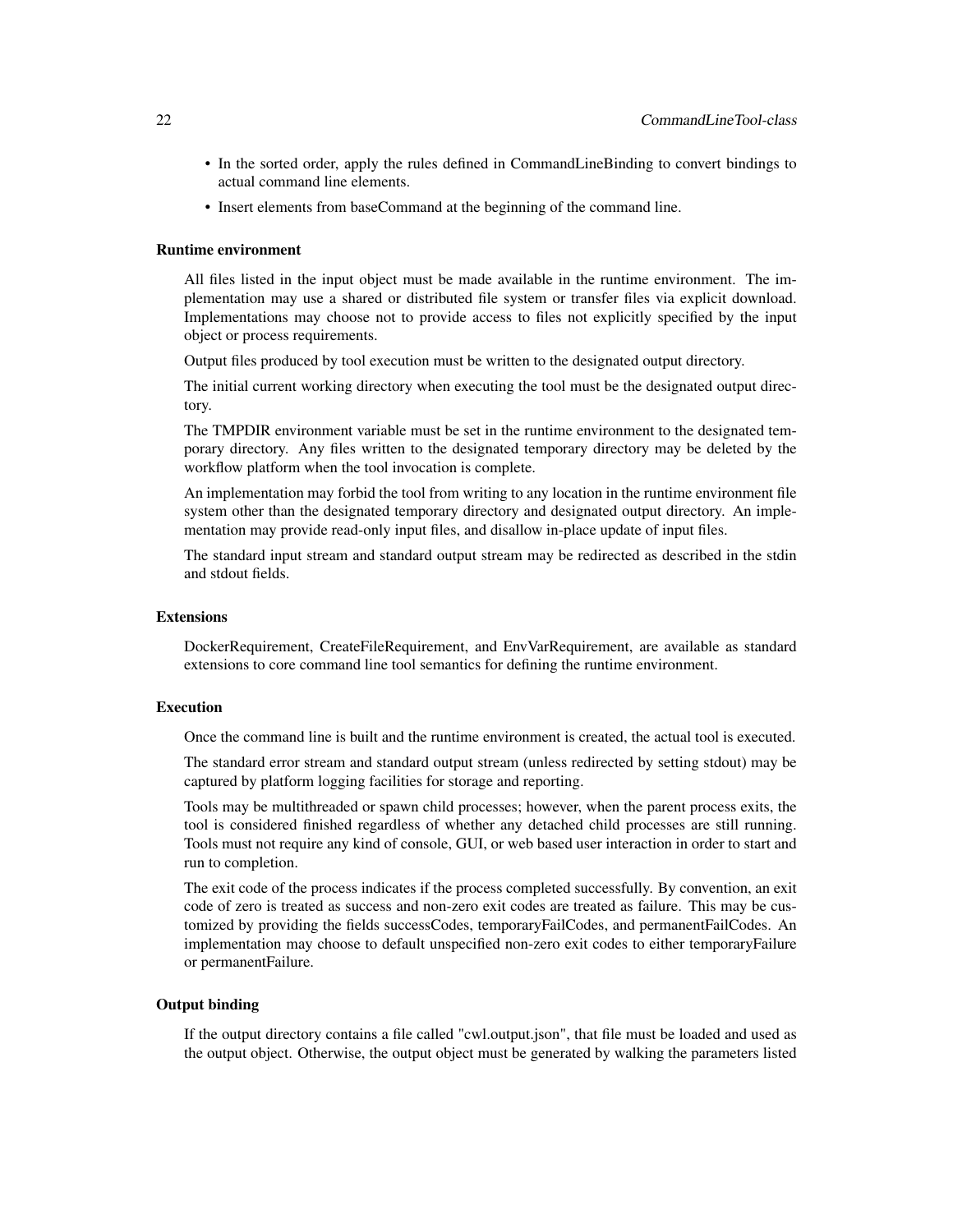<span id="page-22-0"></span>in outputs and applying output bindings to the tool output. Output bindings are associated with output parameters using the outputBinding field. See CommandOutputBinding for details.

#### Examples

```
ipl <- InputParameterList(
 InputParameter(
    id = "BAM", type = "File",label = "input beam",description = "input bam",
    inputBinding = CommandLineBinding(
      position = 1L
    )
 ),
 InputParameter(
    id = "level", type = "Integer",
    label = "Compression level",
    description = "Compression level",
    inputBinding = CommandLineBinding(
      position = 2L,
      prefix = "-1")
 \mathcal{L}\mathcal{L}clt <- CommandLineTool(inputs = ipl, baseCommand = "samtools sort")
```
CommandOutputBinding-class

*CommandOutputBinding Class*

#### **Description**

Describes how to generate an output parameter based on the files produced by a CommandLine-Tool. The output parameter is generated by applying these operations in the following order: glob, loadContents, outputEval.

#### Fields

- glob [characterORExpression] Find files relative to the output directory, using POSIX glob(3) pathname matching. If provided an array, match all patterns in the array. If provided an expression, the expression must return a string or an array of strings, which will then be evaluated as a glob pattern. Only files which actually exist will be matched and returned.
- outputEval [Expression] Evaluate an expression to generate the output value. If glob was specified, the script context will be an array containing any files that were matched. Additionally, if loadContents is true, the file objects will include up to the first 64 KiB of file contents in the contents field.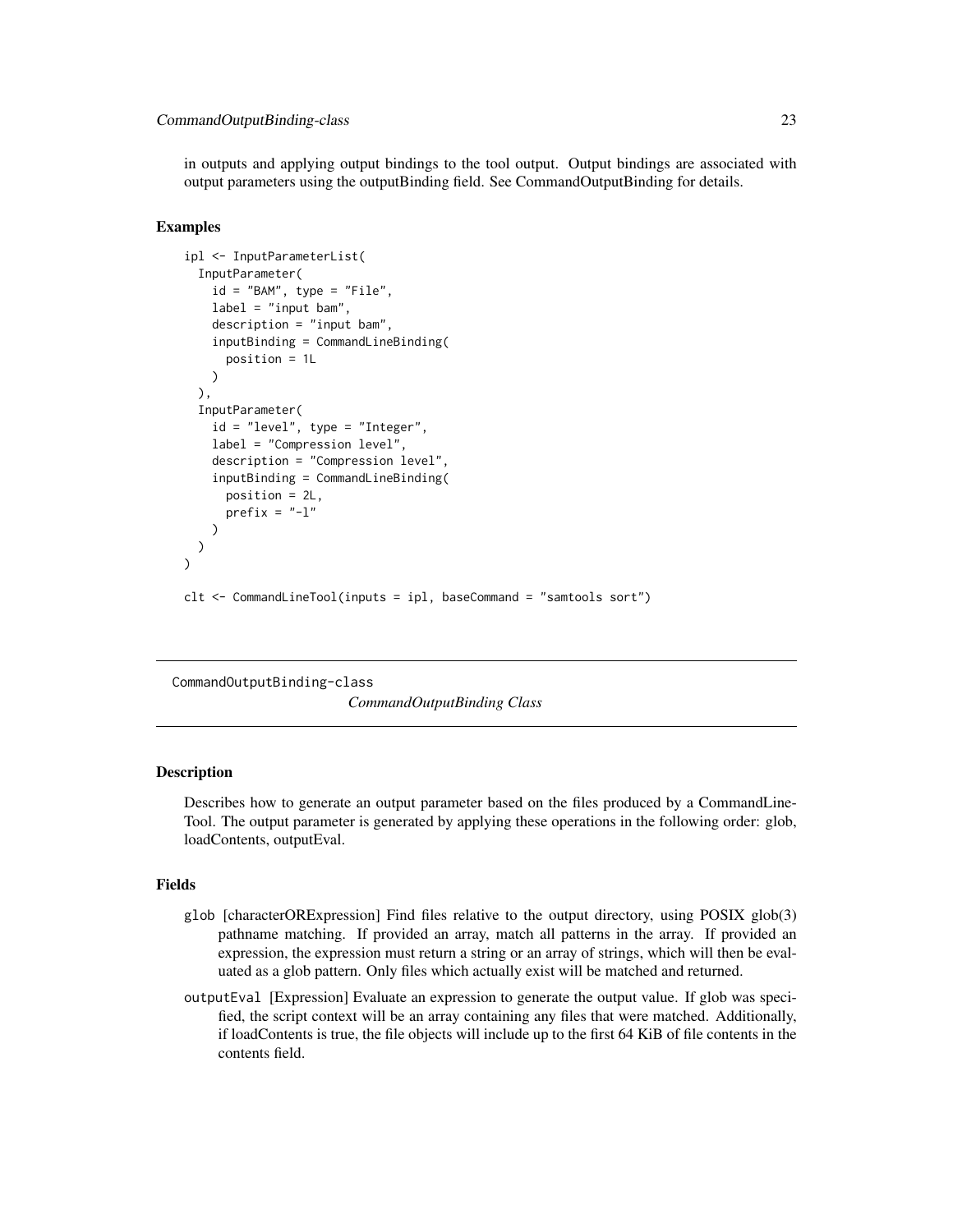## Examples

CommandOutputBinding(glob = "\*.bam")

CommandOutputParameter-class

*CommandOutputParameter Class*

#### Description

CommandOutputParameter Class

#### Fields

outputBinding [CommandOutputBinding] Describes how to handle the concrete outputs of a process step (such as files created by a program) and describe them in the process output parameter.

## Examples

```
CommandOutputParameter(outputBinding = CommandOutputBinding(glob = "*.bam"))
```
CommandOutputSchema-class *CommandOutputSchema*

#### Description

CommandOutputSchema

## Fields

outputBinding [CommandOutputBinding] Describes how to handle the concrete outputs of a process step (such as files created by a program) and describe them in the process output parameter.

## Examples

CommandOutputSchema()

<span id="page-23-0"></span>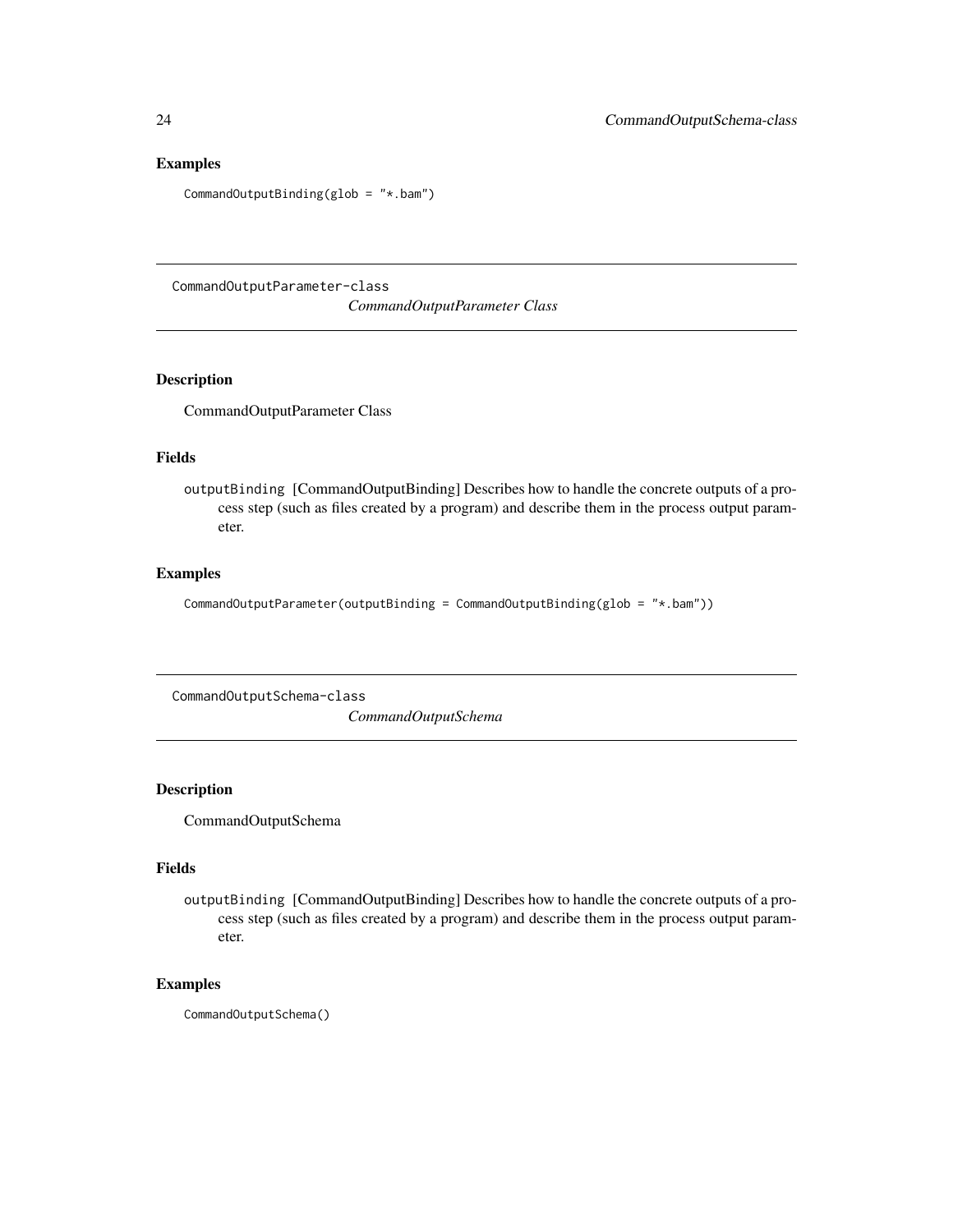<span id="page-24-0"></span>

Convert App or a CWL JSON file to Tool or Flow object

## Usage

convert\_app(from)

appType(x)

#### Arguments

| from                      | an App object or a CWL JSON |
|---------------------------|-----------------------------|
| $\boldsymbol{\mathsf{x}}$ | a App object                |

## Details

This function import CWL JSON file, based on its class: CommandLineTool or Worklfow to relevant object in R, Tool object or Flow object.

## Value

Tool or Flow object depends on CWL type.

## appType

this function return class of a App object.

```
tool.in <- system.file("extdata/app", "tool_star.json", package = "sevenbridges")
flow.in <- system.file("extdata/app", "flow_star.json", package = "sevenbridges")
# convert to Tool object
convert_app(tool.in)
# convert to Flow object
convert_app(flow.in)
```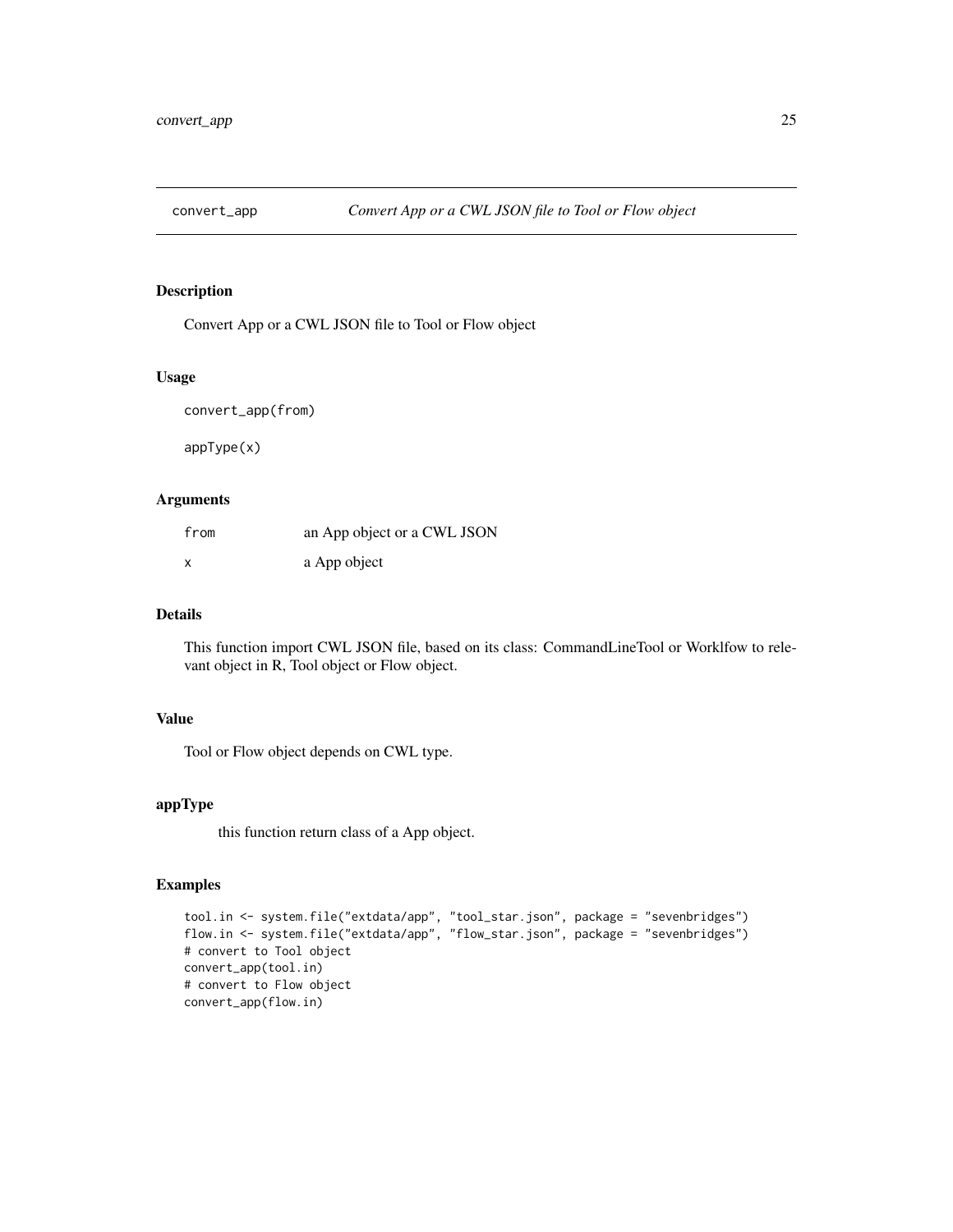<span id="page-25-0"></span>CPURequirement-class *Rabix specifc Requirements*

## Description

Extends ProcessRequirements. CPURequirement and MemRequirement to setup CPU and Memory requiremnts.

requirements and hints

## Usage

```
docker(
 pull = NULL,imageId = NULL,load = NULL,file = NULL,
 output = NULL,dockerPull = pull,
 dockerImageId = imageId,dockerLoad = load,
  dockerFile = file,
 dockerOutputDirectory = output,
  ...
)
```

```
requirements(...)
```
fileDef(name = NULL, content = NULL)

## Arguments

| pull          | [short form argument] Docker Repository[:Tag] like rocker/r-base                                                                 |
|---------------|----------------------------------------------------------------------------------------------------------------------------------|
| imageId       | [short form argument] The image id that will be used for docker run, imageId<br>Optionally set the id of image you get from SDK. |
| load          | [short form argument] Specify a HTTP URL from which to download a Docker<br>image using docker load.                             |
| file          | [short form argument] Supply the contents of a Dockerfile which will be built<br>using docker build.                             |
| output        | [short form argument] Set the designated output directory to a specific location<br>inside the Docker container.                 |
| dockerPull    | Docker Repository[:Tag] like rocker/r-base                                                                                       |
| dockerImageId | The image id that will be used for docker run, imageId Optionally set the id of<br>image you get from SDK.                       |
| dockerLoad    | Specify a HTTP URL from which to download a Docker image using docker<br>load.                                                   |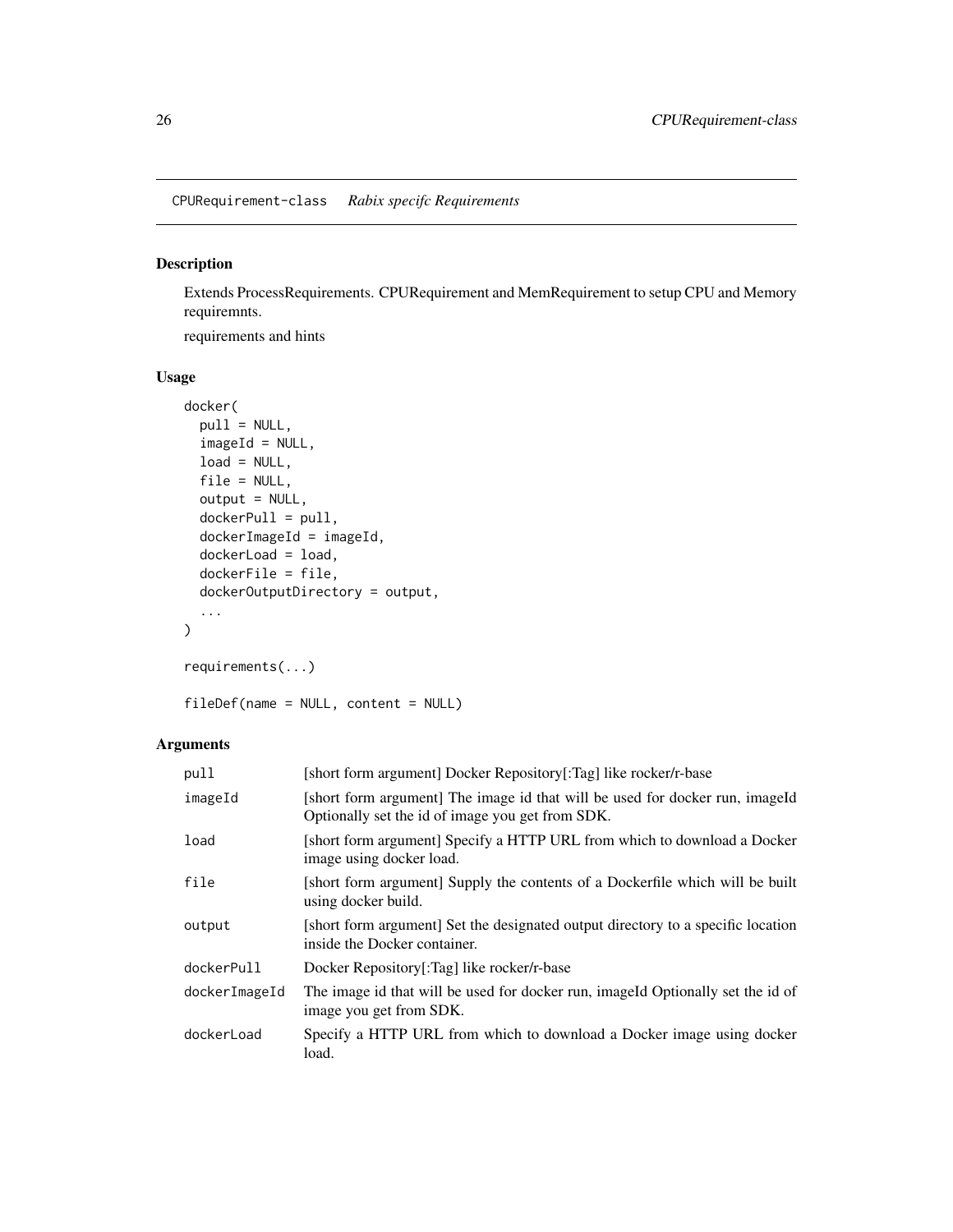#### <span id="page-26-0"></span>CWL-class 27

| dockerFile            | Supply the contents of a Dockerfile which will be built using docker build.                  |  |  |
|-----------------------|----------------------------------------------------------------------------------------------|--|--|
| dockerOutputDirectory |                                                                                              |  |  |
|                       | Set the designated output directory to a specific location inside the Docker con-<br>tainer. |  |  |
| $\cdots$              | extra aguments passed                                                                        |  |  |
| name                  | file name                                                                                    |  |  |
| content               | file content, could be script                                                                |  |  |
|                       |                                                                                              |  |  |

## Details

It constructs ProesssRequirementList object, or from a returned raw list contains or requirements.

#### Value

A Requirement subclass.

#### Fields

value [Integer] for CPU default is 1L, if 0L, use all CPU. For mem, default is 1000L. Note: for CPU, 0L means multi-tread, and non-zero value will be converted to 1L, which means single thread.

### Examples

```
cpu(1)
CPURequirement(value = 1L)
docker("rocker/r-base")
requirements(docker("rocker/r-base"), cpu(1), mem(1024))
mem(2000)
MemRequirement(value = 2000L)
aws("c3.8xlarge")
anyReq("any")
```
CWL-class *Class CWL*

### Description

Define CWL class and generic methods, no fields defeind.

## Methods

getFields(values) Return fields as a list, used for following conversion, does not assume the value is a primitive type.

toJSON(...) Covert object to JSON

- toList(...) Convert object to a list of simple data types
- toYAML(...) Covert object to YAML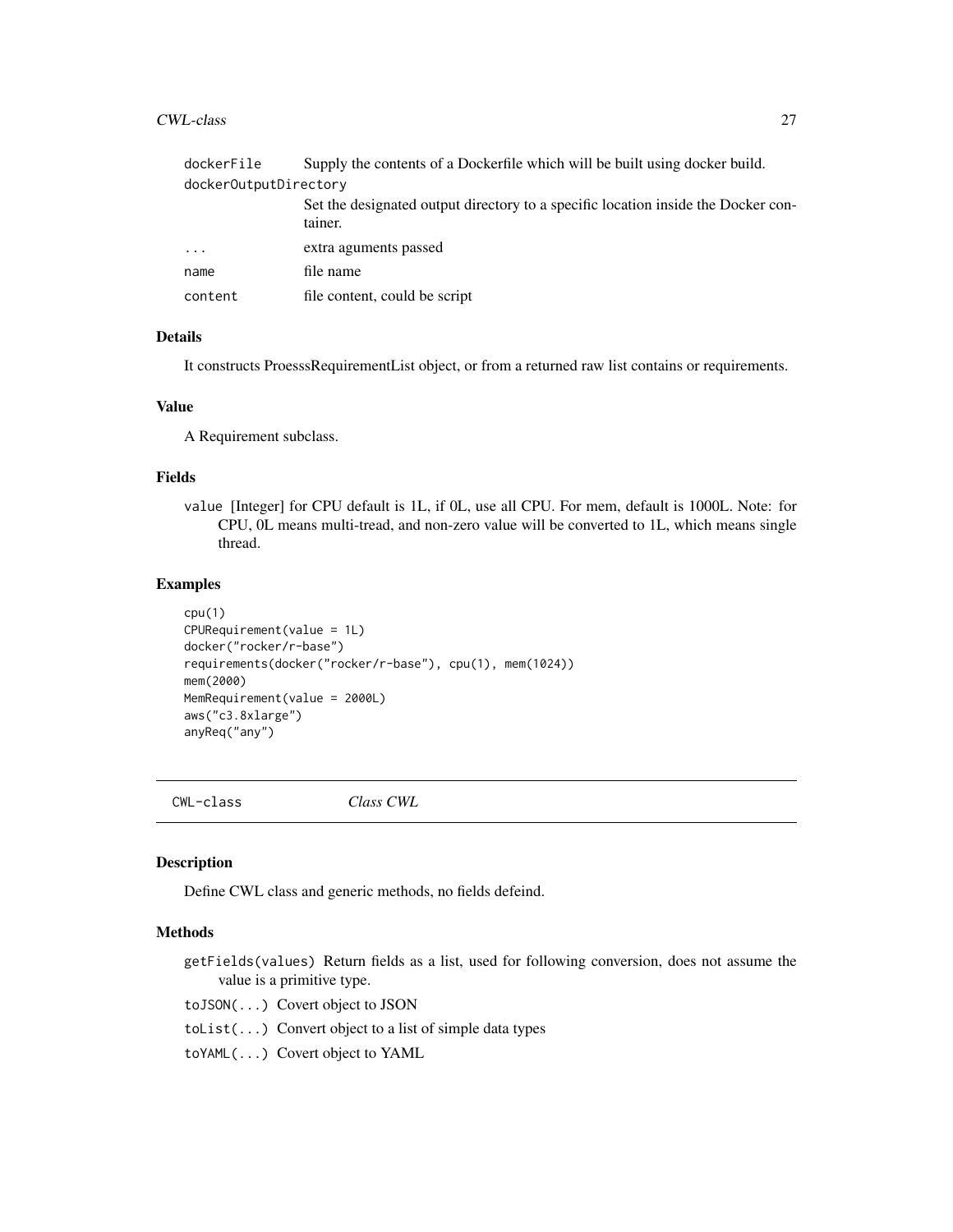## Examples

# no fields, only to provide methods to be extended  $x \leftarrow CWL()$ 

delete *Delete files or folders*

## Description

Delete files or folders

## Usage

delete(obj)

## S4 method for signature 'SimpleList' delete(obj)

## S4 method for signature 'Files' delete(obj)

## S4 method for signature 'Task' delete(obj)

## Arguments

obj single File or FileList

#### Value

system message

```
## Not run:
a$project("demo")$file("omni")$delete()
# or
delete(a$project("demo")$file("omni"))
## End(Not run)
```
<span id="page-27-0"></span>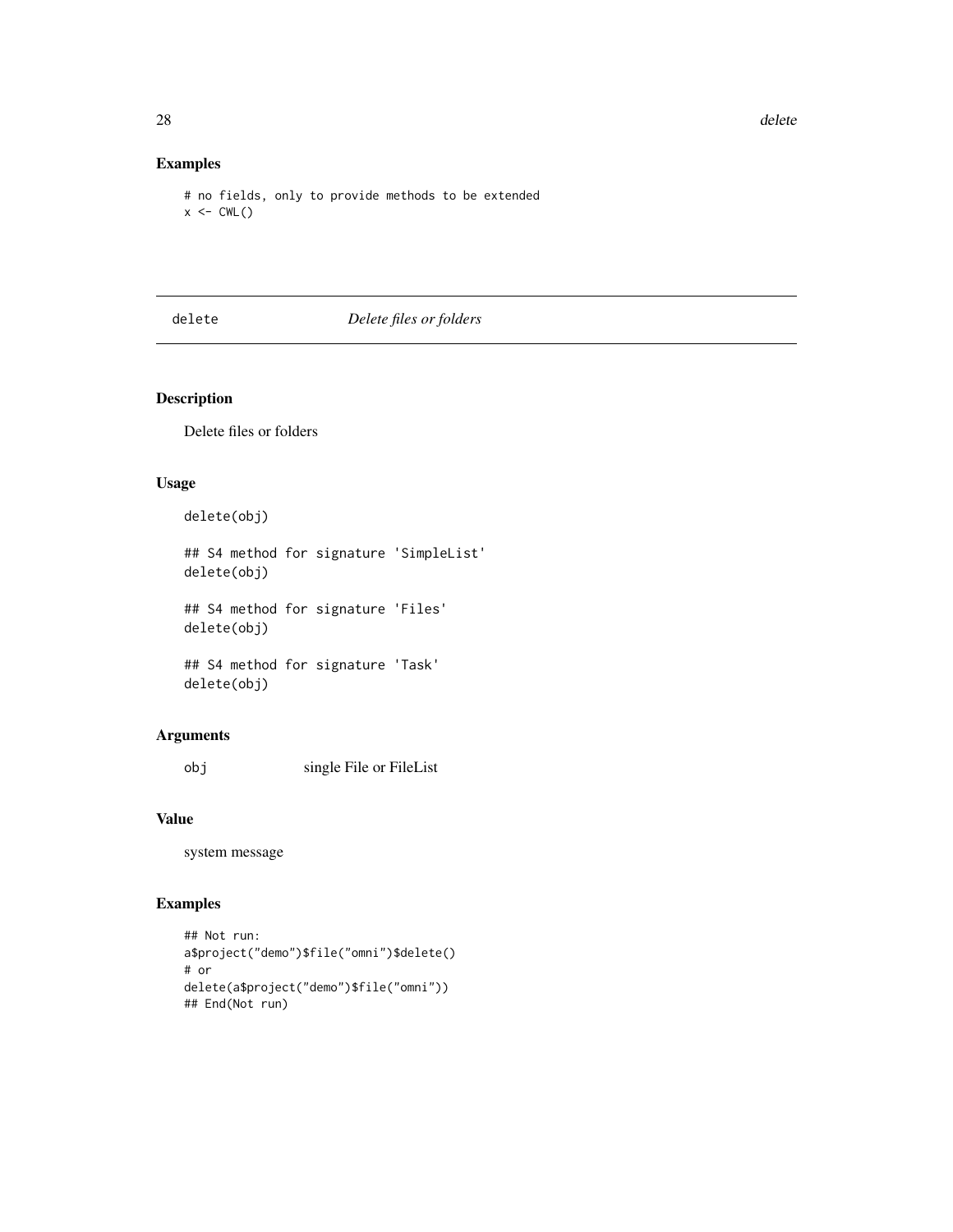<span id="page-28-0"></span>

Download files

## Usage

```
download(obj, ...)
```
## S4 method for signature 'FilesList' download(obj, ...)

## S4 method for signature 'Files' download(obj, ...)

## Arguments

| obi                     | single File or FileList |
|-------------------------|-------------------------|
| $\cdot$ $\cdot$ $\cdot$ | passed to download()    |

#### Value

system message

#### Examples

```
## Not run:
a$project("demo")$file("omni")$download()
# or
download(a$project("demo")$file("omni"))
## End(Not run)
```
## Description

Contains DataypeSingleEnum, Schema, character

## Usage

DSCList(...)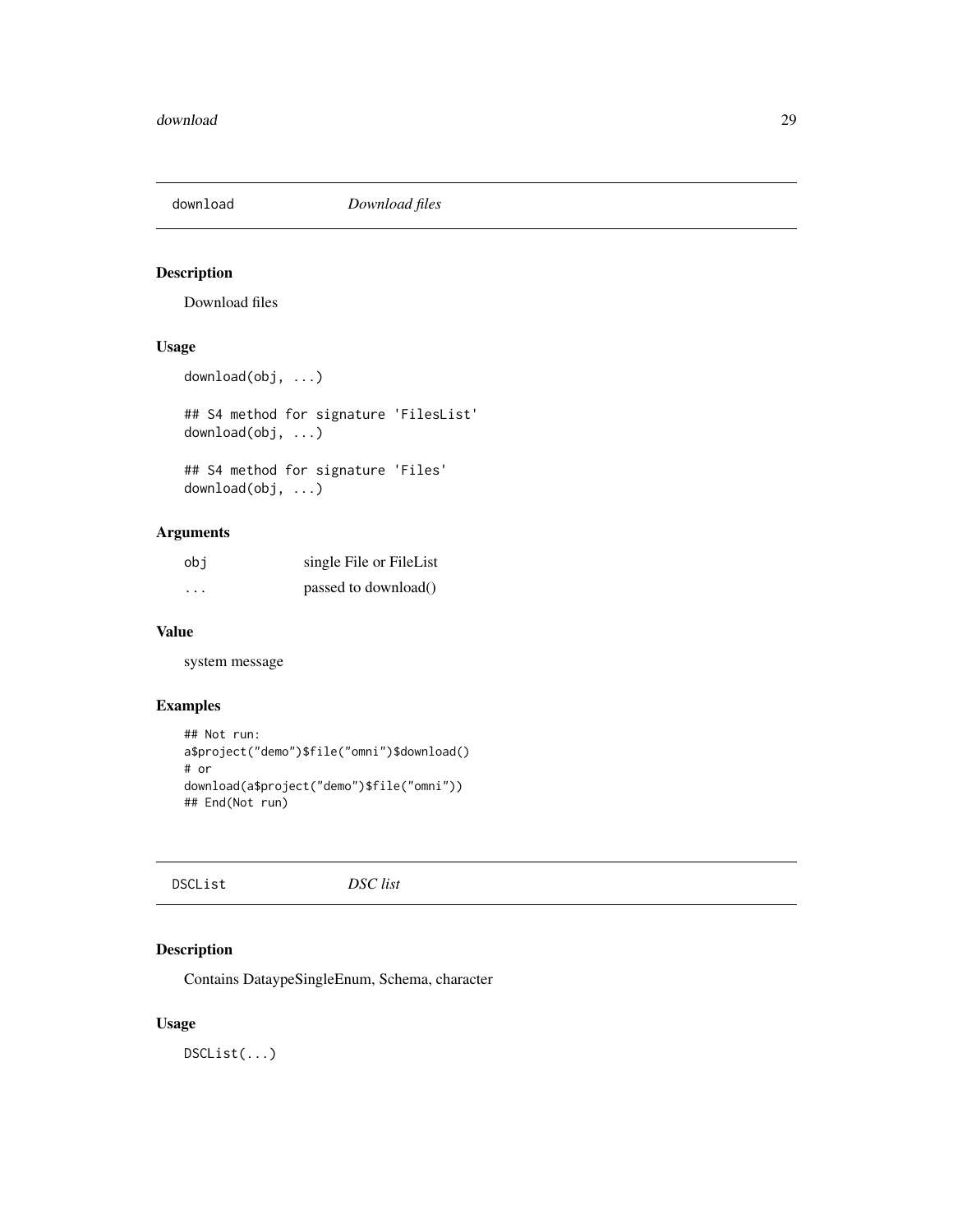#### **Arguments**

... element or list of the element.

## Value

a DSCList

## Examples

```
DSCList("test", DatatypeEnum(), Schema())
```
Expression-class *Expression Class*

## Description

Define an expression that will be evaluated and used to modify the behavior of a tool or workflow. See Expressions for more information about expressions and ExpressionEngineRequirement for information on how to define a expression engine.

#### Fields

- engine (JsonPointerORcharacter) Either cwl:JsonPointer or a reference to an ExpressionEngineRequirement defining which engine to use.
- script (character) The code to be executed by the expression engine.

#### Examples

Expression(engine = "#cwl-js-engine", script = "\$job.inputs['threads']")

ExpressionTool-class *ExpressionTool Class*

## Description

Execute an expression as a process step.

#### Fields

expression (Expression) The expression to execute. The expression must return a JSON object which matches the output parameters of the ExpressionTool.

<span id="page-29-0"></span>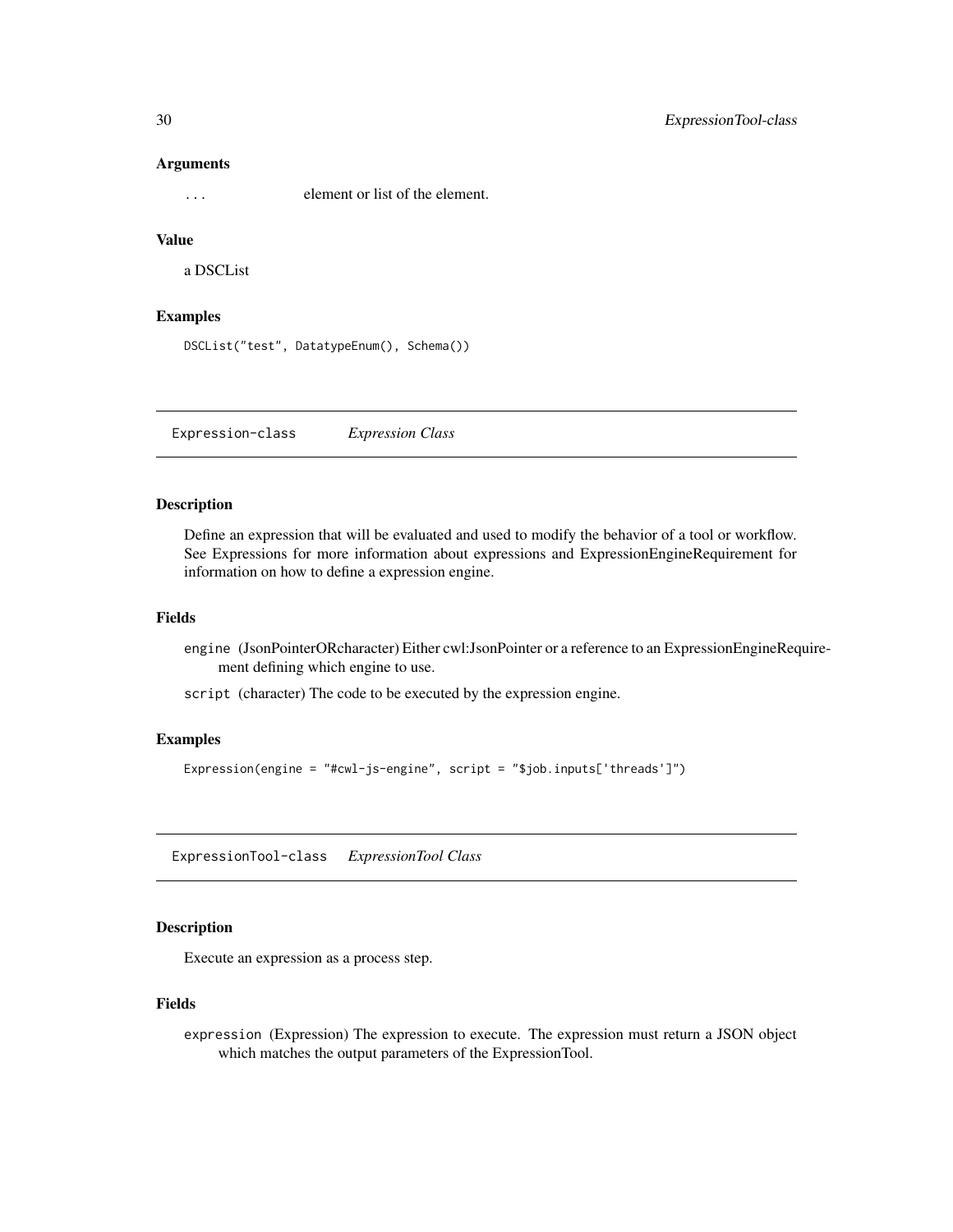#### <span id="page-30-0"></span>FileList 31

## Examples

```
ExpressionTool(
  expression =
   Expression(
      engine = "cwl:JsonPointer",
      script = "$job.inputs['threads']"
   )
)
```
FileList *FileList Class*

## Description

FileList Class

File Class

#### Usage

FileList(...)

#### Arguments

... element or list of the element.

#### Value

File class generator

#### Fields

class (character) Must be File to indicate this object describes a file.

path (character) The path to the file.

checksum [character] Optional hash code for validating file integrity. Currently must be in the form "sha1\$ + hexidecimal string" using the SHA-1 algorithm.

size [numeric] Optional file size.

secondaryFile [FileList] A list of additional files that are associated with the primary file and must be transferred alongside the primary file. Examples include indexes of the primary file, or external references which must be included when loading primary document. A file object listed in secondaryFiles may itself include secondaryFiles for which the same rules apply.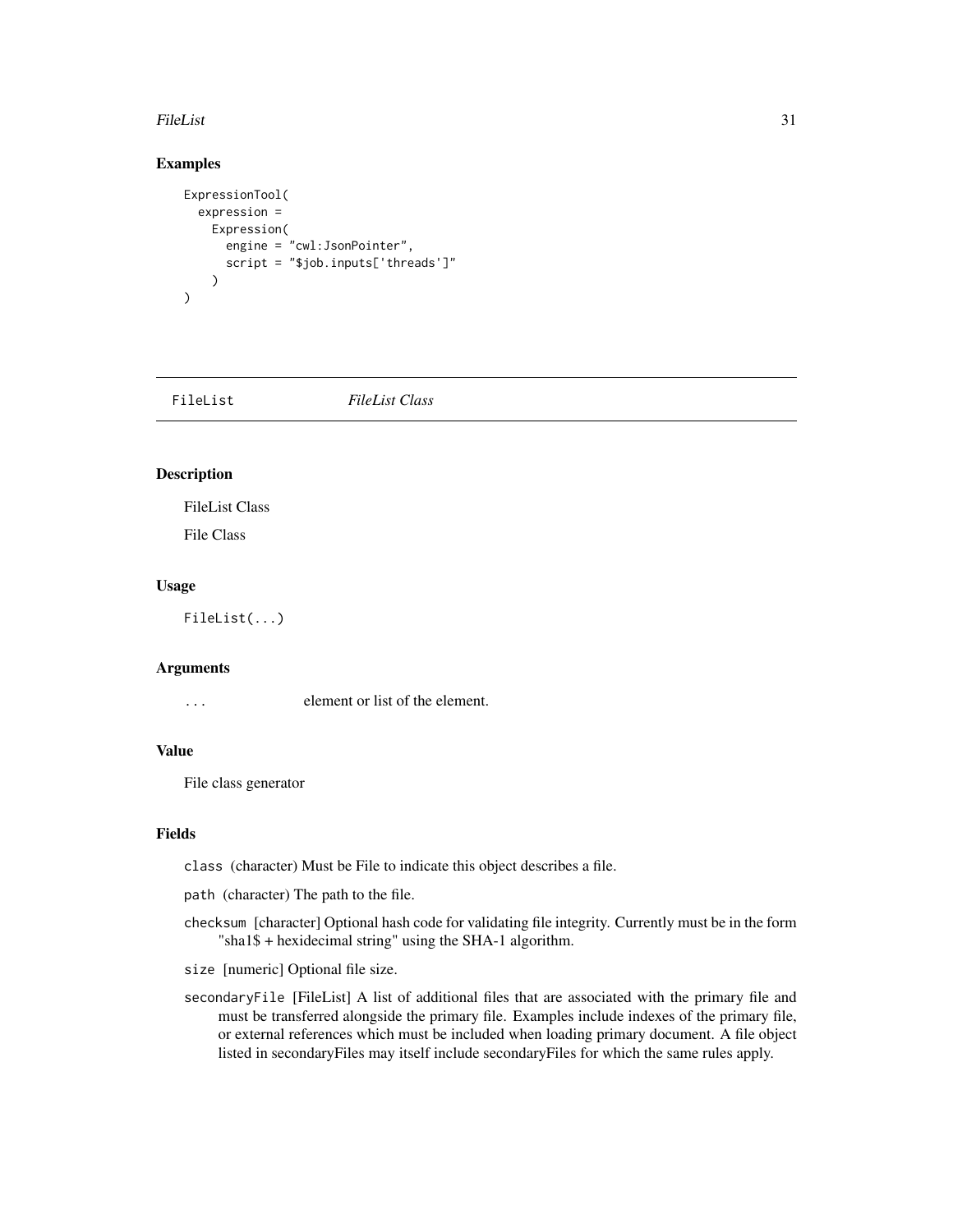## <span id="page-31-0"></span>Examples

```
library(jsonlite)
library(yaml)
f1 \leftarrow File()
f2 \leq File(path = "./out.bam", checksum = "test",
           size = 3L, secondaryFile = FileList(File(path = "./out.bai")))
fl <- FileList(f1, f2)
asList(fl)
f1
f2
fl
```
Files-class *Class Files*

## Description

Class Files

## Usage

FilesList(...)

#### Arguments

... one or more Files objects

## Details

Files (with "s") class is usally returned by the API call which returns Files. A group of Files is defined as FilesList. Users do not usually need to construct Files or FilesList manually, they are generated from a API call most of the time.

#### Value

Files object

#### Fields

id character used as file id

name string used as file name

size file size

project project id if any, when returned by a API call, it usually return the project id and stored with the object.

created\_on date created on

modified\_on date modified on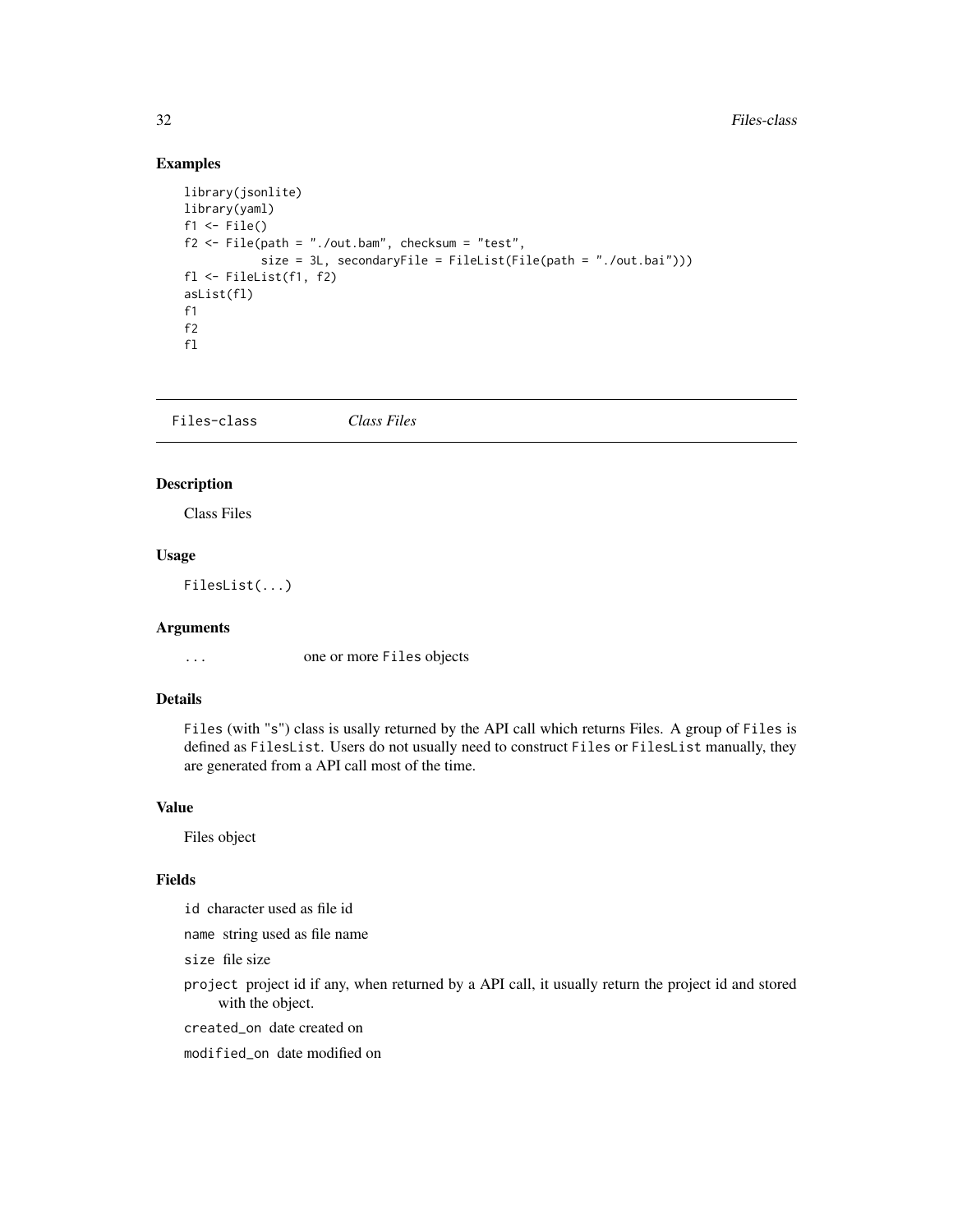#### Files-class 33

storage list as storage type origin list as origin tags list as tags metadata a list for metadata associated with the file url file download url parent parent folder ID type "FILE" or "FOLDER" description file description

#### Methods

 $add\_tag(x, ...)$  add new tags while keeping old tags

 $copy_toહproject = NULL$ , name = NULL) copy a file to a project (id) with new name

copy\_to\_folder(folder\_id, name\_new = NULL, ...) Copy a file to a folder.

create\_folder(name, ...) Create a new folder under the parent folder.

create\_marker( name = NULL, start = NULL, end = NULL, chromosome = NULL, private = TRUE, ... ) Create a marker.

download(destfile, ..., method = "curl") see 'help(download.file)' for more options

get\_parent\_folder() Get the parent folder object of the current file/folder.

get\_parent\_folder\_id() Get the parent folder ID of the current file/folder.

list\_folder\_contents(type = c("file", "folder"), ...) List folder contents (return files, folders, or both).

marker(id = NULL, ...) List markers available on a file or get details for a marker.

meta() get metadata from a file

move\_to\_folder(folder\_id, name\_new = NULL, ...) Move a file to a folder.

- $setMeta(...,\overline{overrite} = FALSE)$  Set metadata with provided list, when overwrite is set to TRUE, it overwrites the metadata.
- set\_meta(..., overwrite = FALSE) Set metadata with provided list, when overwrite is set to TRUE, it overwrites the metadata.

 $set\_tag(x = NULL, overwrite = TRUE, ...)$  set a tag for a file, your tag need to be a list or vector

tag() get tag from a file

typeof() Get object type ("file" or "folder").

update(name = NULL, metadata = NULL, tags = NULL) This call updates the name, the full set metadata, and tags for a specified file.

#### Note

In the sevenbridges package version  $\leq$  1.5.4, the Files class inherited from the File class defined in CWL. To avoid confusion, in the current implementation, they are defined separately and not coupled anymore.

#### Examples

Files(id = "test\_id", name = "test.bam")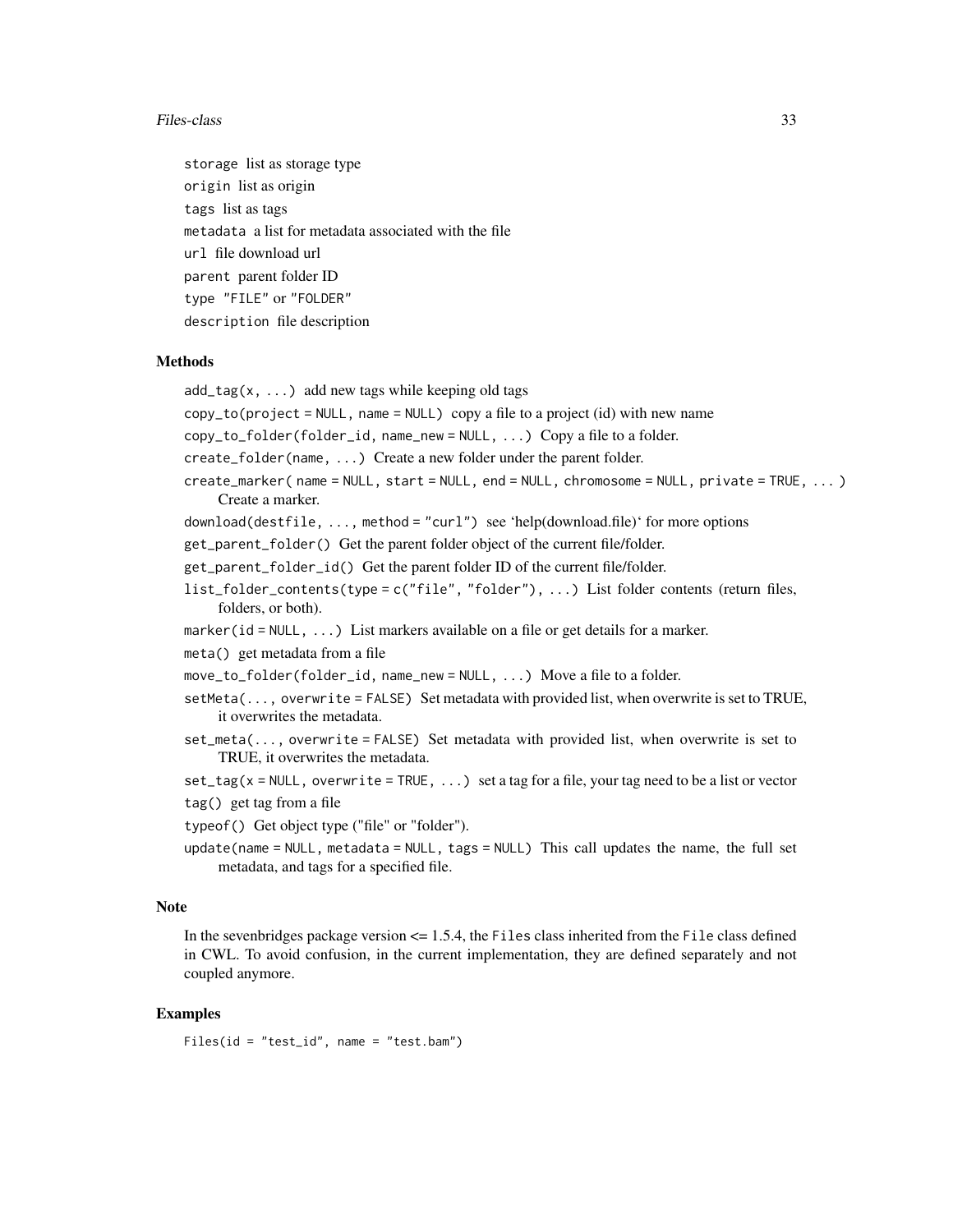<span id="page-33-0"></span>FS-class *FS class*

## Description

FS class

## Arguments

| server_address placehoder |             |
|---------------------------|-------------|
| api_address               | placehoder  |
| vsfs_jar                  | placehoder  |
| cache_dir                 | placehoder  |
| cache_size                | placeholder |
| project_id                | placeholder |

## Methods

file(id = NULL) given project id, show all files in it

- mount( mount\_point = NULL, project\_id = NULL, ignore.stdout = TRUE, sudo = TRUE, ... ) mount a specific project if project\_id is provided, otherwise mount all projects
- path(id = NULL) List path for all mounted projects, for easy copy/paste of file path. If project id is provoded, show project path and files path.
- unmount(mount\_cmd = NULL, project\_id = NULL, ...) unmount a project if project\_id is provided, otherwise unmount all

get\_cwl\_class *Get class from CWL JSON file*

#### Description

Get class from CWL JSON file

## Usage

get\_cwl\_class(input)

## Arguments

input cwl json file path

## Value

character for cwl class "Workflow" or "CommandLineTool"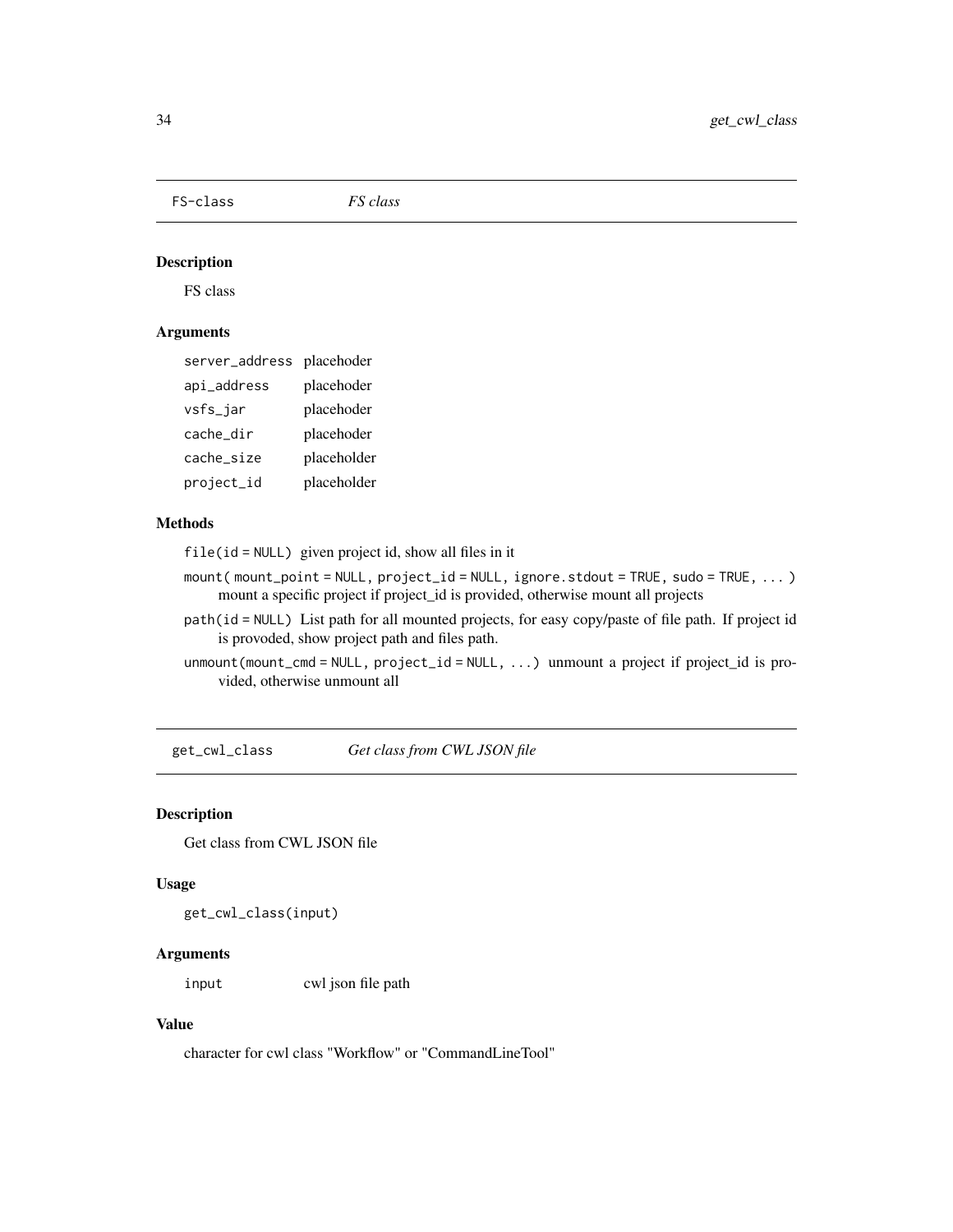#### <span id="page-34-0"></span>get\_token 35

#### Examples

```
tool.in <- system.file("extdata/app", "tool_unpack_fastq.json", package = "sevenbridges")
flow.in <- system.file("extdata/app", "flow_star.json", package = "sevenbridges")
get_cwl_class(tool.in)
is_commandlinetool(tool.in)
is_workflow(tool.in)
get_cwl_class(flow.in)
is_commandlinetool(flow.in)
is_workflow(flow.in)
```
get\_token *Opens web browser to copy the auth token*

#### Description

Click the "Generate Token" or "Regenerate" button, copy and paste the authentication token string to the R console. The function will return the token string.

#### Usage

```
get_token(platform = c("cgc", "aws-us", "aws-eu", "gcp", "cavatica"))
```
misc\_get\_token()

## Arguments

platform The Seven Bridges platform to use.

#### Value

auth token

```
token <- NULL
# Will be prompted to enter the auth token
## Not run: token = get_token(platform = "cgc")
```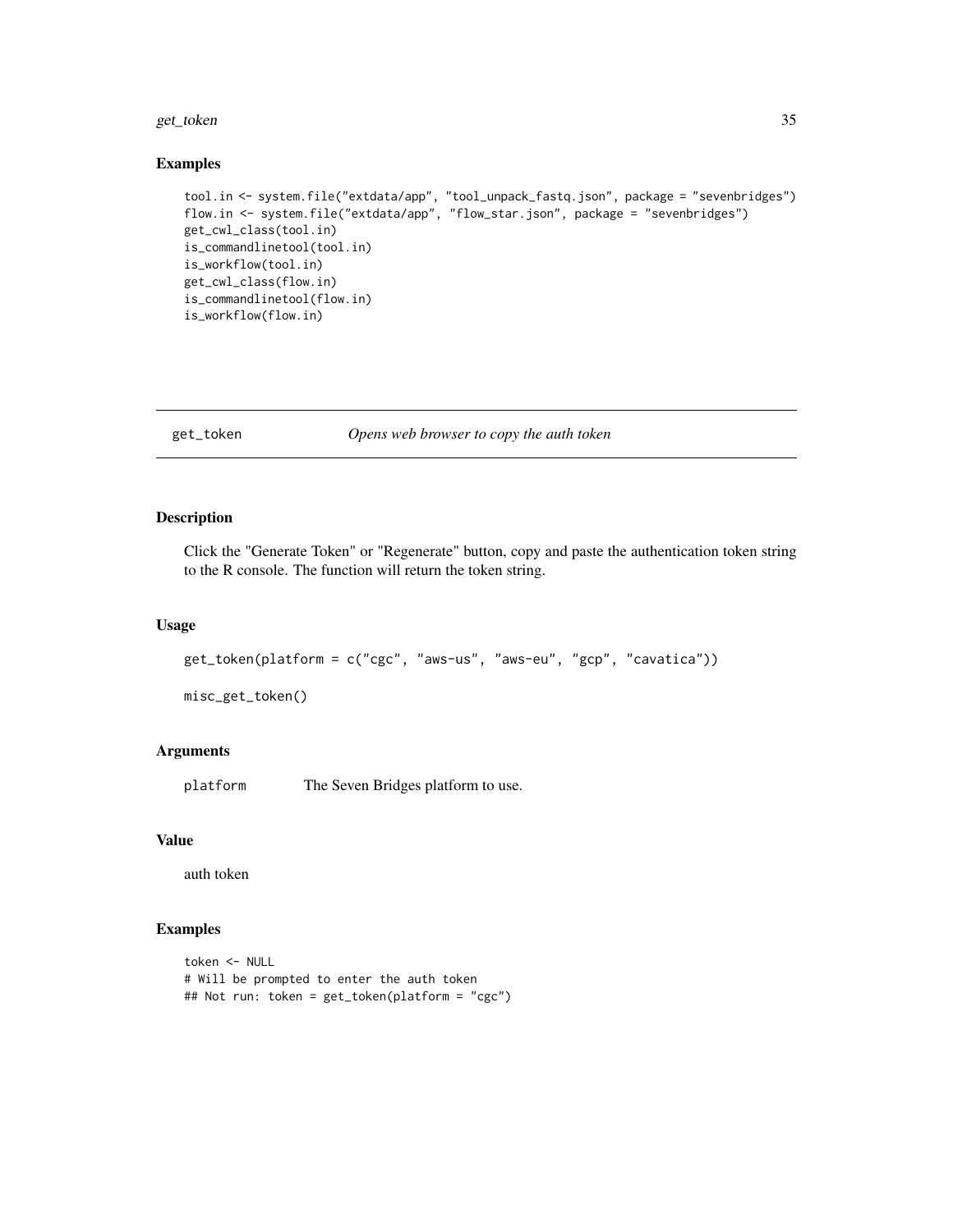<span id="page-35-1"></span><span id="page-35-0"></span>

This function downloads Seven Bridges command line uploader and extract the .tgz archive to a specified directory.

## Usage

```
get_uploader(
  platform = c("cgc", "aws-us", "aws-eu", "gcp"),
  destdir = NULL,
  quiet = FALSE
\mathcal{E}
```
misc\_get\_uploader()

## Arguments

| platform | Seven Bridges platform for which the uploader is designed. Possible choices<br>are: "cgc" (Cancer Genomics Cloud), "aws-us" (Amazon Web Services US),<br>"aws-eu" (Amazon Web Services EU), and "gcp" (Google Cloud Platform).<br>Default is "cgc". |
|----------|-----------------------------------------------------------------------------------------------------------------------------------------------------------------------------------------------------------------------------------------------------|
| destdir  | The directory to extract the downloaded Seven Bridges command line uploader<br>to. If the specified directory is not present, it will be created.                                                                                                   |
| quiet    | Should the download progress be printed?                                                                                                                                                                                                            |

## Value

0 if the command line uploader is successfully downloaded and unarchived.

## References

<https://docs.sevenbridges.com/docs/upload-via-the-command-line>

```
# Download CGC CLI uploader to `~/Downloads`
dir <- "~/Downloads/"
## Not run:
get_uploader("cgc", dir)
## End(Not run)
```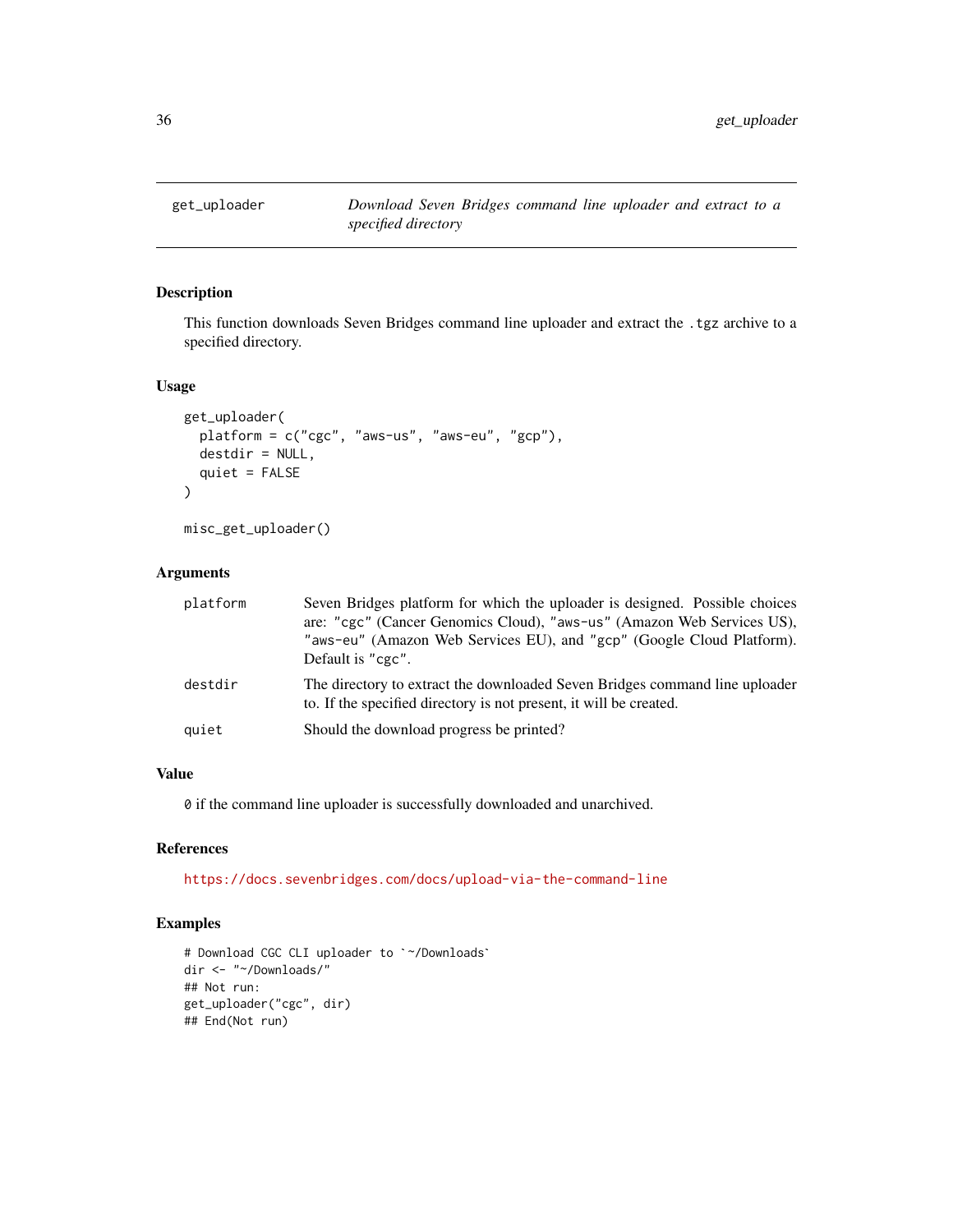Handler-class *Handler instance*

### Description

Create Handler instance

## Details

Used for parse R Markdown and lift into command line interface, Dockerfile, Docker container, and cwl json.

### Value

a Handler object

### Fields

- dockerfileHandler a function or NULL, how you handle Dockefile, for example, push it to GitHub.
- dockerHandler a function or NULL, how you handle local docker container, for example, push it to DockerHub.
- cwlHandler a function or NULL, how you handle cwl json file or yaml file, for example, push it to SevenBridges platform as an app.

input\_matrix *Get input/output matrix out of JSON CWL file directly*

#### Description

An efficient way to access JSON file, no need to convert a JSON into a Tool or Flow object before access, directly operate on a list parsed from JSON file. Compare to convert\_app, it is much faster.

#### Usage

```
input_matrix(
  from,
 new.order = c("id", "label", "type", "required", "prefix", "fileTypes"),
 required = NULL
)
```
output\_matrix(from, new.order = c("id", "label", "type", "fileTypes"))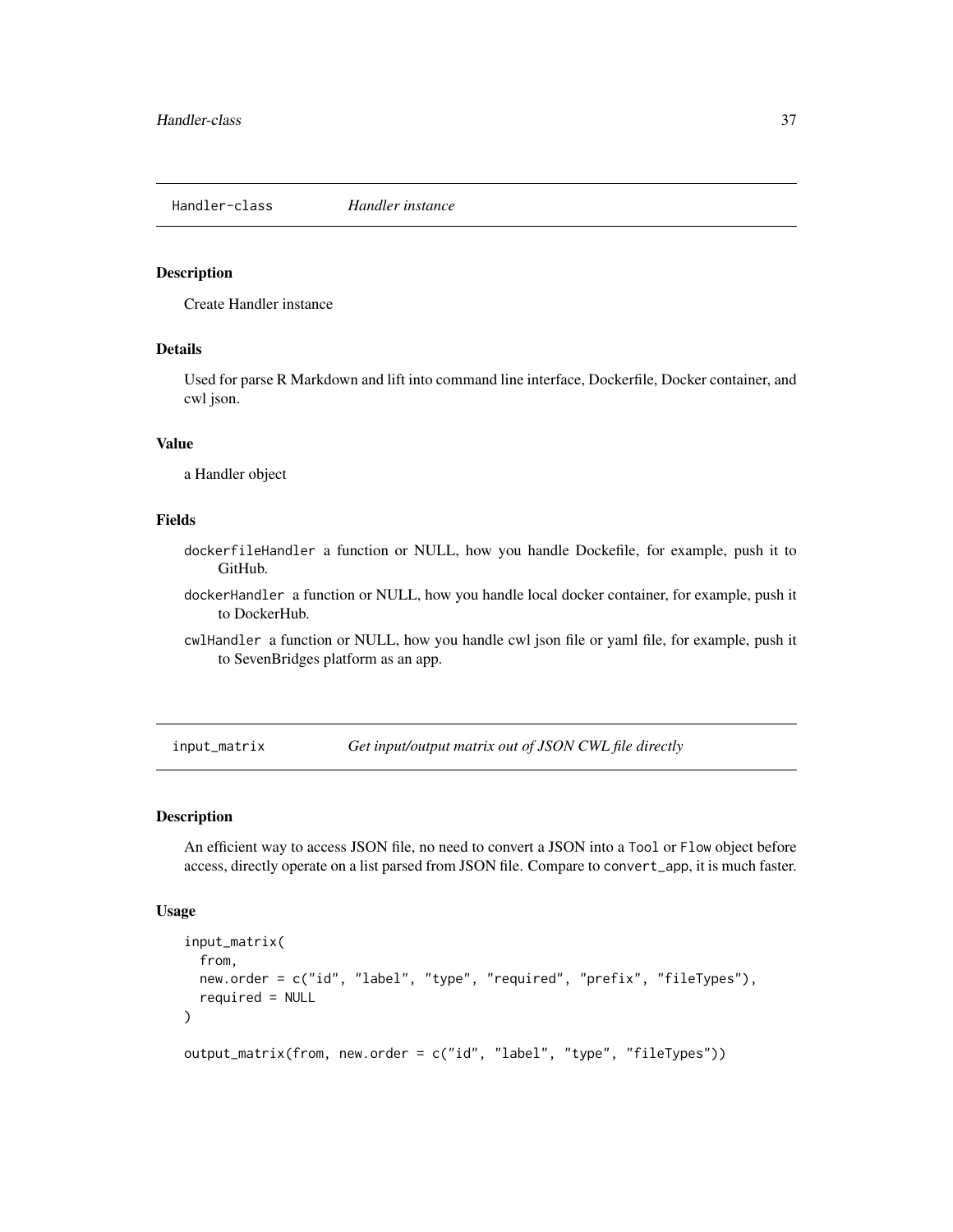#### Arguments

| from      | JSON file path                                                                                                                                                         |
|-----------|------------------------------------------------------------------------------------------------------------------------------------------------------------------------|
| new.order | a vector of column orders by default for input it's "id", "label", "type",<br>"required", "prefix", "fileTypes"; For output it's "id", "label", "type",<br>"fileTypes" |
| required  | logical value, show requried input node only or not.                                                                                                                   |

### Value

A data frame of input/output information.

### Examples

```
tool.in <- system.file("extdata/app", "tool_unpack_fastq.json", package = "sevenbridges")
flow.in <- system.file("extdata/app", "flow_star.json", package = "sevenbridges")
input_matrix(tool.in)
input_matrix(tool.in, required = TRUE)
input_matrix(flow.in)
input_matrix(flow.in, c("id", "type"))
input_matrix(flow.in, required = TRUE)
tool.in <- system.file("extdata/app", "tool_unpack_fastq.json", package = "sevenbridges")
flow.in <- system.file("extdata/app", "flow_star.json", package = "sevenbridges")
output_matrix(tool.in)
output_matrix(flow.in)
```
Item-class *Class Item*

### Description

Class Item

## Details

Base class for describing a set of objects: Project, Task, Pipeline, Files, etc.

### Fields

response save the raw response from a request.

auth\_token propagate the auth\_token from parent.

href API href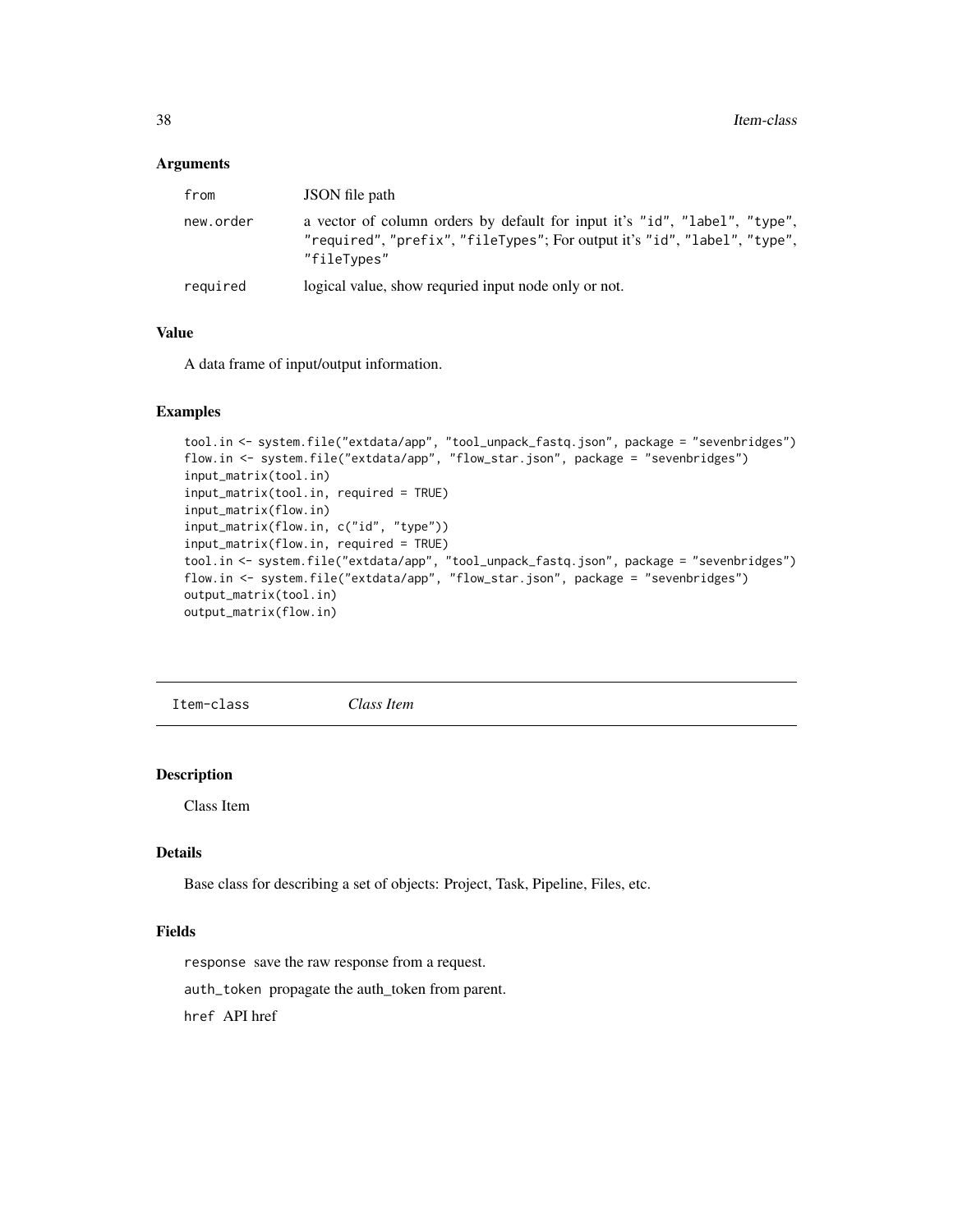link two nodes to form a new Workflow

## Usage

```
link(from, to, ...)
## S4 method for signature 'Tool,Tool'
link(
  from,
  to,
  id1,
  id2,
  flow_id = NULL,
  flow_label = NULL,
  flow_input = NULL,
  flow_output = NULL
)
## S4 method for signature 'Tool,Workflow'
link(
  from,
  to,
  id1,
  id2,
  flow_id = NULL,flow_label = NULL,
  flow_input = NULL,
  flow_output = NULL\mathcal{L}## S4 method for signature 'Workflow,Tool'
link(
  from,
  to,
  id1,
  id2,
  flow_id = NULL,flow_label = NULL,
  flow_input = NULL,
  flow_output = NULL
\mathcal{L}
```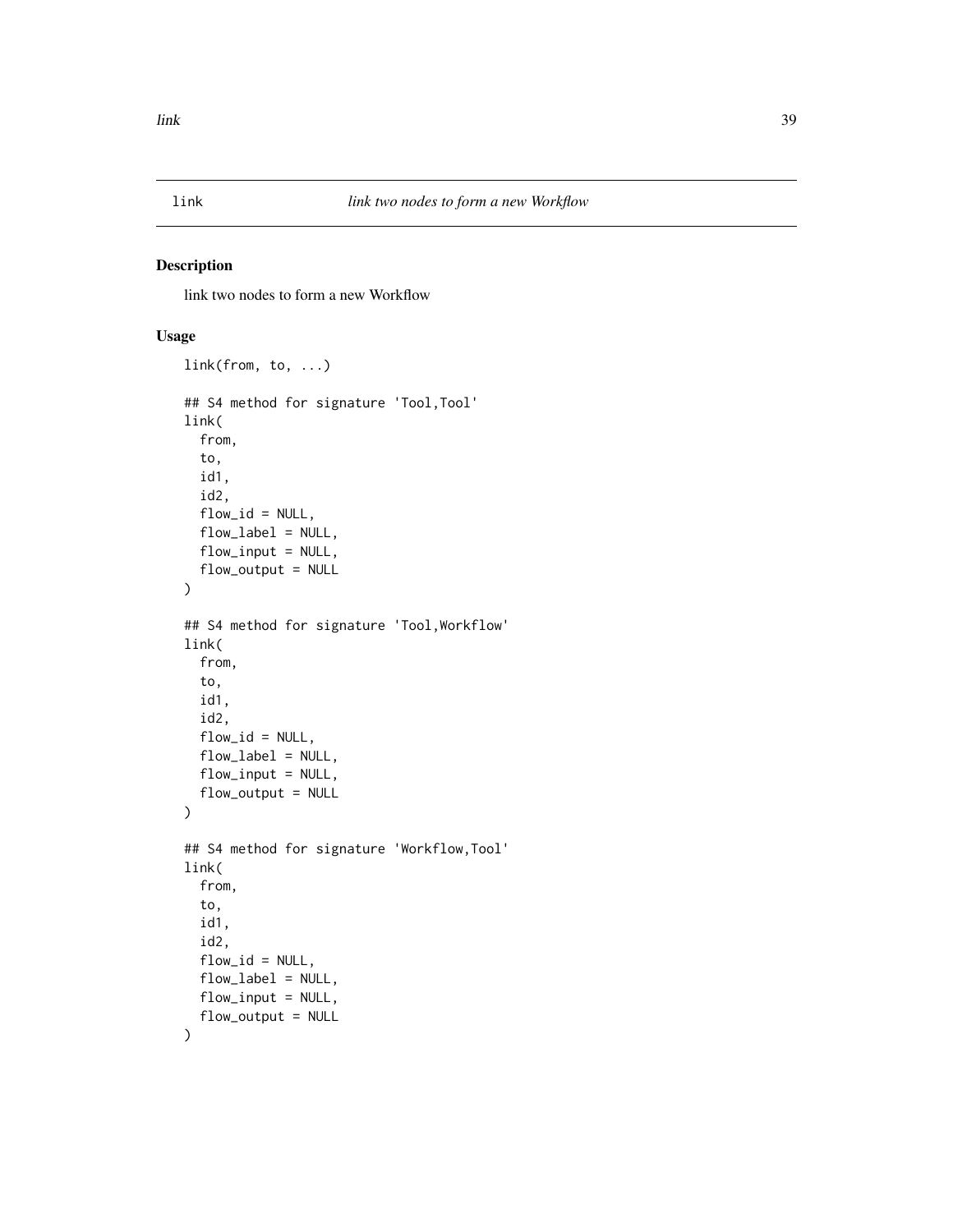```
## S4 method for signature 'Workflow,Workflow'
link(from, to, id1, id2)
## S4 method for signature 'App,ToolORWorkflow'
link(from, to, id1, id2)
## S4 method for signature 'ToolORWorkflow,App'
link(from, to, id1, id2)
```
### Arguments

| from        | either Tool App or Workflow object                                     |
|-------------|------------------------------------------------------------------------|
| to          | either Tool App or Workflow object                                     |
| $\cdots$    | more auguments                                                         |
| id1         | id to be connected from the ouput of the first node                    |
| id2         | id id to be connected from the input of the second first node          |
| flow_id     | workflow id, if ignored, going to create one by joning tool id.        |
| flow_label  | workflow label, if ignored, going to create one by joning tool labels. |
| flow_input  | full flow input id, e.g. "#SBG_Unpack_FASTQs.input_archive_file"       |
| flow_output | full flow output id, e.g. "#STAR.log_files"                            |

### Details

Flexible enought to allow users to connect two objects by ids

## Value

A Workflow object

### Examples

```
t1 <- system.file("extdata/app", "tool_unpack_fastq.json", package = "sevenbridges")
t2 <- system.file("extdata/app", "tool_star.json", package = "sevenbridges")
t1 \leftarrow \text{convert\_app(t1)}t2 < - convert_app(t2)
# check possible link
link_what(t1, t2)
# link
f1 <- link(t1, t2, "output_fastq_files", "reads")
# link
f2 <- link(
 t1, t2, "output_fastq_files", "reads",
 flow_input = "#SBG_Unpack_FASTQs.input_archive_file",
  flow_output = "#STAR.log_files"
\lambda
```
40 and the set of the set of the set of the set of the set of the set of the set of the set of the set of the set of the set of the set of the set of the set of the set of the set of the set of the set of the set of the se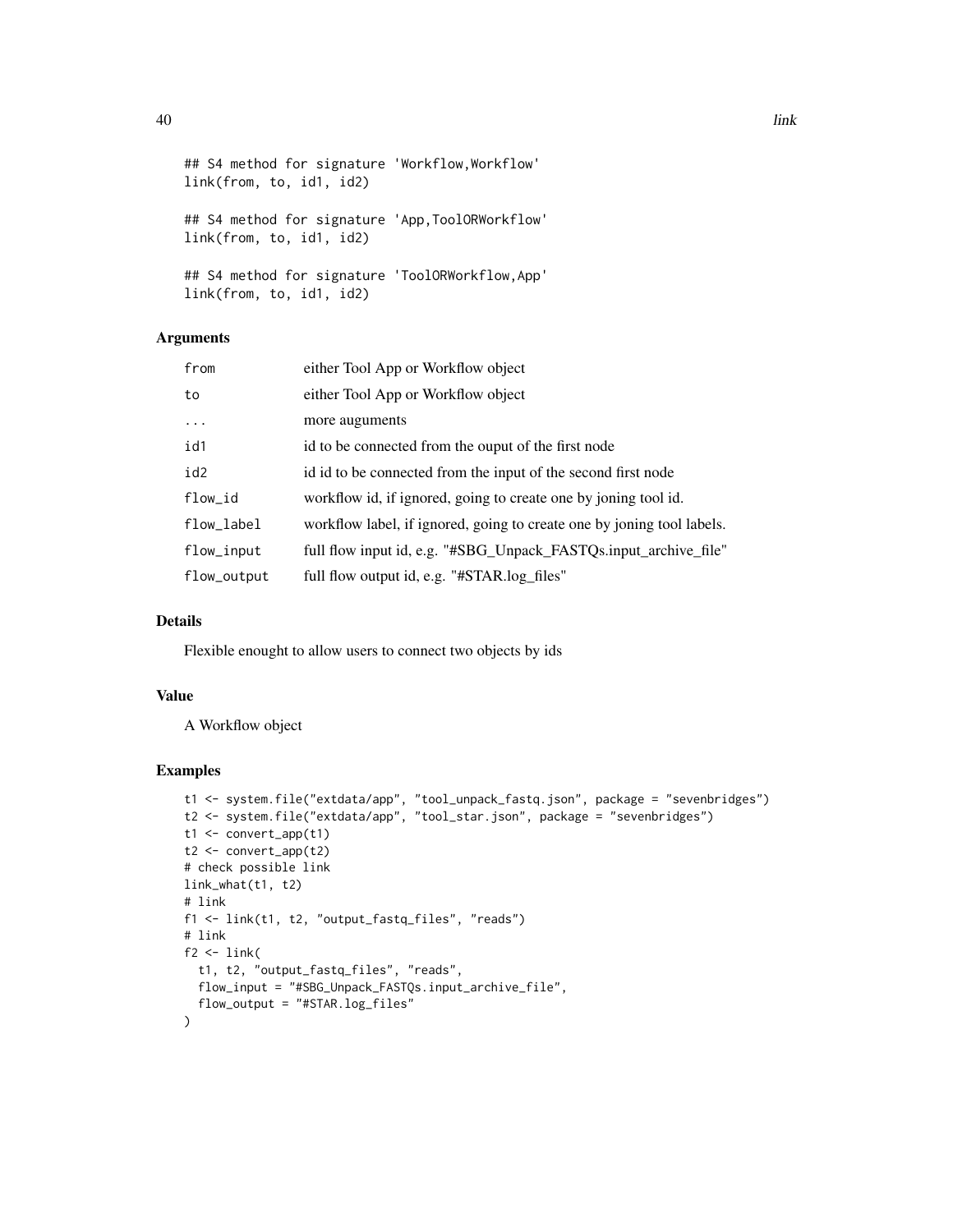List possible linking methods

#### Usage

```
link_what(from, to, ...)
## S4 method for signature 'Tool, Tool'
link_what(from, to)
## S4 method for signature 'Tool,SBGWorkflow'
link_what(from, to)
## S4 method for signature 'SBGWorkflow,Tool'
link_what(from, to)
## S4 method for signature 'SBGWorkflow,SBGWorkflow'
link_what(from, to)
```
### Arguments

| from                    | either Tool App or SBGWorkflow object |
|-------------------------|---------------------------------------|
| to                      | either Tool App or Workflow object    |
| $\cdot$ $\cdot$ $\cdot$ | more auguments                        |

## Details

Given two object of Tool, Flow or App, list all possible input/output match.

### Value

A Workflow object

```
t1 <- system.file("extdata/app", "tool_unpack_fastq.json", package = "sevenbridges")
t2 <- system.file("extdata/app", "tool_star.json", package = "sevenbridges")
t1 <- convert_app(t1)
t2 <- convert_app(t2)
# check possible link
link_what(t1, t2)
tool.in <- system.file("extdata/app", "tool_unpack_fastq.json", package = "sevenbridges")
flow.in <- system.file("extdata/app", "flow_star.json", package = "sevenbridges")
t1 <- convert_app(tool.in)
```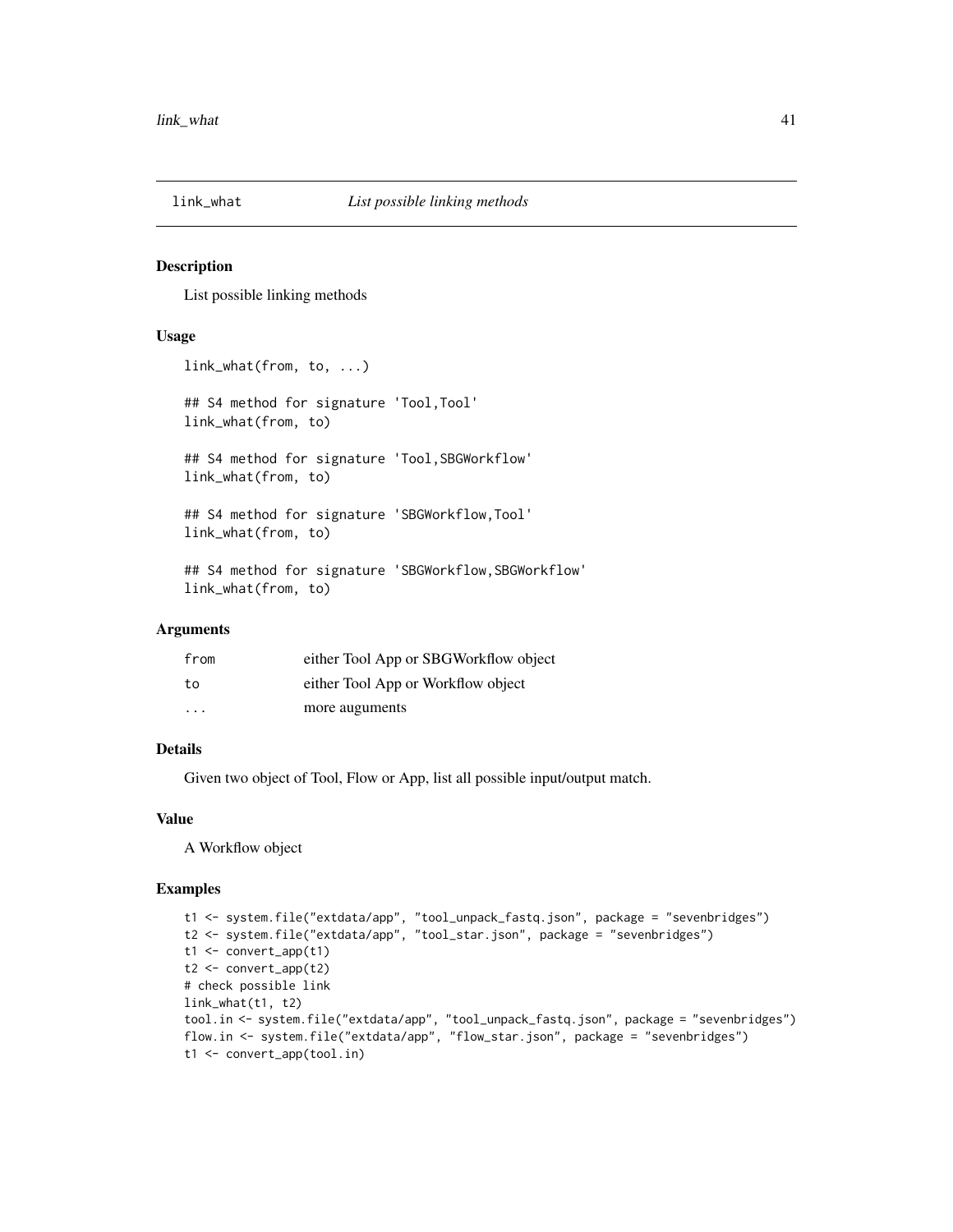```
f2 <- convert_app(flow.in)
link_what(t1, f2)
tool.in <- system.file("extdata/app", "tool_unpack_fastq.json", package = "sevenbridges")
flow.in <- system.file("extdata/app", "flow_star.json", package = "sevenbridges")
t1 <- convert_app(tool.in)
f2 <- convert_app(flow.in)
link_what(f2, t1)
```
misc\_make\_metadata *Meta schema*

### Description

Meta schema

### Usage

misc\_make\_metadata()

### Details

V2 version for meta data schema

#### Value

a Metadata object

```
# show schema (you can still provide customized one)
# empty beause they are all NULL
Metadata()
# show schema
Metadata()$show(TRUE)
# or
names(Metadata()$asList(TRUE))
# returned meta field is actually define as function too, direclty
# call them will give you details
platform()
paired_end()
quality_scale()
# check their suggested value and construct your metadata
Metadata(platform = "Affymetrix SNP Array 6.0", paired_end = 1, quality_scale = "sanger")
```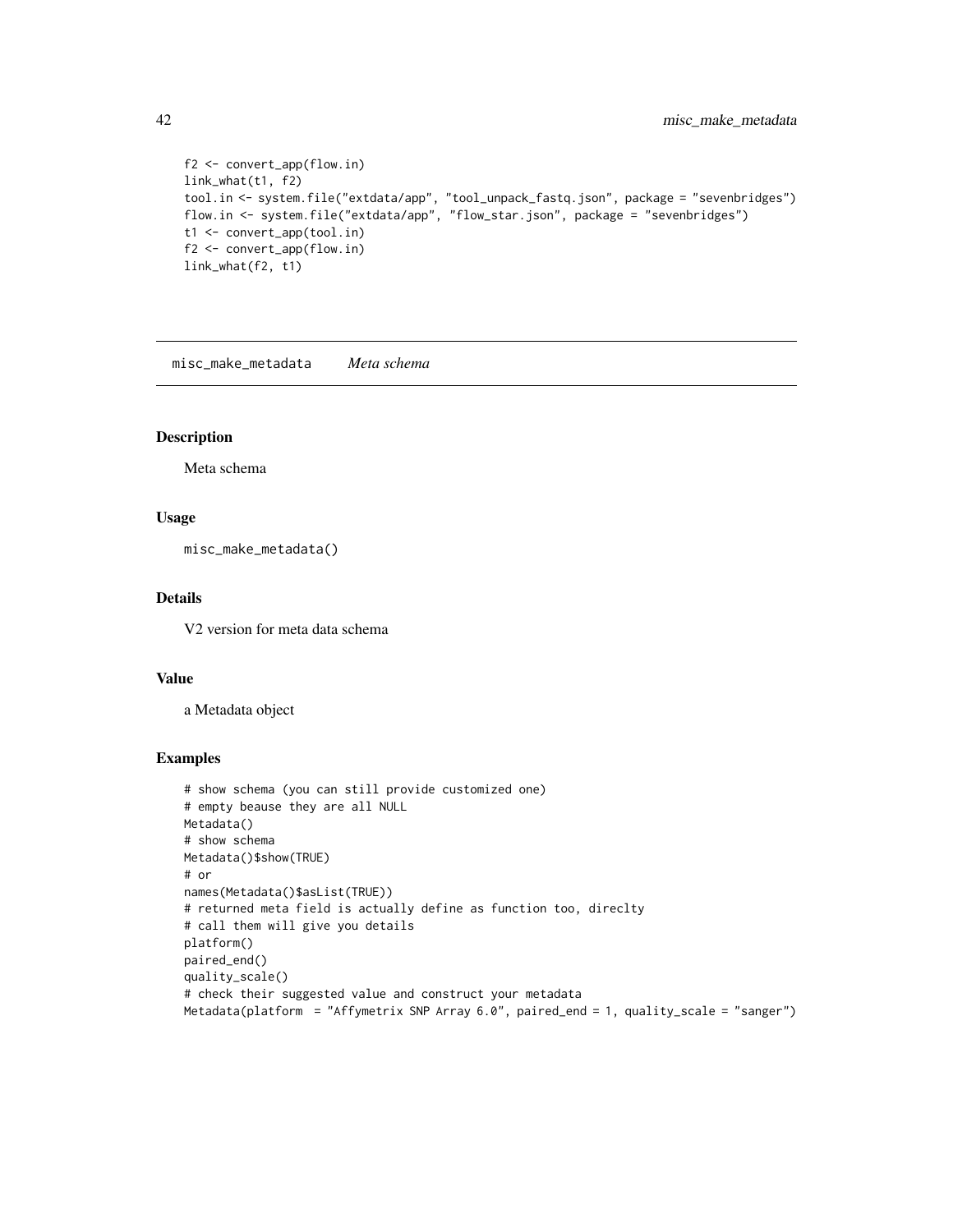Parameter-class *Paramter class (reference class)*

#### Description

Define an input or output parameter to a process.

### Usage

```
InputParameterList(...)
```
OutputParameterList(...)

#### Arguments

... element or list of the element.

#### Value

Parameter object

## Fields

type [ANY] Specify valid types of data that may be assigned to this parameter.

label [character] A short, human-readable label of this parameter object.

description [character] A long, human-readable description of this parameter object.

- streamable [logical] Currently only applies if type is File. A value of true indicates that the file is read or written sequentially without seeking. An implementation may use this flag to indicate whether it is valid to stream file contents using a named pipe. Default: false.
- default [ANY] The default value for this parameter if not provided in the input object.
- id (character) The unique identifier for this parameter object.
- inputBinding [Binding] Describes how to handle the inputs of a process and convert them into a concrete form for execution, such as command line parameters.
- id (character) The unique identifier for this parameter object.

```
Parameter(
  type = "integer", label = "thread",
  description = "Specify the thread #",
  default = <math>0</math>)
ipl <- InputParameterList(
  InputParameter(
    id = "BAM", type = "File",
```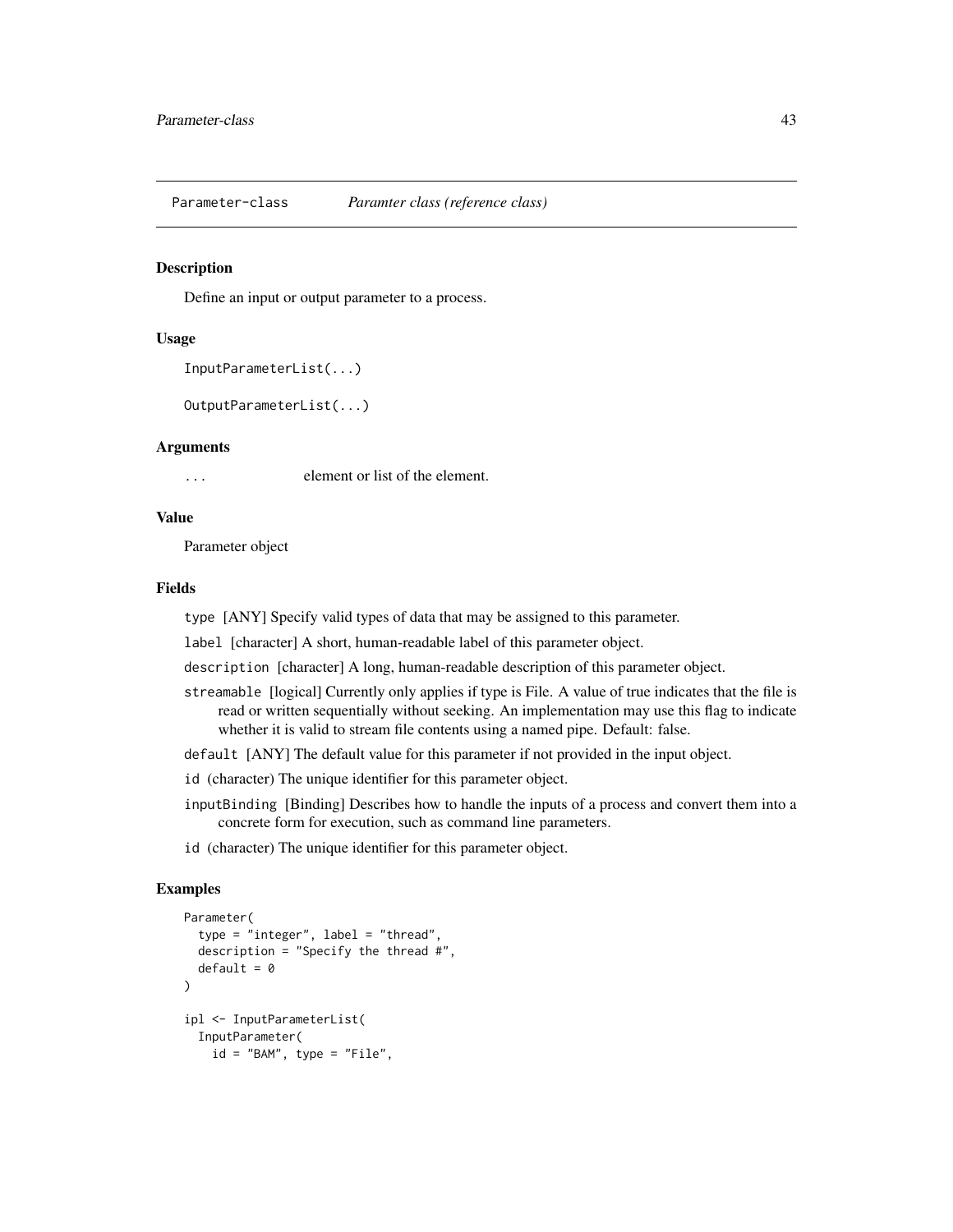```
label = "input bam",
   description = "input bam",
   inputBinding = CommandLineBinding(
     position = 1L
   )
 ),
 InputParameter(
   id = "level", type = "Integer",
   label = "Compression level",
   description = "Compression level",
    inputBinding = CommandLineBinding(
     position = 2L,
     prefix = "-1")
 )
)
ipl
```
PrimitiveSingleEnum-class *Pre-defiend enums*

### Description

Please check cwl:::.CWL.Pritimive, cwl:::.CWL.Complex.

## Examples

```
PrimitiveEnum()
PrimitiveEnum("boolean")
ComplexEnum("record")
DatatypeEnum("map")
```
Process-class *Process Class*

# Description

The base executable type in CWL is the Process object defined by the document. Note that the Process object is abstract and cannot be directly executed.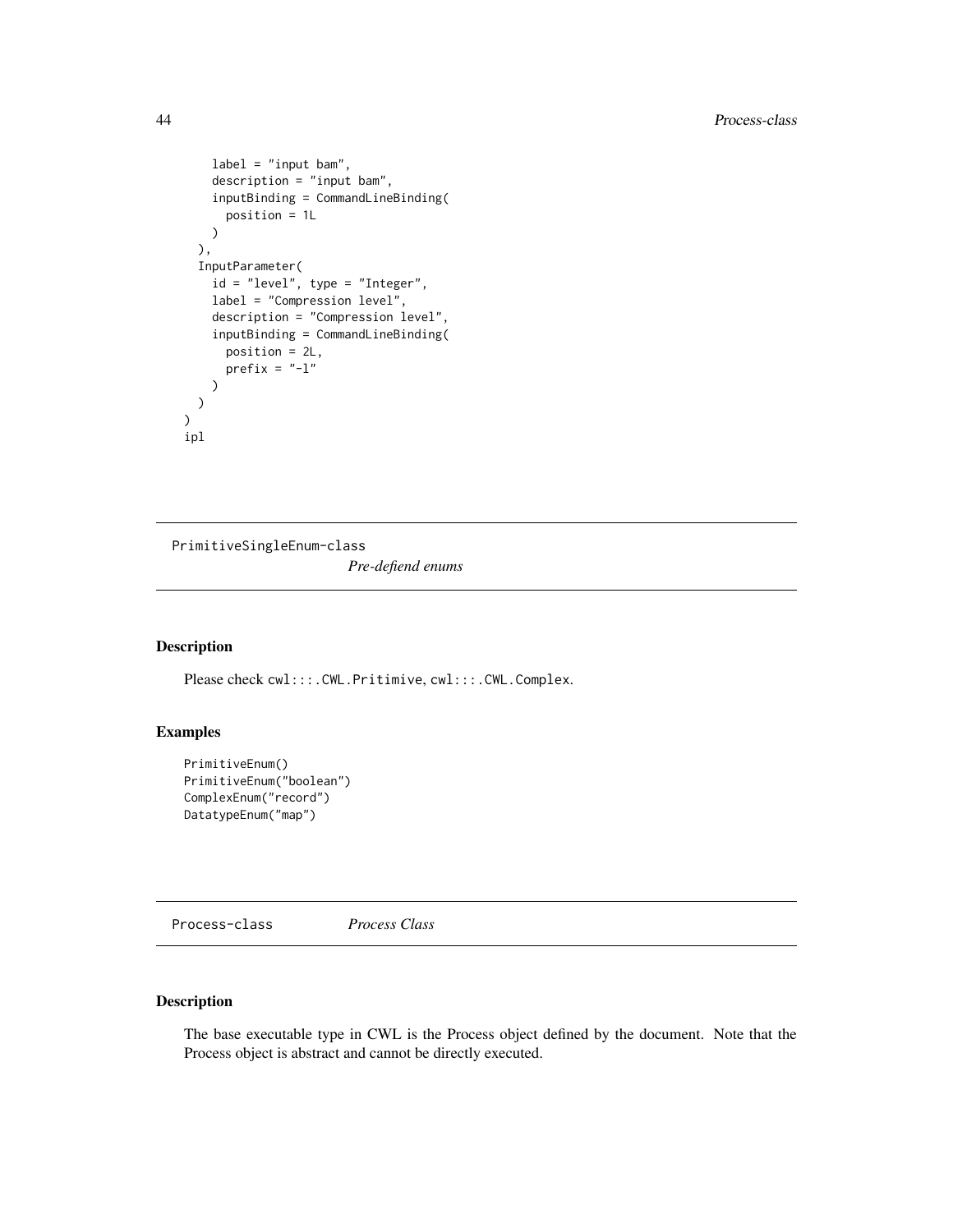#### Process-class 45

### Fields

id [character] The unique identifier for this process object.

- inputs (InputParameterList) Defines the input parameters of the process. The process is ready to run when all required input parameters are associated with concrete values. Input parameters include a schema for each parameter and is used to validate the input object, it may also be used build a user interface for constructing the input object.
- outputs (OutputParameterList) Defines the parameters representing the output of the process. May be used to generate and/or validate the output object.
- requirements [ProcessRequirementList] Declares requirements that apply to either the runtime environment or the workflow engine that must be met in order to execute this process. If an implementation cannot satisfy all requirements, or a requirement is listed which is not recognized by the implementation, it is a fatal error and the implementation must not attempt to run the process, unless overridden at user option.
- hints [ANY] Declares hints applying to either the runtime environment or the workflow engine that may be helpful in executing this process. It is not an error if an implementation cannot satisfy all hints, however the implementation may report a warning.

label [character] A short, human-readable label of this process object.

description [character] A long, human-readable description of this process object.

```
ipl <- InputParameterList(
 InputParameter(
    id = "BAM", type = "File",label = "input beam",description = "inputbam".inputBinding = CommandLineBinding(
      position = 1L
    )
 ),
 InputParameter(
    id = "level", type = "Integer",
    label = "Compression level",
    description = "Compression level",
    inputBinding = CommandLineBinding(
      position = 2L,
      prefix = "-1")
 )
\lambdaipl
p \leftarrow Process(id = "process", inputs = ipl)
p
```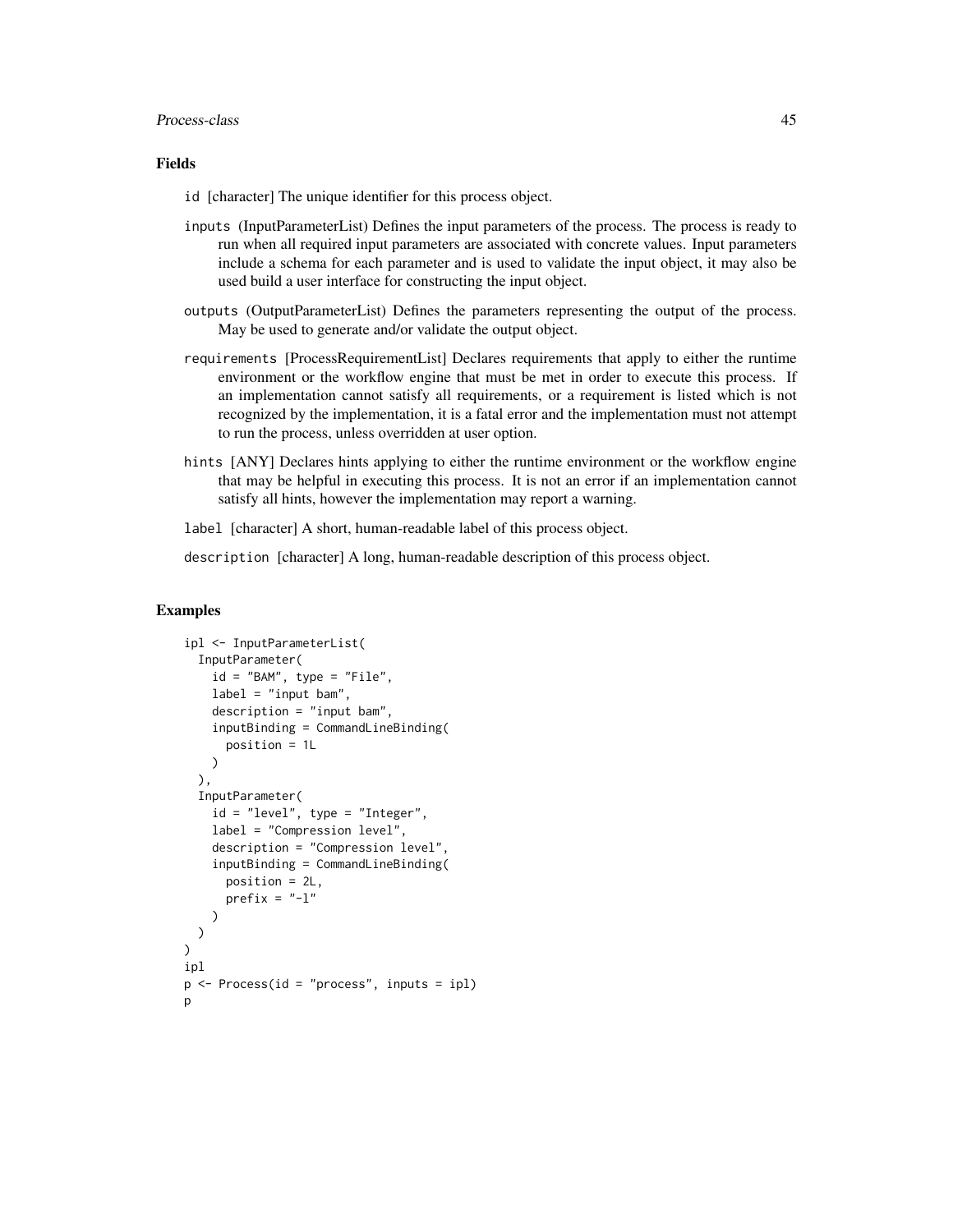ProcessRequirement-class

*ProcessRequirement Class*

#### **Description**

ProcessRequirement Class DockerRequirement Class ProcessRequirementList

#### Usage

FileDefList(...)

EnvironmentDefList(...)

ProcessRequirementList(...)

#### Arguments

... element or list of the element.

#### Value

a ProcessRequirement object or subclass object.

### ProcessRequirement

A process requirement modifies the semantics or runtime environment of a process. If an implementation cannot satisfy all requirements, or a requirement is listed which is not recognized by the implementation, it is a fatal error and the implementation must not attempt to run the process, unless overridden at user option.

(character) The specific requirement type.

#### DockerRequirement Class

class Indicates that a workflow component should be run in a Docker container, and specifies how to fetch or build the image. If a CommandLineTool lists DockerRequirement under hints or requirements, it may (or must) be run in the specified Docker container. The platform must first acquire or install the correct Docker image, as described by DockerRequirement. The platform must execute the tool in the container using docker run with the appropriate Docker image and the tool command line. The workflow platform may provide input files and the designated output directory through the use of volume bind mounts. The platform may rewrite file paths in the input object to correspond to the Docker bind mounted locations. When running a tool contained in Docker, the workflow platform must not assume anything about the contents of the Docker container,such as the presence or absence of specific software,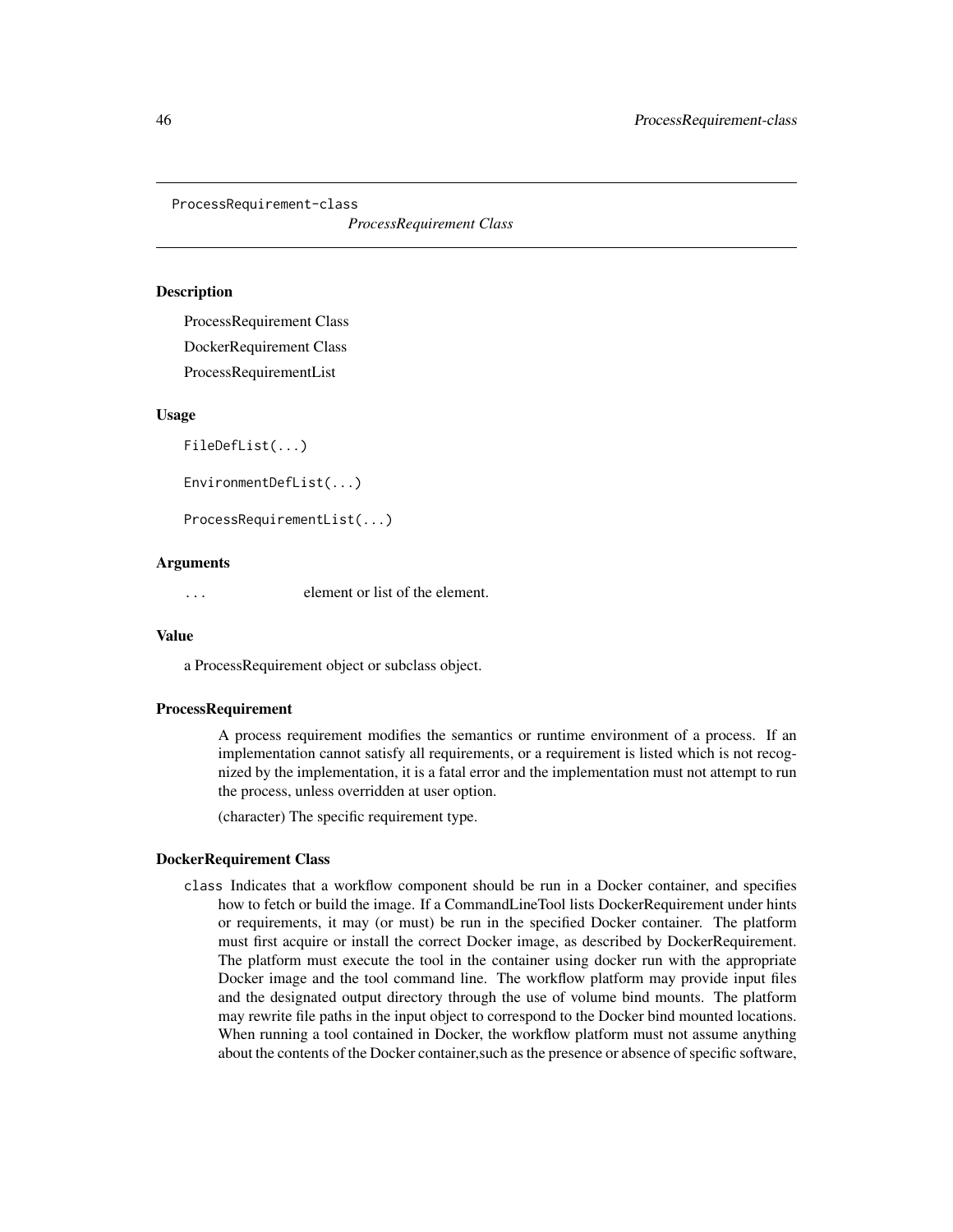except to assume that the generated command line represents a valid command within the runtime environment of the container.

(character) Get a Docker image using docker pull

- dockerPdddkerLoad (character) Specify a HTTP URL from which to download a Docker image using docker load.
- dockerFile (character) Supply the contents of a Dockerfile which will be build using docker build.
- dockerImageId (character) The image id that will be used for docker run. May be a humanreadable image name or the image identifier hash. May be skipped if dockerPull is specified, in which case the dockerPull image id will be used.
- dockerOutputDirectory (character) Set the designated output directory to a specific location inside the Docker container.

### SubworkflowFeatureRequirement Class

Indicates that the workflow platform must support nested workflows in the run field of (Workflow-Step)(#workflowstep).

#### FileDef Class

Define a file that must be placed by in the designated output directory prior to executing the command line tool. May be the result of executing an expression, such as building a configuration file from a template.

(characterORExpression) The name of the file to create in the output directory.

filename Content (characterORExpression) If the value is a string literal or an expression which evalutes to a string, a new file must be created with the string as the file contents. If the value is an expression that evaluates to a File object, this indicates the referenced file should be added to the designated output directory prior to executing the tool. Files added in this way may be read-only, and may be implemented through bind mounts or file system links in such a way as to avoid unecessary copying of the input file.

#### CreateFileRequirement Class

Define a list of files that must be created and placed by the workflow platform in the designated output directory prior to executing the command line tool. See FileDef for details.

(FileDefList) The list of files.

### EnvironmentDef Class

fileDef Define an environment variable that will be set in the runtime environment by the workflow platform when executing the command line tool. May be the result of executing an expression, such as getting a parameter from input.

(character) The environment variable name.

### envNemeValue (characterORExpression) The environment variable value.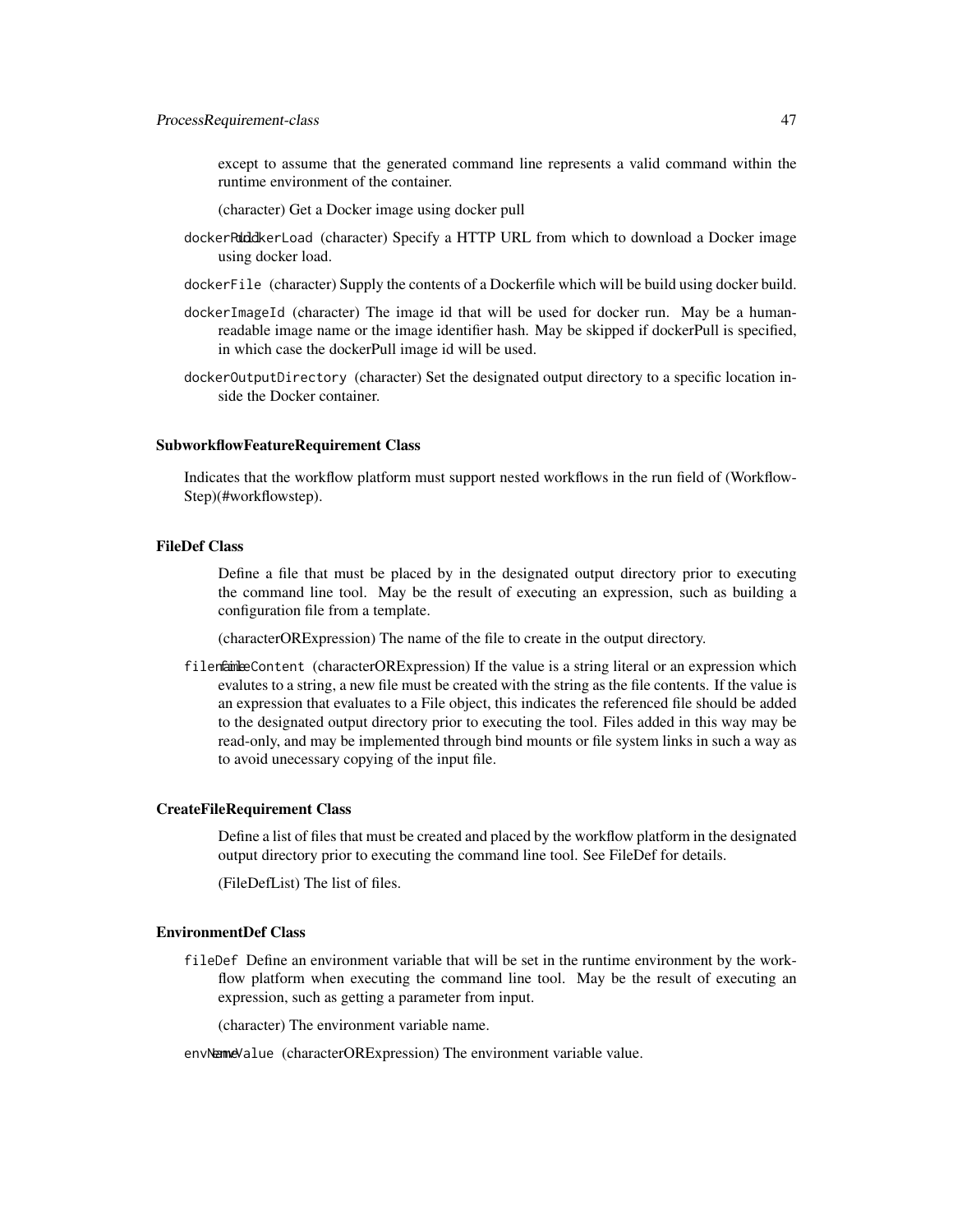#### EnvVarRequirement Class

Define a list of environment variables which will be set in the execution environment of the tool. See EnvironmentDef for details.

(EnvironmentDefList) The list of environment variables.

#### ScatterFeatureRequirement Class

envDef Indicates that the workflow platform must support the scatter and scatterMethod fields of (WorkflowStep)(#workflowstep).

#### ExpressionEngineRequirement Class

Define an expression engine, as described in Expressions.

(character) Used to identify the expression engine in the engine field of Expressions.

- requirements [ProcessRequirement]Requirements to run this expression engine, such as Docker-Requirement for specifying a container with the engine.
	- engineCommand [character] The command line to invoke the expression engine.
	- engineConfig [character] Additional configuration or code fragments that will also be passed to the expression engine. The semantics of this field are defined by the underlying expression engine. Intended for uses such as providing function definitions that will be called from CWL expressions.

## Examples

```
dkr <- DockerRequirement(dockerImageId = "testid")
cfr <- CreateFileRequirement(fileDef = FileDefList(FileDef(filename = "hello.txt")))
sfr <- SubworkflowFeatureRequirement()
evr <- EnvVarRequirement(envDef = EnvironmentDefList(
  EnvironmentDef(envName = "path", envValue = "testpath")
))
safr <- ScatterFeatureRequirement()
eer <- ExpressionEngineRequirement(id = "hello")
ProcessRequirementList(dkr, cfr, sfr, evr, safr, eer)
```
project\_details *Returns the details of the project*

#### Description

Returns the details of the project.

#### Usage

```
project\_details(token = NULL, project_id = NULL, ...)
```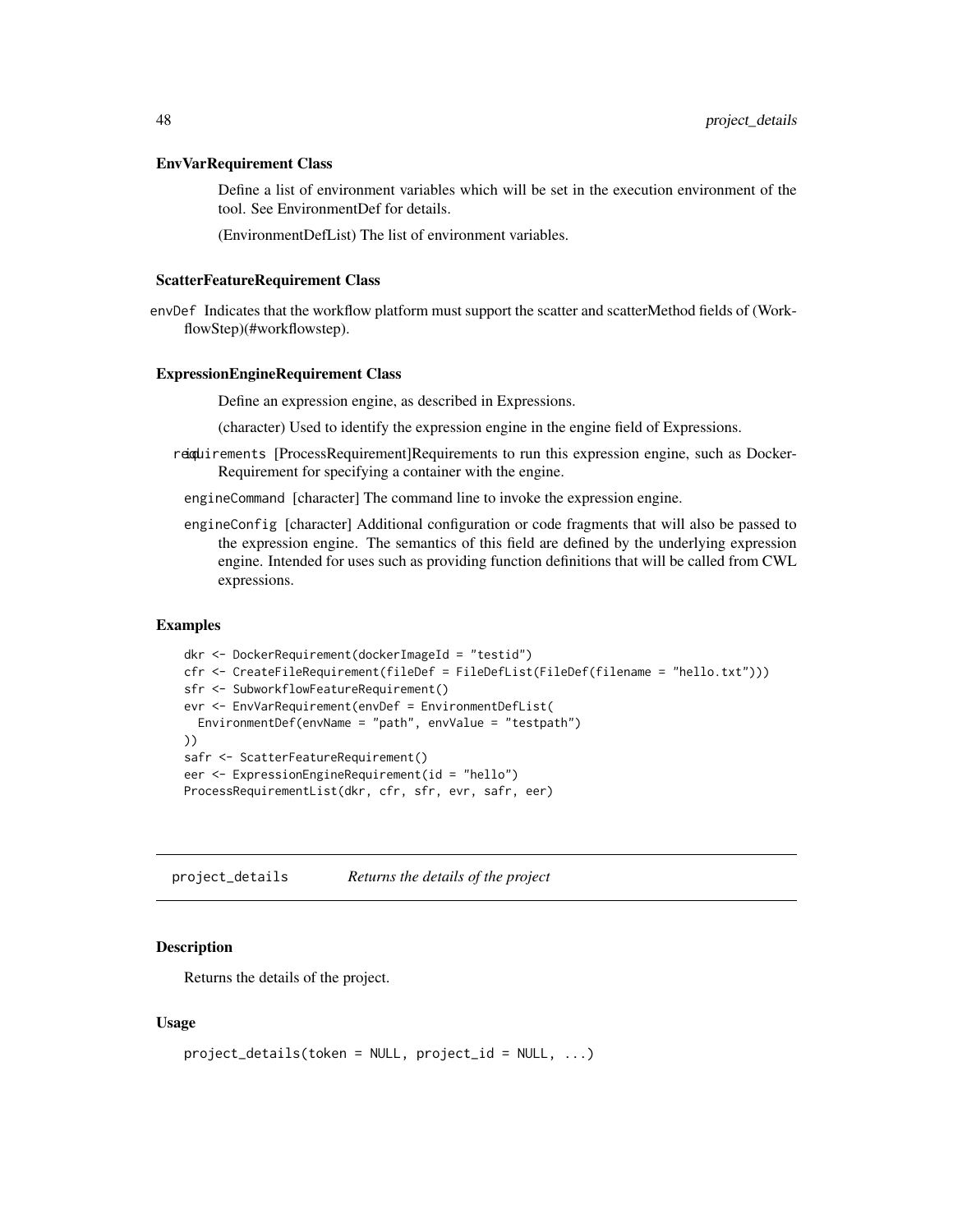## project\_members 49

### Arguments

| token      | auth token                          |
|------------|-------------------------------------|
| project_id | ID of a project you want to access. |
|            | parameters passed to api function   |

## Value

parsed list of the returned json

### Examples

```
token <- "your_token"
## Not run:
req <- project_details(token, project_id = "your_project_id")
## End(Not run)
```

| project_members | Returns a list of all users invited to the project and their privileges |  |  |  |
|-----------------|-------------------------------------------------------------------------|--|--|--|
|                 |                                                                         |  |  |  |

### Description

Returns a list of all users invited to the project and their privileges. Project ID is specified as path parameter. Call returns ID and username of the user with privileges.

### Usage

```
project_members(token = NULL, project_id = NULL, ...)
```
## Arguments

| token      | auth token                          |
|------------|-------------------------------------|
| project_id | ID of a project you want to access. |
| $\cdot$    | parameters passed to api function   |

# Value

parsed list of the returned json

```
token <- "your_token"
## Not run:
req <- project_members(token, project_id = "your_project_id")
## End(Not run)
```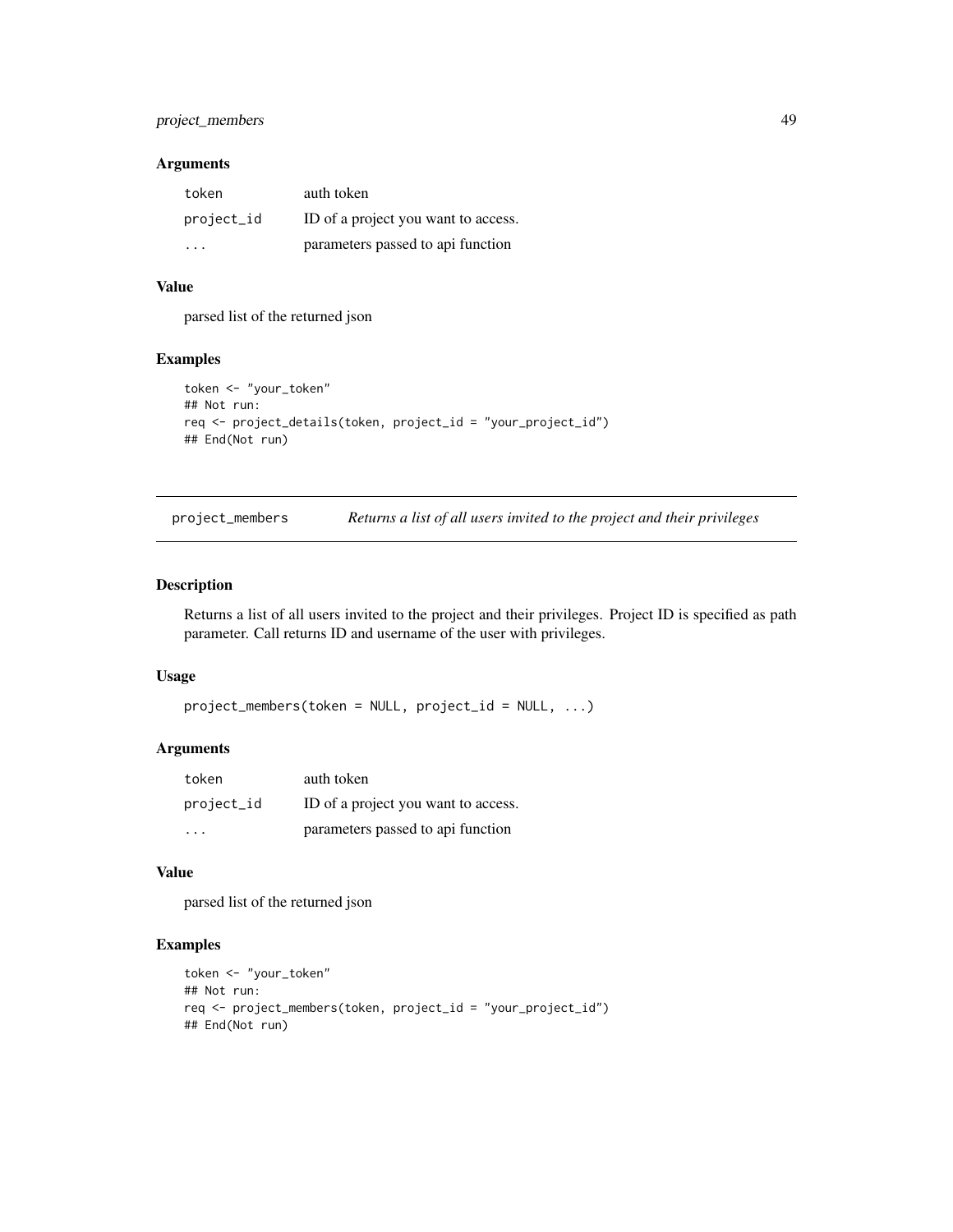Get raw response from an Item object

### Usage

```
response(x)
response(x) <- value
## S4 method for signature 'ANY'
response(x)
## S4 replacement method for signature 'ANY'
response(x) <- value
## S4 method for signature 'Item'
response(x)
## S4 replacement method for signature 'Item'
response(x) <- value
## S4 method for signature 'SimpleList'
response(x)
```

```
## S4 replacement method for signature 'SimpleList'
response(x) <- value
```
### Arguments

| x     | object that may have response. |
|-------|--------------------------------|
| value | value to be replaced.          |

### Value

a raw response from httr

```
## Not run:
response(x)
## End(Not run)
```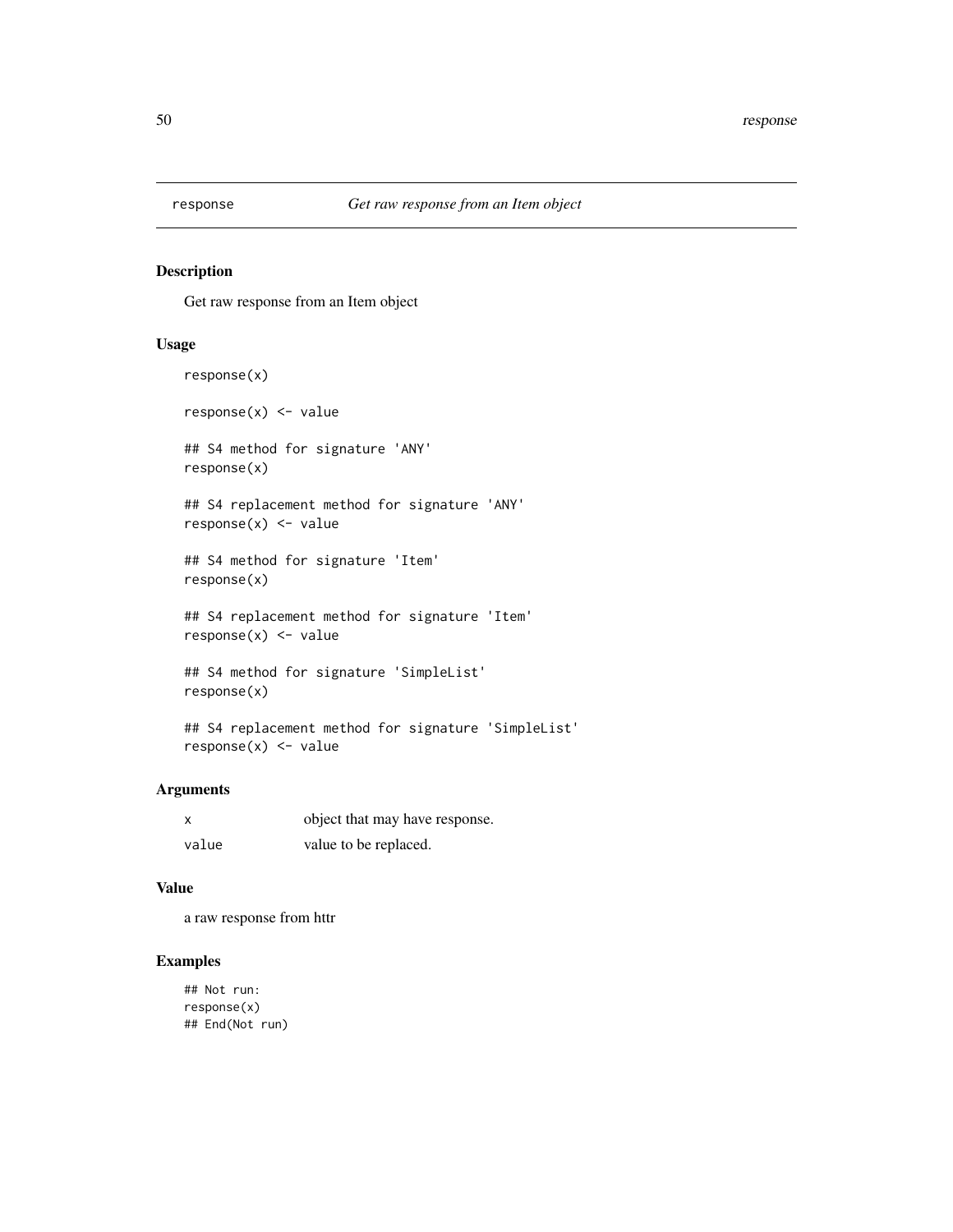SBGWorkflow-class *Build workflow*

## Description

Build workflow

#### Usage

```
Flow(
  ...,
 graph = TRUE,
 x.width = 1000,
 y.width = 400,x.start = 100,
 y.start = 200,
 canvas_zoom = 1,
 canvas_x = 40,
 canvas_y = 130)
## S4 method for signature 'Tool,Tool'
e1 + e2
## S4 method for signature 'WorkflowStepList,Tool'
e1 + e2
## S4 method for signature 'WorkflowStepList, WorkflowStepList'
e1 + e2
## S4 method for signature 'App,App'
e1 + e2
## S4 method for signature 'WorkflowStepList,App'
e1 + e2
e1 %>>% e2
## S4 method for signature 'Tool,Tool'
e1 %>>% e2
## S4 method for signature 'Workflow,Tool'
e1 %>>% e2
## S4 method for signature 'Workflow,Workflow'
e1 %>>% e2
```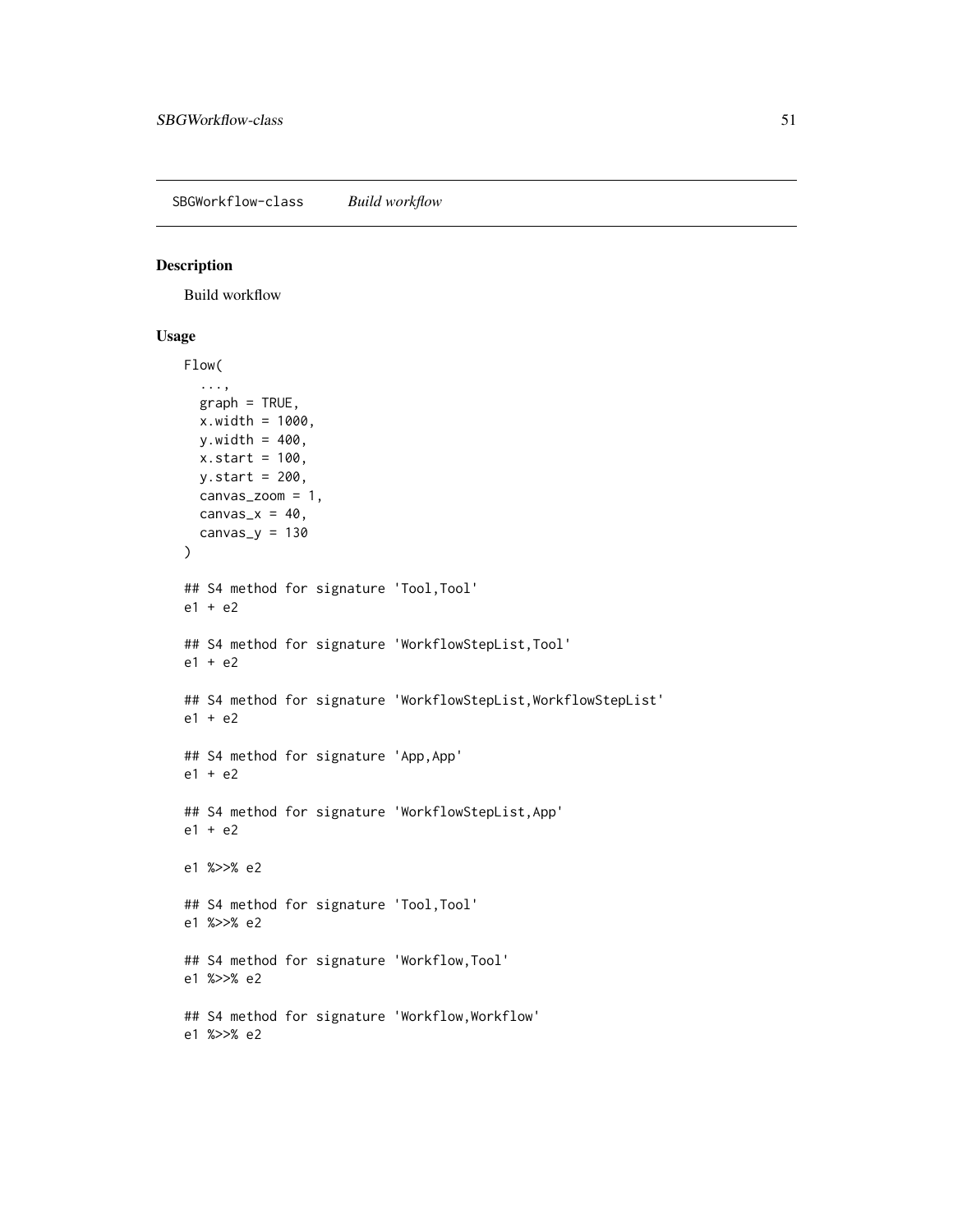```
## S4 method for signature 'App,App'
e1 %>>% e2
## S4 method for signature 'Workflow,App'
e1 %>>% e2
```
# Arguments

| $\ddotsc$      | extra arguments passed to SBGWorkflow                                                       |
|----------------|---------------------------------------------------------------------------------------------|
| graph          | if add graph coordinates or not, used for flow visualization on Seven Bridges<br>platforms. |
| x.width        | x scale width                                                                               |
| y.width        | y scale width                                                                               |
| x.start        | node x start point for a flow                                                               |
| y.start        | node y start point for a flow                                                               |
| canvas_zoom    | zoom factor                                                                                 |
| $c$ anvas $x$  | canvas x                                                                                    |
| canvas_y       | canvas y                                                                                    |
| e1             | either Tool App or Workflow object                                                          |
| e <sub>2</sub> | either Tool App or Workflow object                                                          |

# Value

a SBGWorkflow object.

#### Methods

| copy_obj() this is a hack to make copy of reference cwl object                                                                                                                                                                                                                                                                                                                                                                |
|-------------------------------------------------------------------------------------------------------------------------------------------------------------------------------------------------------------------------------------------------------------------------------------------------------------------------------------------------------------------------------------------------------------------------------|
| get_input(ids, force = FALSE) get input by pure input id from all steps                                                                                                                                                                                                                                                                                                                                                       |
| get_input_exposed() exposed input id other than file                                                                                                                                                                                                                                                                                                                                                                          |
| get_input_node() get input file nodes id                                                                                                                                                                                                                                                                                                                                                                                      |
| get_input_port() show included port of all inputs                                                                                                                                                                                                                                                                                                                                                                             |
| $get\_output(ids, force = FALSE) get output by pure output id from all steps$                                                                                                                                                                                                                                                                                                                                                 |
| get_output_node() get output file nodes id                                                                                                                                                                                                                                                                                                                                                                                    |
| get_required() show flow required input id and types                                                                                                                                                                                                                                                                                                                                                                          |
| $get\_step(name = NULL, id = NULL)$ get step object by name or id, name support pattern match                                                                                                                                                                                                                                                                                                                                 |
| $get\_tool$ (name = NULL, id = NULL) get a tool object by name or id, name support pattern match                                                                                                                                                                                                                                                                                                                              |
| input_id() show input id                                                                                                                                                                                                                                                                                                                                                                                                      |
| input_matrix(new.order=c("id", "label", "type", "required", "prefix", "fileTypes"), required=NULL)<br>This return a matrix of input parameters, by default, following the order id, label, type, re-<br>quired, prefix, fileTypes. new order accept names of column you want to print, but it has to be<br>a field of inputs. When its set to NULL, it prints all fields. When required = TRUE, only print<br>required field. |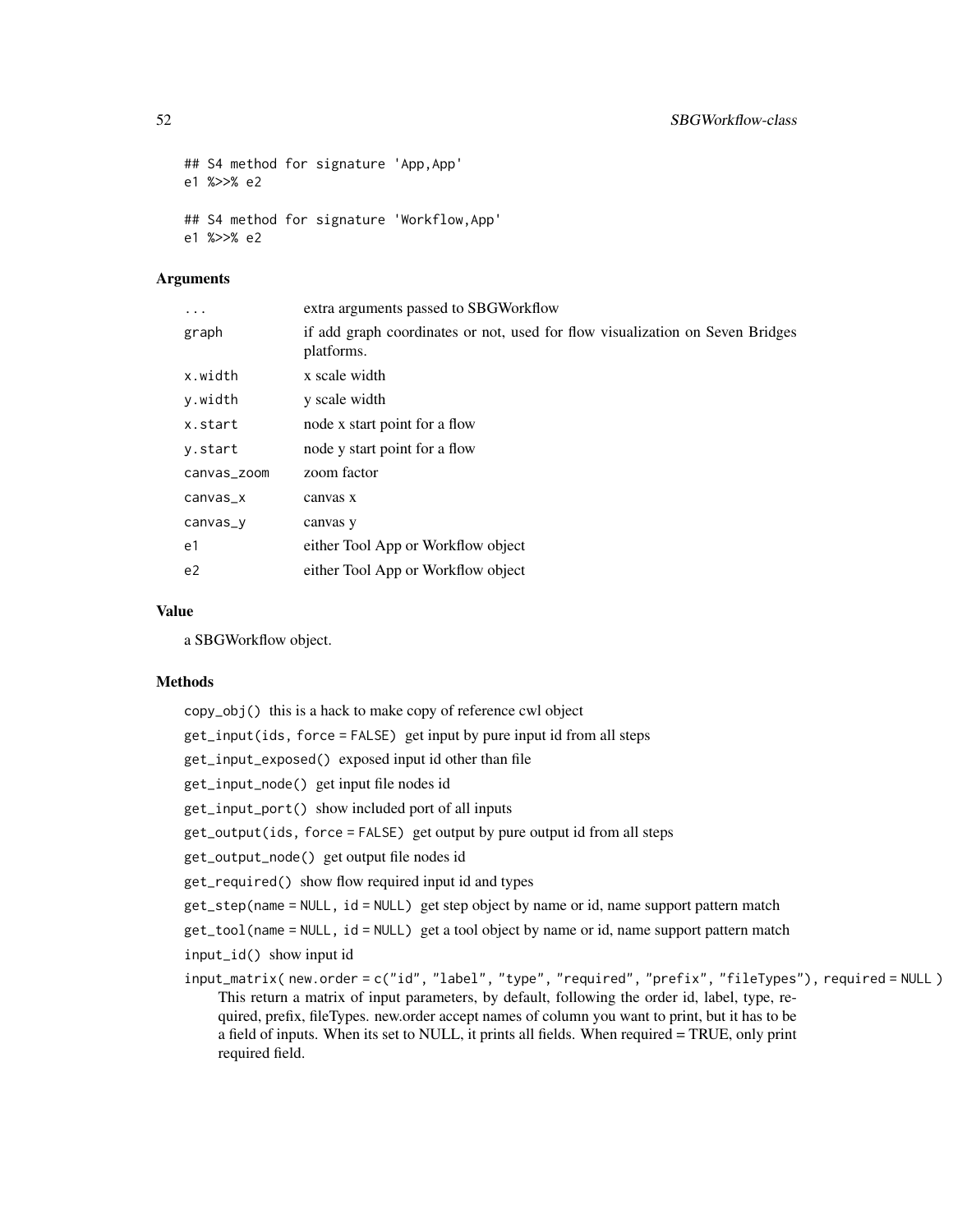input\_type() Show a vector of flow input type, names of them are input id.

link\_map() show a table of all linked nodes

linked\_input\_id() input id that linked to an output

linked\_output\_id() output id that linked to an input

list\_tool() list all tools included in this flow

output\_id() show output id

output\_matrix(new.order = c("id", "label", "type", "fileTypes")) This return a matrix of output parameters, by default, following the order id, label, type, fileTypes. new.order accept names of column you want to print, but it has to be a field of outputs. When its set to NULL, it prints all fields. When required = TRUE, only print required field.

output\_type() Show a vector of flow output type, names of them are output id.

- run(run\_inputs = list(), engine =  $c("bunny", "rabix", "cwlrun"))$  Run this tool with inputs locally. Engines supported: bunny, rabix, cwlrun. Inputs accept list or JSON.
- set\_batch(input = NULL, criteria = NULL, type = c("ITEM", "CRITERIA")) Set a flow input node into a batch mode, this is now required before you execute a batch task on a batch-notenabled flow.
- set\_flow\_input(iid = NULL, add = TRUE) Expose tool input node as flow input, default is additative, if add = FALSE, this will overwrite and only made provided id inputs of flow.
- set\_flow\_output(oid = NULL, add = TRUE) Expose tool output node as flow output, default is additative, if add = FALSE, this will overwrite and only made provided id outputs of flow.
- set\_input\_port(ids, include = TRUE) set included port for provided input id(s)
- set\_required(ids, required = TRUE) Set a input node required (TRUE) or not required (FALSE) this require full input id (with tool id prefix) such as #STAR.alignIntronMax
- $step\_input\_id(full = FALSE)$  Show step input id, default names of them is tool id. When full = TRUE, show full name then names of vector is type.
- step\_output\_id(full = FALSE) Show step output id, default names of them is tool id. when full = TRUE, show full name then names of vector is type.

```
f1 <- system.file("extdata/app", "flow_star.json", package = "sevenbridges")
f1 \leftarrow \text{convert\_app}(f1)# input matrix
f1$input_matrix()
# by name
f1$input_matrix(c("id", "type", "required", "link_to"))
# return only required
f1$input_matrix(required = TRUE)
# return everything
f1$input_matrix(NULL)
# return a output matrix with more informtion
f1$output_matrix()
# return only a few fields
f1$output_matrix(c("id", "type"))
# return everything
```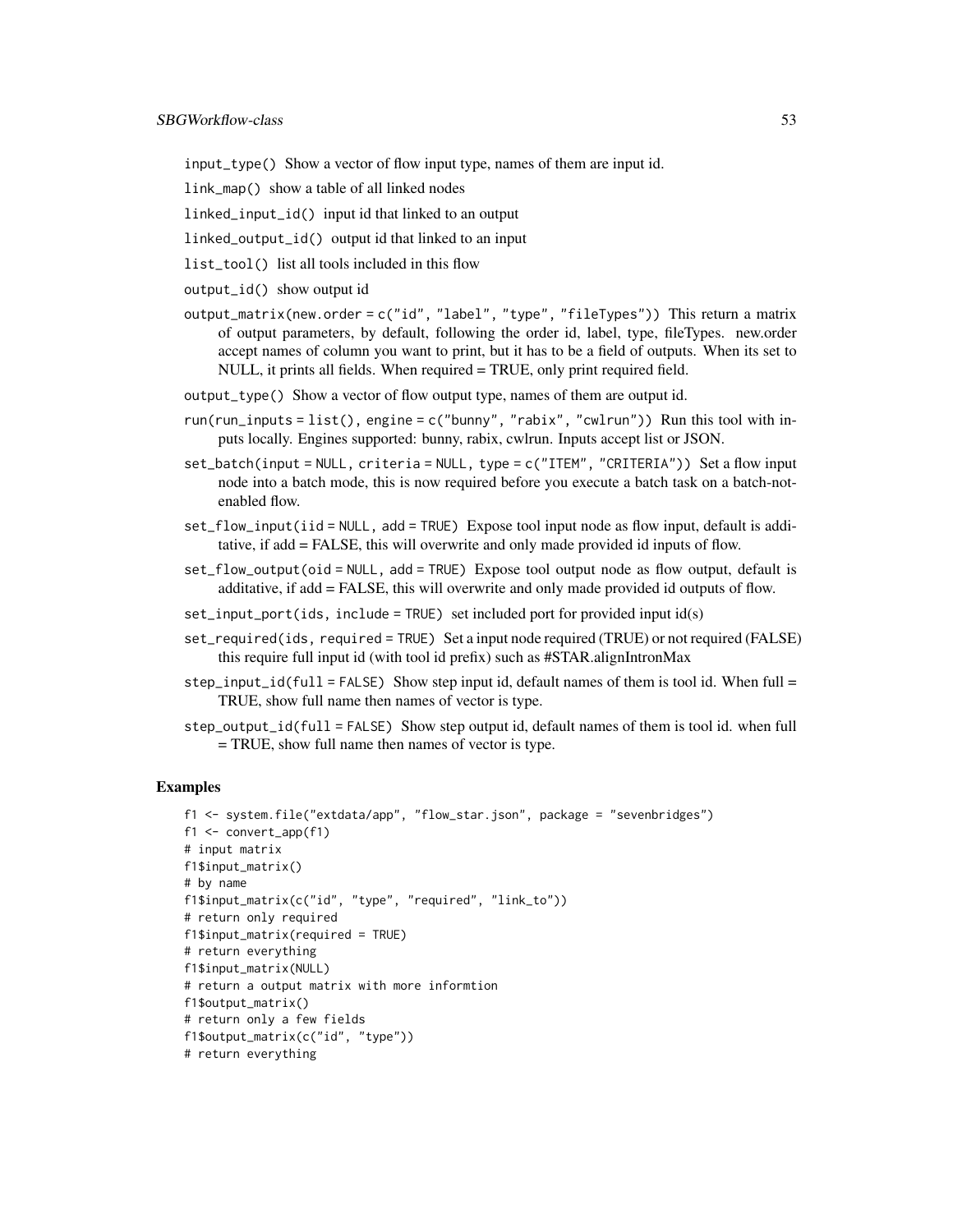f1\$output\_matrix(NULL) # flow inputs f1\$input\_type() # flow outouts f1\$output\_type() # flow input id f1\$input\_id() # linked input id f1\$linked\_input\_id() # flow output id f1\$output\_id() # linked output id f1\$linked\_output\_id() # link\_map f1\$link\_map() # all step input id f1\$step\_input\_id() # all step input full id with type f1\$step\_input\_id(TRUE) # all step output id f1\$step\_output\_id() # all step output full id with type f1\$step\_output\_id(TRUE) # get inputs objects f1\$get\_input("#clip3pNbases") f1\$get\_input(c("#clip3pNbases", "#chimScoreMin")) f1\$get\_input(c("#clip3pNbases", "#chimScoreMin", "#STAR.outFilterMismatchNoverLmax")) # get outputs objects f1\$get\_output("#log\_files") f1\$get\_output(c("#log\_files", "intermediate\_genome")) f1\$get\_output(c("#log\_files", "intermediate\_genome", "#STAR.unmapped\_reads")) f1\$get\_output("#log\_files") # set flow input f1\$set\_flow\_input("#SBG\_FASTQ\_Quality\_Detector.fastq") f1\$set\_flow\_output(c("#log\_files", "intermediate\_genome")) # get required node f1\$get\_required() # set required node f1\$steps[[1]]\$run\$set\_required("genomeChrBinNbits") f1\$get\_required() f1\$steps[[1]]\$run\$set\_required("genomeChrBinNbits", FALSE) f1\$get\_required() # get Tool object from Flow by id and name f1\$list\_tool() # return two f1\$get\_tool("STAR") # return one f1\$get\_tool("^STAR\$") # get included input ports f1\$get\_input\_port() # set included input ports f1\$set\_input\_port(c("#STAR.alignSJDBoverhangMin", "chimScoreSeparation")) f1\$get\_input\_port()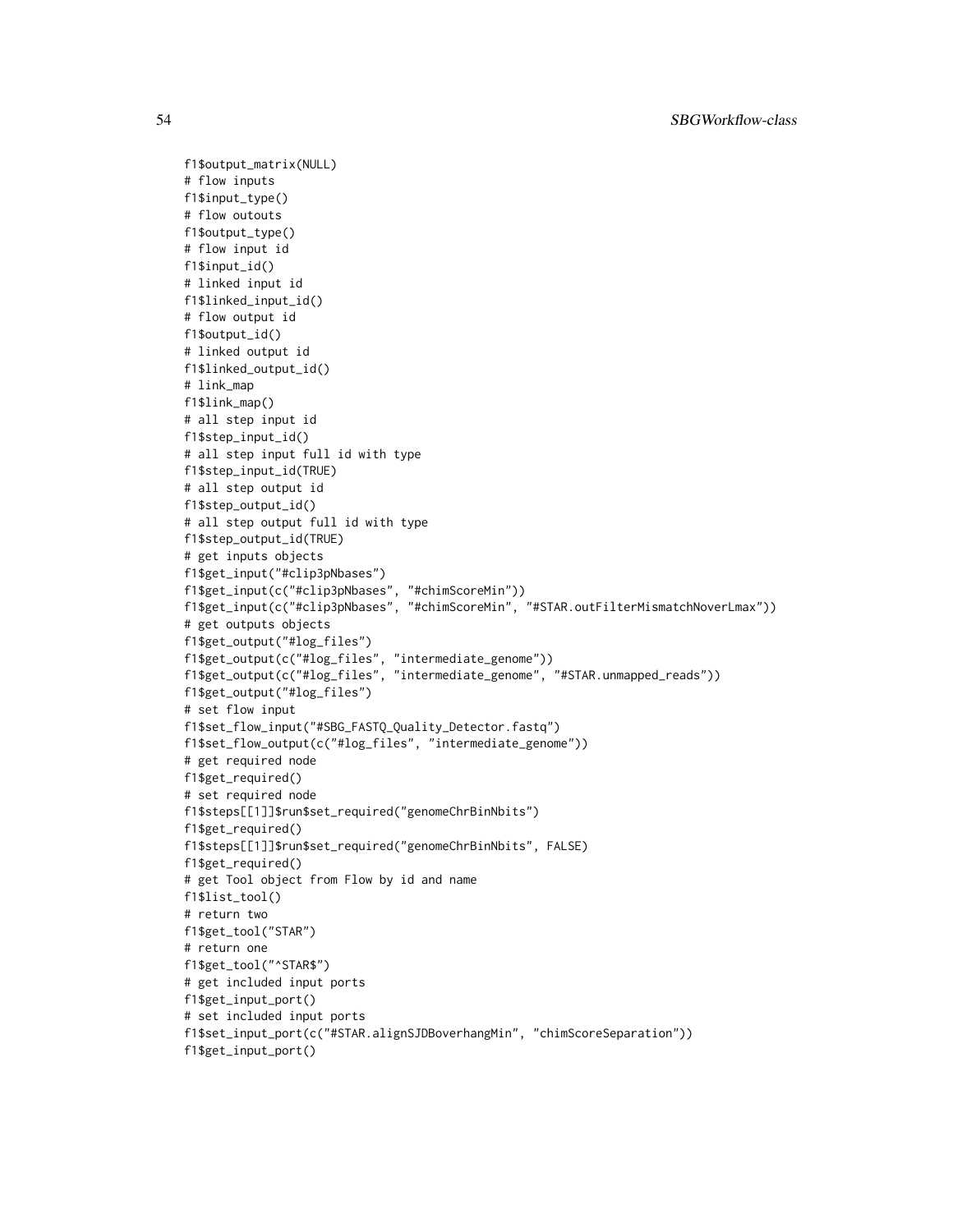## sbg\_get\_env 55

```
f1$set_input_port(c("#STAR.alignSJDBoverhangMin", "chimScoreSeparation"), FALSE)
f1$get_input_port()
f1$get_input_node()
f1$get_output_node()
f1$get_input_exposed()
f1$step_input_id(TRUE)
f1$input_id()
f1$set_flow_input("#STAR.reads")
f1$input_id()
# batch
f1$set_batch("sjdbGTFfile", c("metadata.sample_id", "metadata.library_id"))
f1$set_batch("sjdbGTFfile", type = "ITEM")
# add source to id
f1$link_map()
f1$add_source_to_id(c("test1", "test2"), c("#STAR.genome", "#STAR.reads"))
f1$link_map()
```
sbg\_get\_env *Set authentication environment variables for Seven Bridges API*

#### Description

Set authentication environment variables for Seven Bridges API

#### Usage

sbg\_get\_env(x)

### Arguments

x Name of the system environment variable

#### Value

value of the environment variable

```
# set and get two environment variables for CGC
token <- "your_token"
## Not run:
sbg_set_env("https://cgc-api.sbgenomics.com/v2", token)
sbg_get_env("SB_API_ENDPOINT")
sbg_get_env("SB_AUTH_TOKEN")
## End(Not run)
```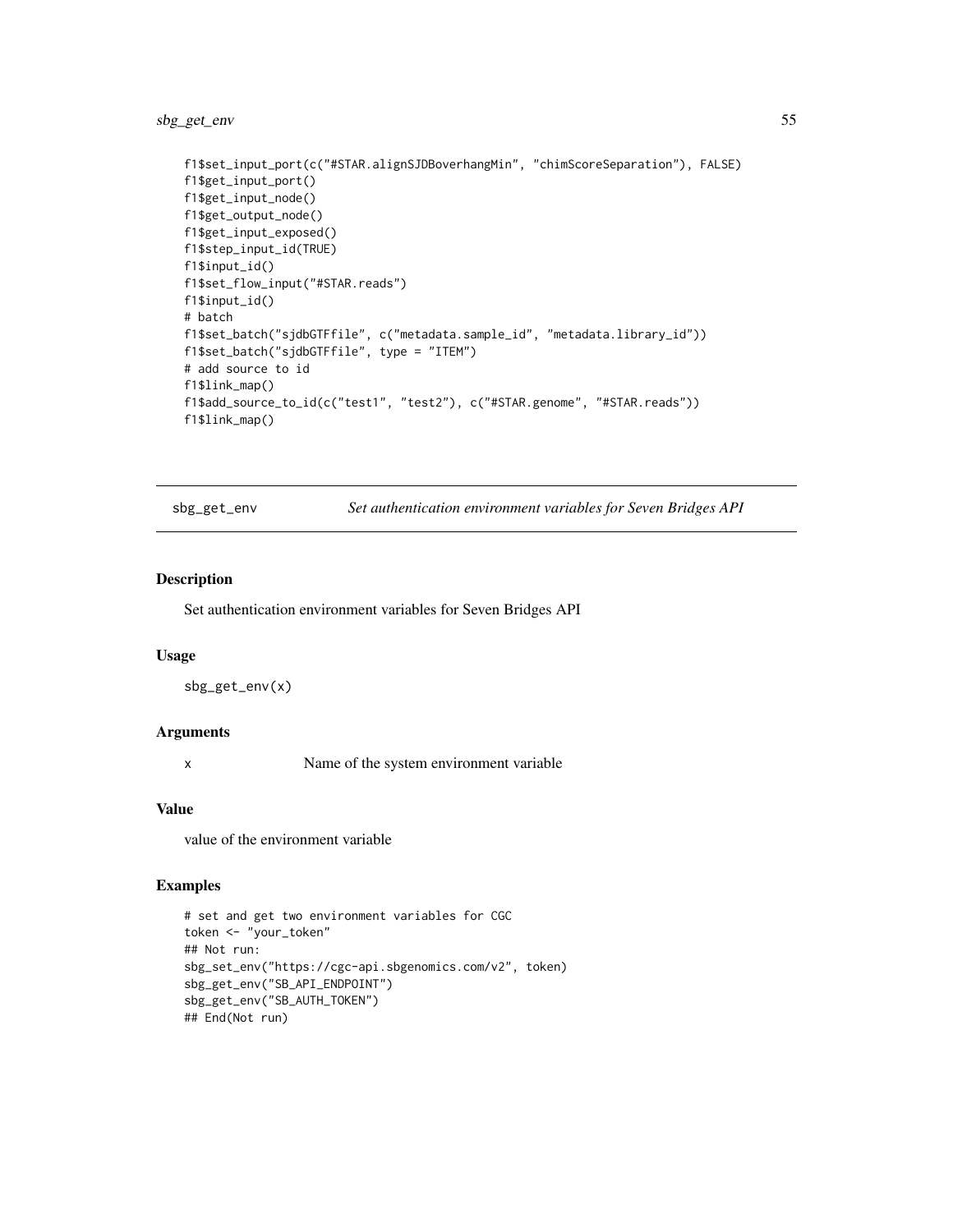Set authentication environment variables for Seven Bridges API

### Usage

 $sbg_set_new(url = NULL, token = NULL)$ 

# Arguments

| url   | Base URL for API.          |
|-------|----------------------------|
| token | Your authentication token. |

## Value

set two environment variables for authentication

### Examples

```
# set and get environment variables for CGC
token <- "your_token"
## Not run:
sbg_set_env("https://cgc-api.sbgenomics.com/v2", token)
sbg_get_env("SB_API_ENDPOINT")
sbg_get_env("SB_AUTH_TOKEN")
## End(Not run)
```
SchemaList *SchemaList*

### Description

A schema defines a parameter type.

## Usage

SchemaList(...)

```
SchemaDefList(...)
```
#### Arguments

... element or list of the element.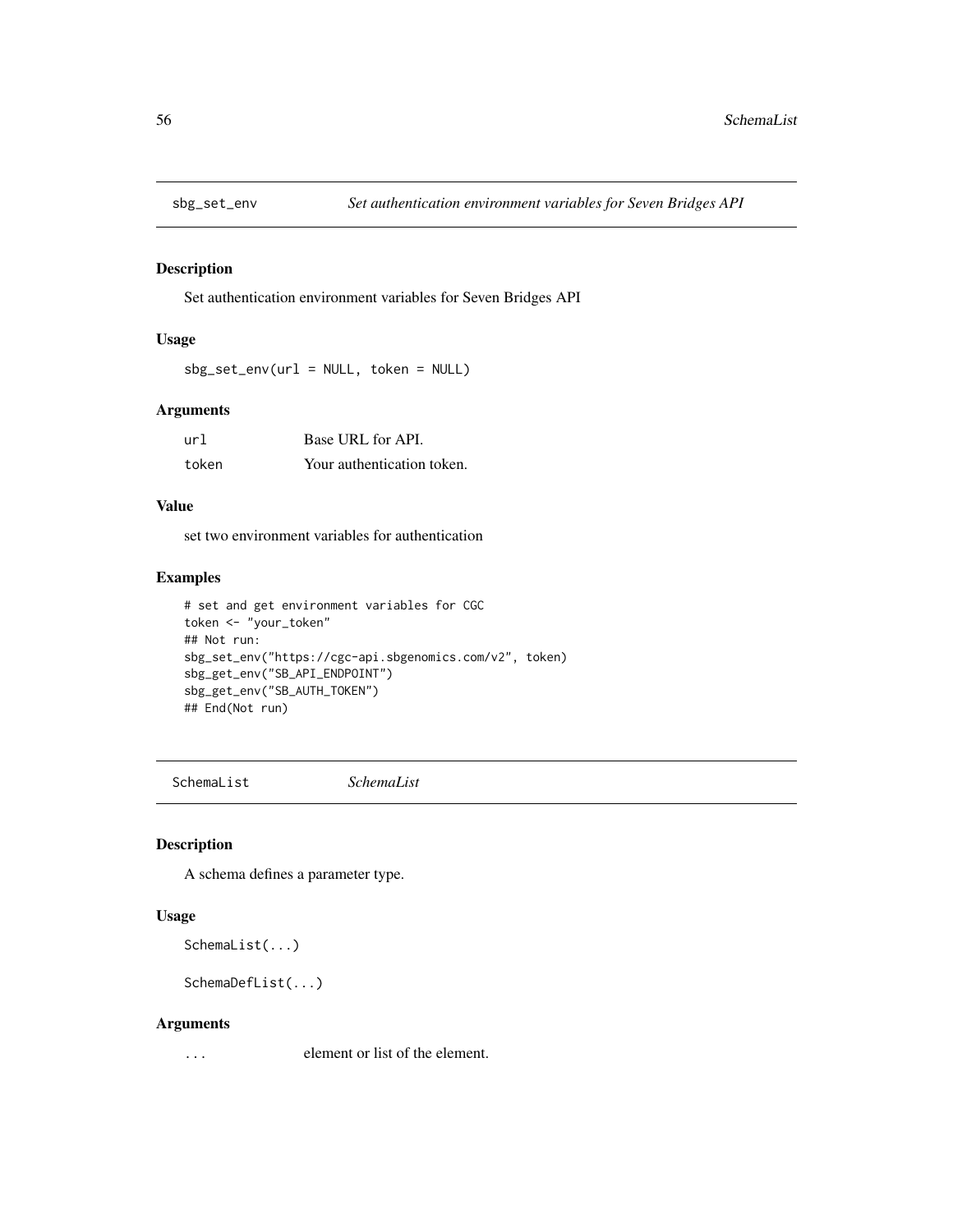#### setListClass 57

# Value

a Schema object or sbuclass object.

#### Fields

type (ANY) The data type of this parameter.

fields [SchemaList] When type is record, defines the fields of the record.

symbols [character] When type is enum, defines the set of valid symbols.

items [ANY] When type is array, defines the type of the array elements.

values [ANY] When type is map, defines the value type for the key/value pairs.

inputBinding [Binding] Describes how to handle a value in the input object convert it into a concrete form for execution, such as command line parameters.

### Examples

Schema(fields = SchemaList(SchemaDef(name = "schema")))

setListClass *List Class generator.*

### Description

Extends IRanges SimpleList class and return constructor.

### Usage

```
setListClass(
 elementType = NULL,
 suffix = "List",
 contains = NULL,
 where = topenv(parent.frame())
)
```
#### Arguments

| elementType | [character]                   |
|-------------|-------------------------------|
| suffix      | [character] default is "List" |
| contains    | [character] class name.       |
| where       | environment.                  |

### Value

S4 class constructor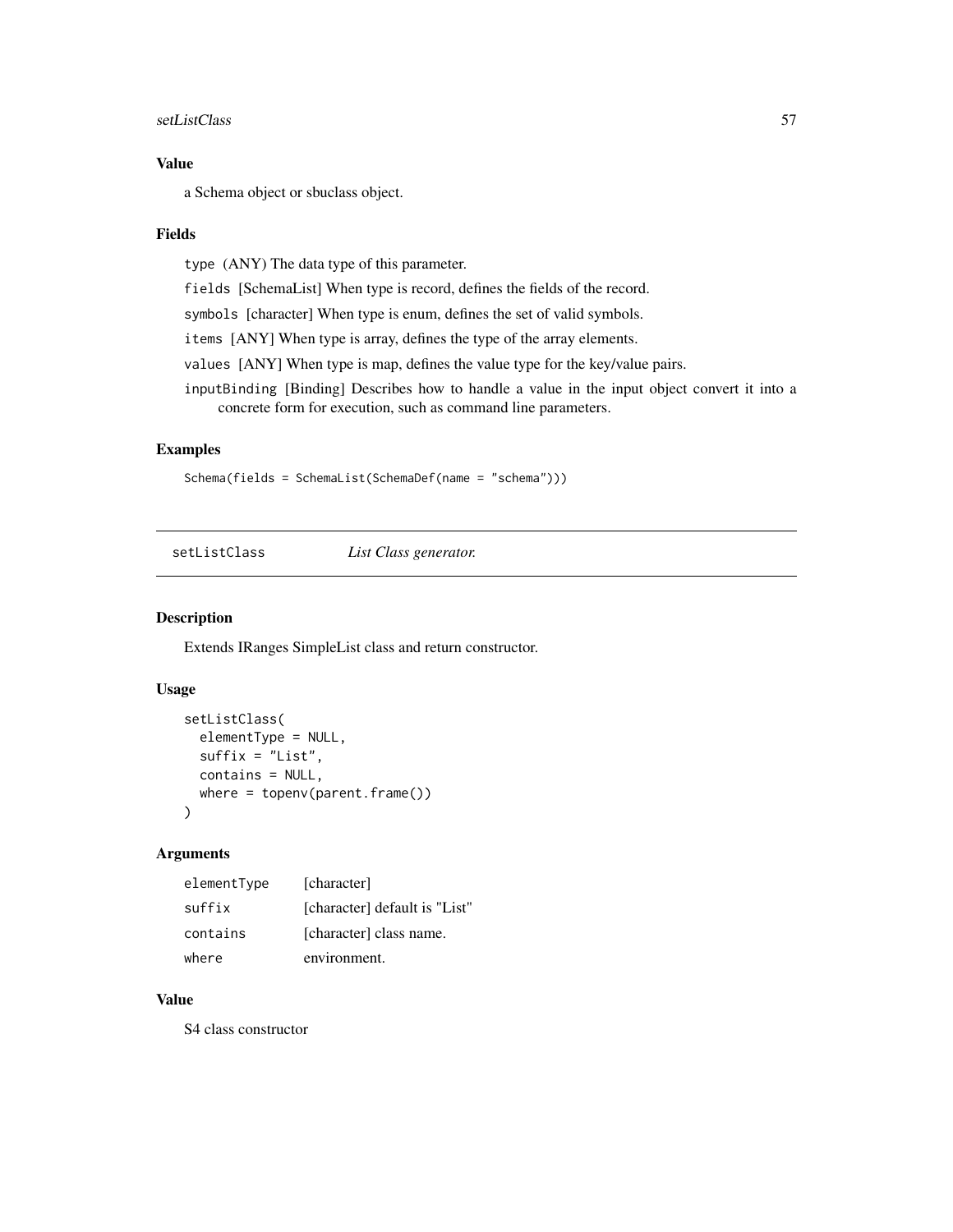set task function hook according to

### Usage

```
setTaskHook(
  status = c("queued", "draft", "running", "completed", "aborted", "failed"),
  fun
\mathcal{L}getTaskHook(
  status = c("queued", "draft", "running", "completed", "aborted", "failed")
)
```
## Arguments

| status | one of "queued", "draft", "running", "completed", "aborted", or "failed".       |
|--------|---------------------------------------------------------------------------------|
| fun    | function it must return a TRUE or FALSE in the end of function body, when       |
|        | it's TRUE this function will also terminate monitor process, if FALSE, function |
|        | called, but not going to terminate task monitoring process.                     |

#### Value

object from setHook and getHook.

## Examples

```
getTaskHook("completed")
setTaskHook("completed", function() {
 message("completed")
  return(TRUE)
})
```
set\_tag *Set file tags*

## Description

Set file tags

Add new file tags and keep the old tags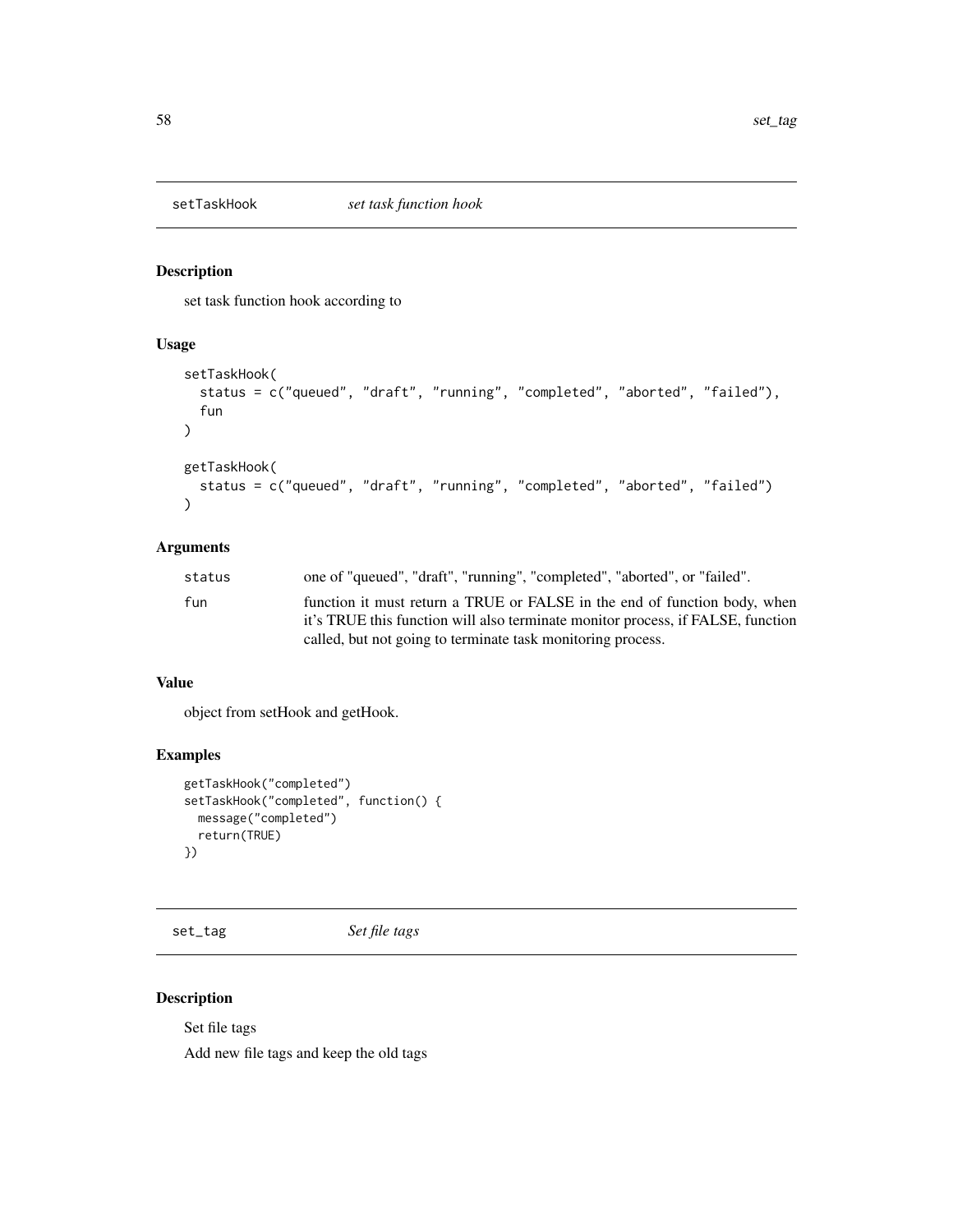## set\_test\_env 59

## Usage

```
set_tag(obj, ...)
## S4 method for signature 'FilesList'
set_tag(obj, ...)
## S4 method for signature 'Files'
set_tag(obj, ...)
add_tag(obj, ...)
## S4 method for signature 'FilesList'
add_tag(obj, ...)
## S4 method for signature 'Files'
add_tag(obj, ...)
```
### Arguments

| obi                     | single File or FileList                    |
|-------------------------|--------------------------------------------|
| $\cdot$ $\cdot$ $\cdot$ | passed to obj\$set_tag() or obj\$add_tag() |

## Value

tag list tag list

## Examples

```
## Not run:
fl <- a$project("demo")$file("omni")
set_tag(fl, "new tag")
set_tag(fl, list("new tag", "new tag 2"))
## End(Not run)
## Not run:
fl <- a$project("demo")$file("omni")
add_tag(fl, "new tag")
add_tag(fl, list("new tag", "new tag 2"))
## End(Not run)
```
set\_test\_env *Set testing env*

### Description

Checks if docker is installed, is running and has required images downloaded and if do creates container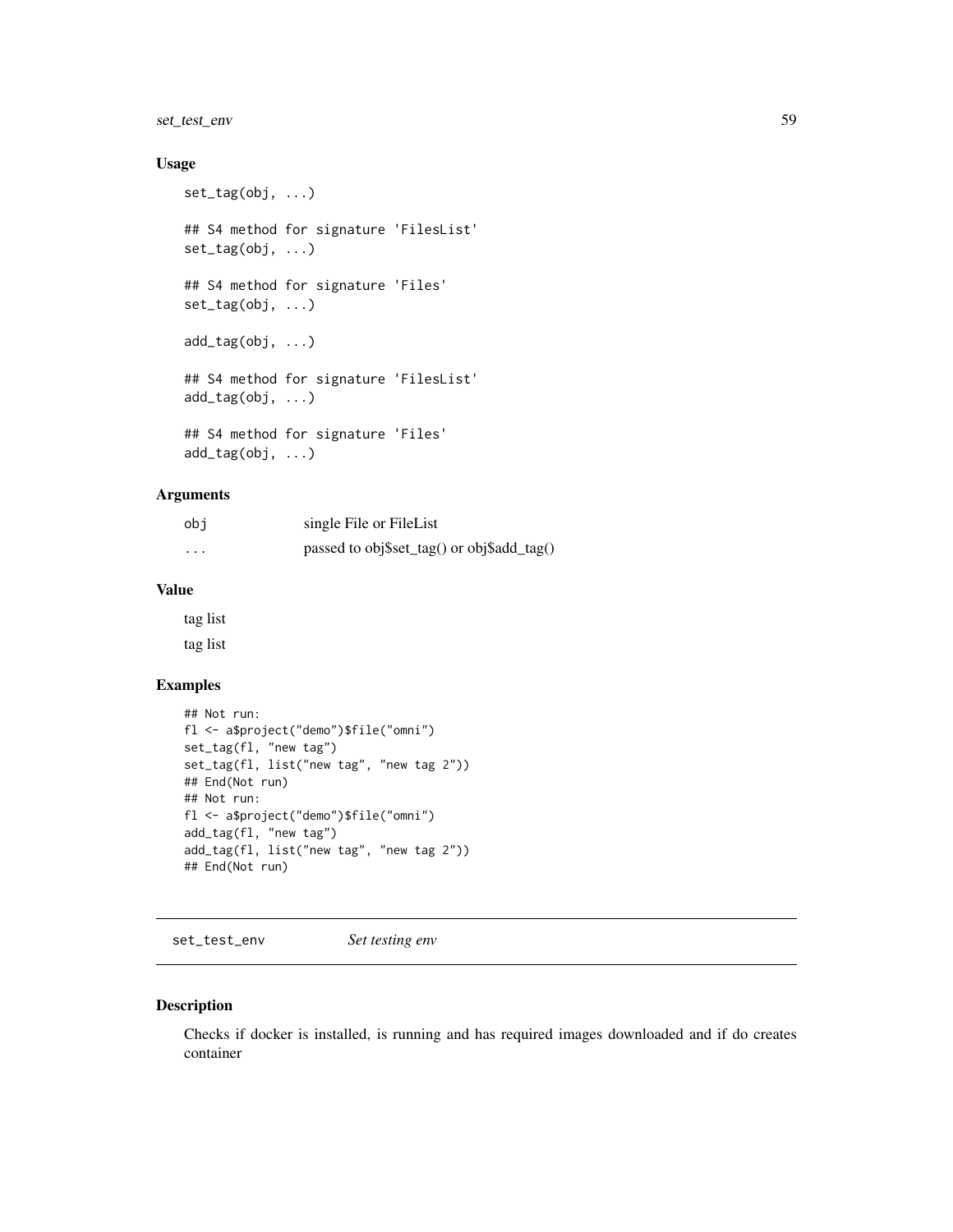# Usage

```
set_test_env(
  type = "host",
  docker_image = "tengfei/testenv",
  data\_dir = getwd()\mathcal{L}
```
# Arguments

| type         | "dind" or "host"                                                         |
|--------------|--------------------------------------------------------------------------|
| docker_image | required docker image with pre-installed bunny, default: tengfei/testeny |
| data dir     | directory with data to mount (also will be execution directory)          |

## Value

docker stdout

## Examples

```
## Not run:
set_test_env("dind", "tengfei/testenv", "/Users/<user>/tools")
## End(Not run)
```

| test_tool_bunny | Test tools in rabix/bunny |
|-----------------|---------------------------|
|                 |                           |

# Description

Test tools locally in rabix/bunny inside docker container

## Usage

```
test_tool_bunny(rabix_tool, inputs)
```
# Arguments

| rabix tool | rabix tool from Tool class                         |
|------------|----------------------------------------------------|
| inputs     | input parameters declared as json (or yaml) string |

# Value

bunny stdout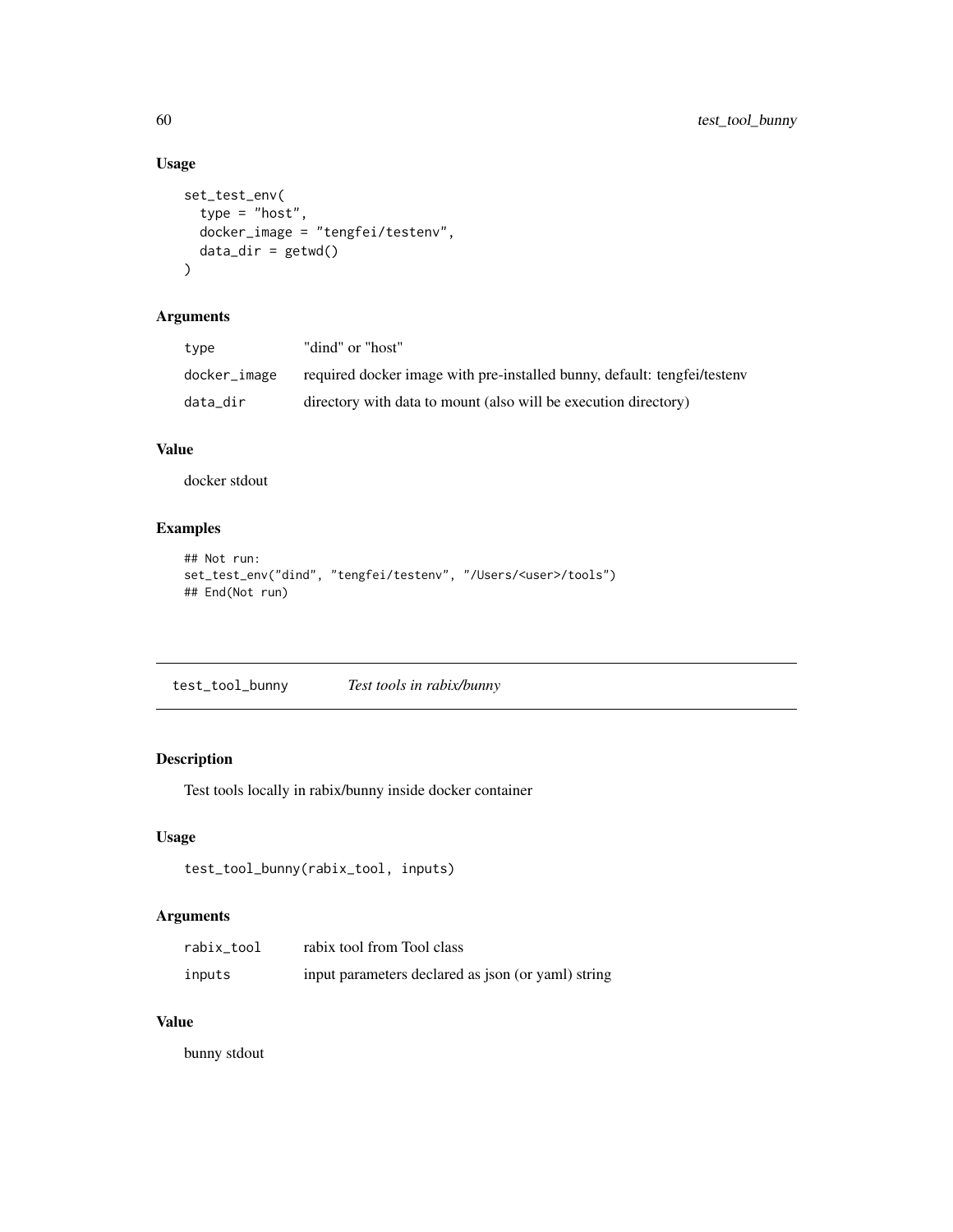## test\_tool\_cwlrun 61

### Examples

```
## Not run:
inputs <- '{"counts_file": {"class": "File", "path": "./FPKM.txt"}, "gene_names": "BRCA1"}'
rbx <- <define rabix tool>
set_test_env("tengfei/testenv", "<mount_dir>")
test_tool_bunny(rbx, inputs)
## End(Not run)
```
test\_tool\_cwlrun *Test tools with cwl-runner*

## Description

Test tools locally cwl-runner (https://github.com/common-workflow-language/cwltool)

## Usage

```
test_tool_cwlrun(rabix_tool, inputs = list())
```
### Arguments

| rabix tool | rabix tool from Tool class                         |
|------------|----------------------------------------------------|
| inputs     | input parameters declared as json (or yaml) string |

### Value

cwl-runner stdout

#### Examples

```
## Not run:
inputs <- '{"counts_file": {"class": "File", "path": "./FPKM.txt"}, "gene_names": "BRCA1"}'
rbx <- <define rabix tool>
set_test_env("tengfei/testenv", "<mount_dir>")
test_tool_cwlrun(rbx, inputs)
```
## End(Not run)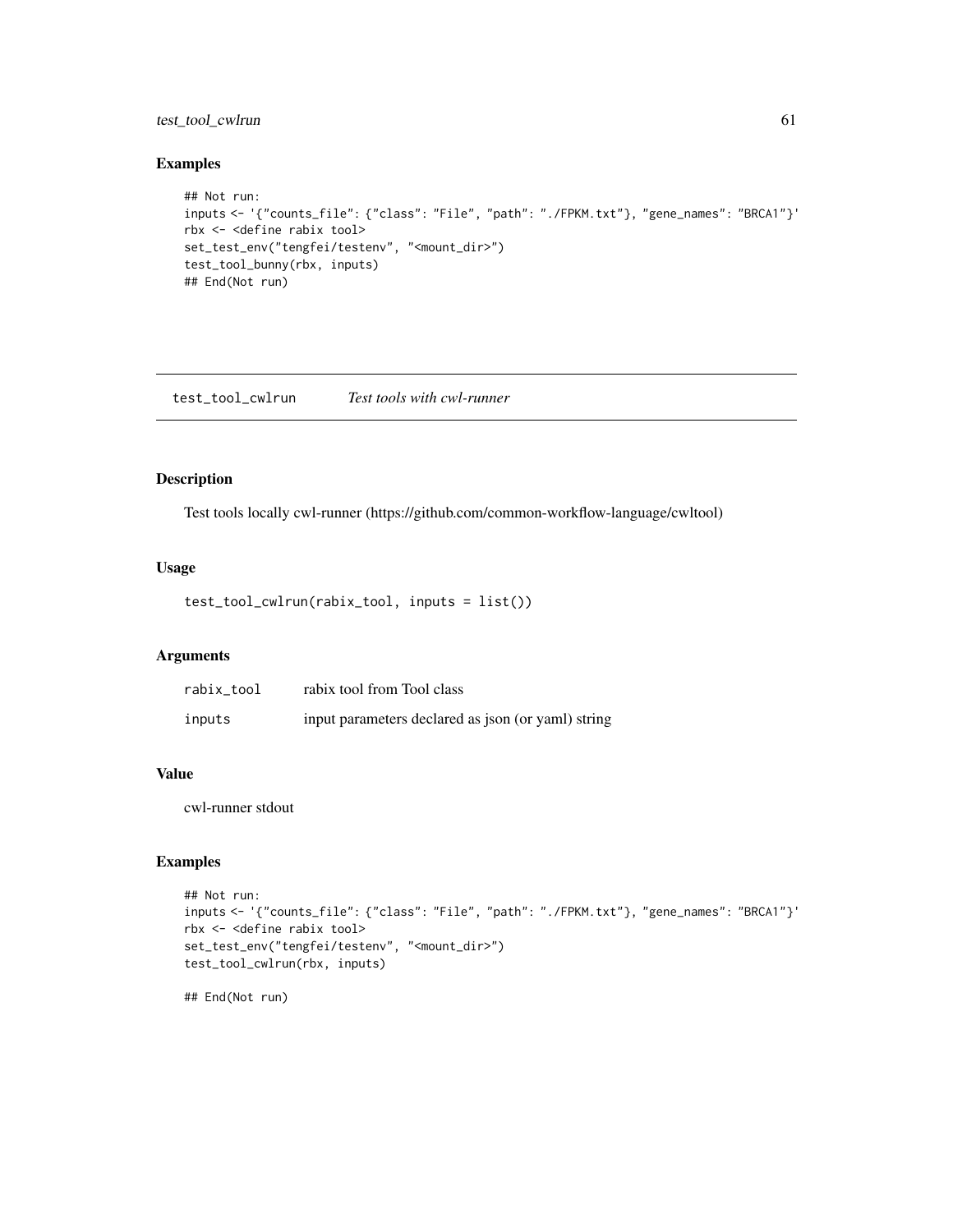Test tools locally in rabix/rabix-devel python executor (DEPRECATED)

### Usage

```
test_tool_rabix(rabix_tool, inputs = list())
```
#### Arguments

| rabix tool | rabix tool from Tool class                         |
|------------|----------------------------------------------------|
| inputs     | input parameters declared as json (or yaml) string |

## Value

rabix stdout

## Examples

```
## Not run:
inputs <- '{"counts_file": {"class": "File", "path": "./FPKM.txt"}, "gene_names": "BRCA1"}'
rbx <- <define rabix tool>
set_test_env("tengfei/testenv", "<mount_dir>")
test_tool_rabix(rbx, inputs)
## End(Not run)
```
Tool-class *Class Tool*

#### Description

codeTool class extends CommandLineTool with more seven bridges flabored fields the SBG class. obj\$toJSON(), obj\$toJSON(pretty = TRUE) or obj\$toYAML() will convert a Tool object into a text JSON/YAML file.

#### Value

a Tool object.

### Fields

context [character] by default: <http://www.commonwl.org/draft-2/> owner [list] a list of owner names. contributor [list] a list of contributor names.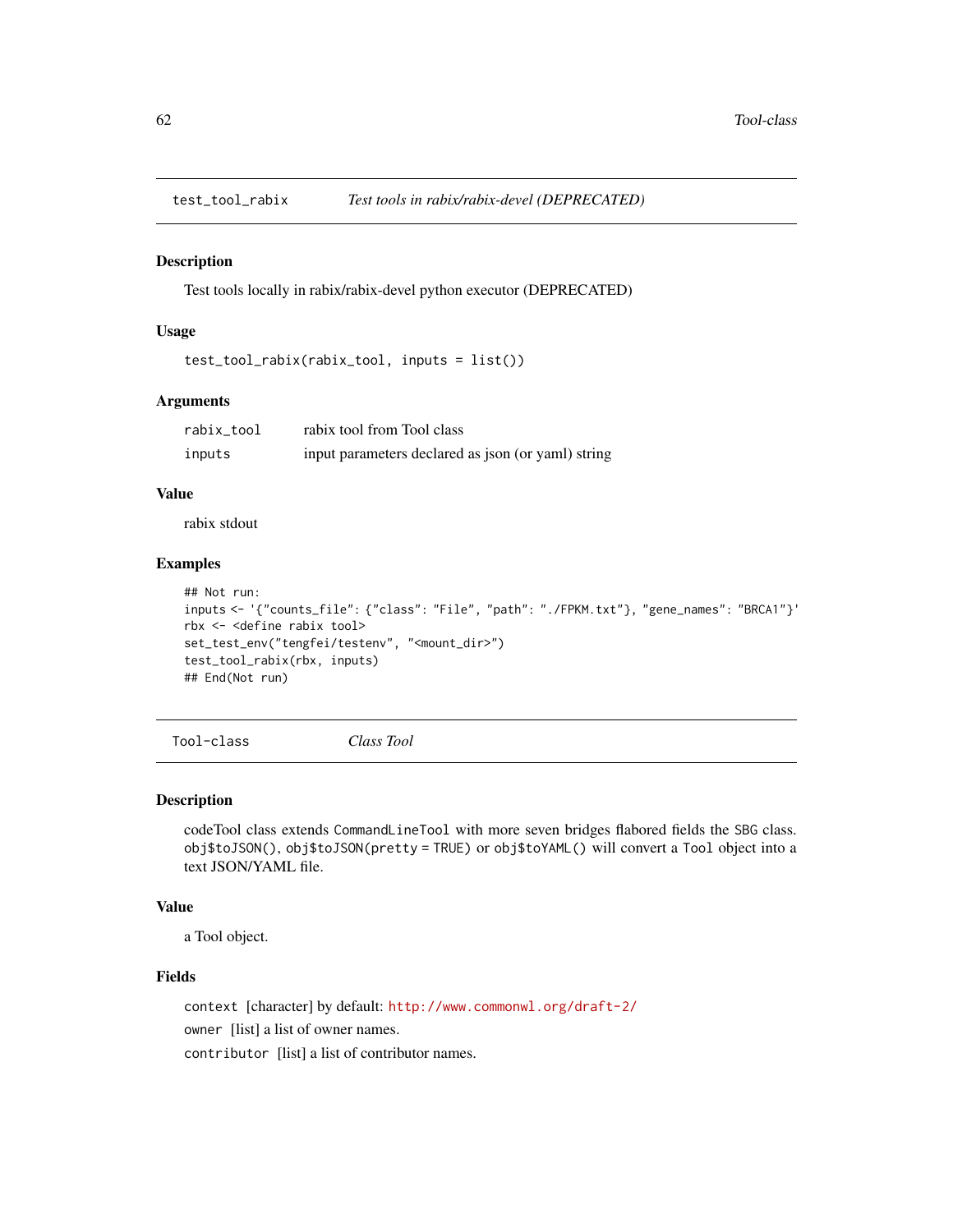#### Tool-class 63

#### Methods

copy\_obj() this is a hack to make copy of reference cwl object

- get\_input(name = NULL, id = NULL) get input objects by names or id
- get\_input\_port() the inputs node with sbg:includeInPorts equals TRUE
- get\_output(name = NULL, id = NULL) get output objects by names or id
- get\_required() return required input fields types, names of them are input id
- $input_id(full = FALSE, requiredOnly = FALSE)$  Get input id from a Tool, when full = TRUE, connect tool id with input id. e.g. If requiredOnly = TRUE, return required field only.
- input\_matrix( new.order = c("id", "label", "type", "required", "prefix", "fileTypes"), required = NULL ) This return a matrix of input parameters, by default, following the order id, label, type, required, prefix, fileTypes. new.order accept names of column you want to print, but it has to be a field of inputs. When its set to NULL, it prints all fields. When required = TRUE, only print required field.
- input\_type() this return a vector of types, names of them are input id
- output\_id(full = FALSE) Get output id from a Tool, when full = TRUE, connect tool id with input id.
- output\_matrix(new.order = c("id", "label", "type", "fileTypes")) This return a matrix of output parameters, by default, following the order id, label, type, fileTypes. new.order accept names of column you want to print, but it has to be a field of outputs. When its set to NULL, it prints all fields. when required = TRUE, only print required field.
- output\_type() this return a vector of types, names of them are output id
- run(run\_inputs = list(), engine =  $c("bunny", "rabi x", "cwlrun"))$  Run this tool with inputs locally. Engines supported: bunny, rabix, cwlrun. Inputs accept list or JSON.
- set\_input\_port(ids, include = TRUE) Set inputs ports field sbg:includeInPorts to the value of include, default is TRUE.
- set\_required(ids, required = TRUE) Set an input node required or not required. The first parameter takes single input id or more than one ids. The second parameters required is the value you want to set to inputs. TRUE means set to required.

```
t1 <- system.file("extdata/app", "tool_star.json", package = "sevenbridges")
# convert json file into a Tool object
t1 <- convert_app(t1)
# get input type information
t1$input_type()
# get output type information
t1$output_type()
# return a input matrix with more informtion
t1$input_matrix()
# return only a few fields
t1$input_matrix(c("id", "type", "required"))
# return only required
t1$input_matrix(required = TRUE)
# return everything
```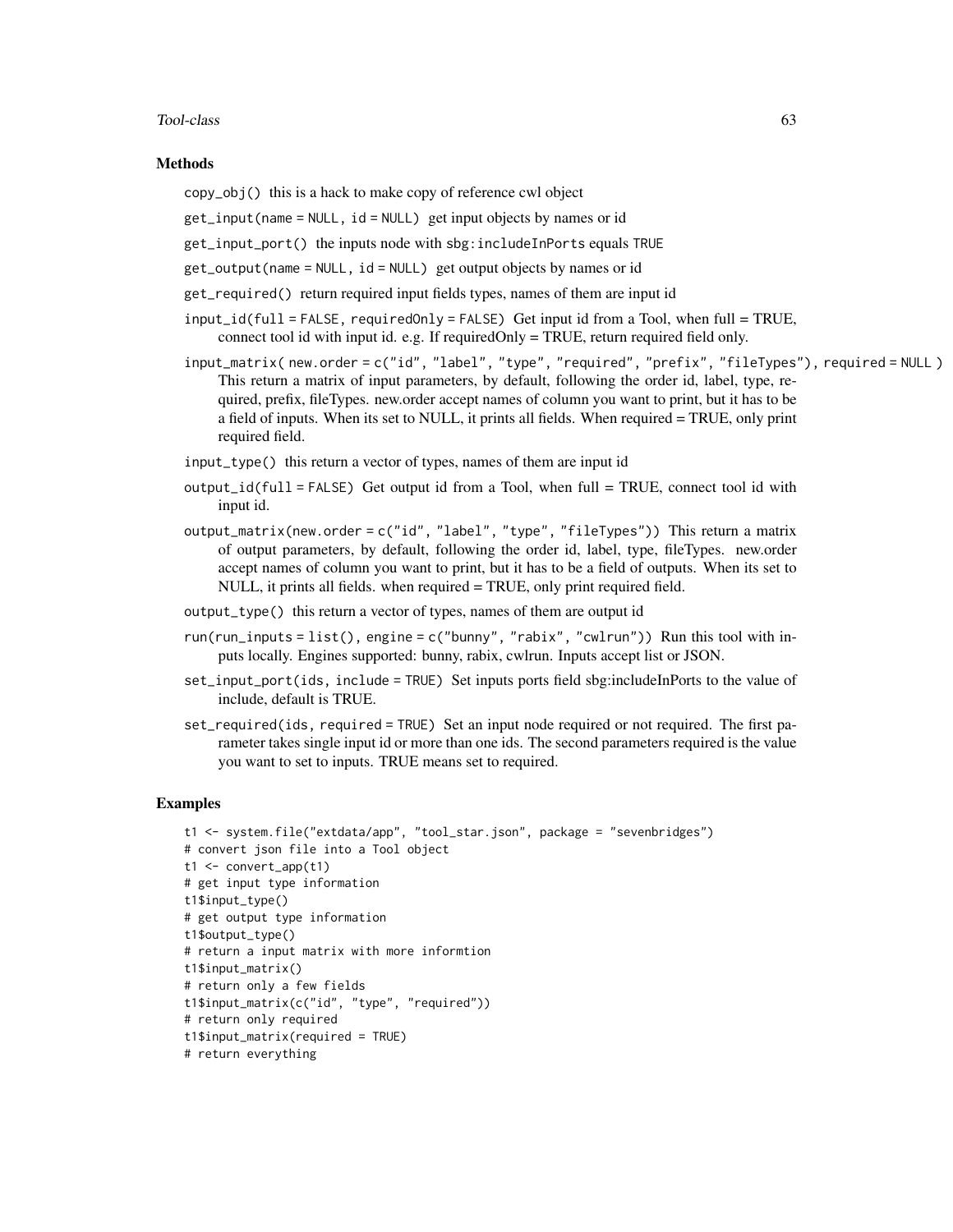t1\$input\_matrix(NULL) # return a output matrix with more informtion t1\$output\_matrix() # return only a few fields t1\$output\_matrix(c("id", "type")) # return everything t1\$output\_matrix(NULL) # get input id t1\$input\_id() # get full input id with Tool name t1\$input\_id(TRUE) # get output id t1\$output\_id() # get full output id t1\$output\_id(TRUE) # get required input id t1\$get\_required() # set input required t1\$set\_required(c("#reads", "winFlankNbins")) t1\$get\_required() t1\$set\_required("reads", FALSE) t1\$get\_required() t1\$get\_input(name = "ins") t1\$get\_input(id = "#winFlankNbins") t1\$get\_output(name = "gene") t1\$get\_output(id = "#aligned\_reads") # get a tool from a flow f1 <- system.file("extdata/app", "flow\_star.json", package = "sevenbridges") # convert json file into a Tool object f1 <- convert\_app(f1) t2 <- f1\$get\_tool("STAR\$") oid <- t2\$get\_input\_port() oid # set new ports t2\$input\_id() t2\$set\_input\_port("#chimScoreSeparation") t2\$get\_input\_port() t2\$set\_input\_port("#chimScoreSeparation", FALSE) t2\$get\_input\_port() # run the tool locally with example data ## Not run: t3 <- system.file("extdata/app/dna2protein", "translate.cwl.json", package = "sevenbridges") t3 <- convert\_app(t3) fl <- system.file("extdata/app/dna2protein/data", "input.txt", package = "sevenbridges") set\_test\_env("dind", "tengfei/testenv", "~/mounts") t3\$input\_type() t3\$run(list(input\_file = Files(fl))) # Not File ## End(Not run)

upload\_complete\_all *Reports the complete file upload*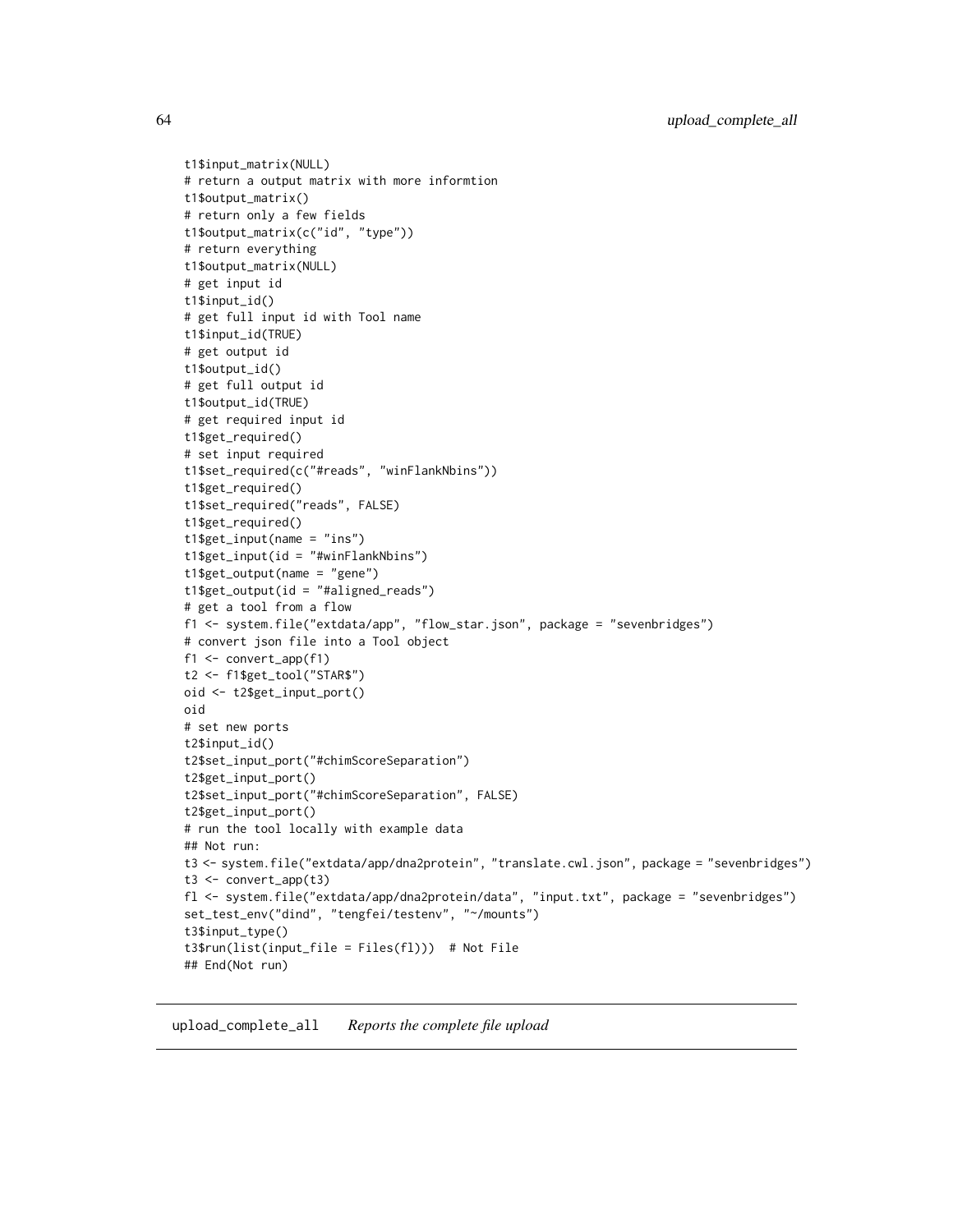If the whole parts are uploaded, and the provided ETags are correct, then the file is assembled and made available on the SBG platform.

#### Usage

```
upload_complete_all(token = NULL, upload_id = NULL, ...)
```
## Arguments

| token     | auth token                        |
|-----------|-----------------------------------|
| upload_id | ID of the upload                  |
| .         | parameters passed to api function |

### Value

parsed list of the returned json

#### Examples

```
token <- "your_token"
## Not run:
req <- upload_complete_all(token, upload_id = "your_upload_id")
## End(Not run)
```
upload\_complete\_part *Reports the completion of the part upload*

### Description

The ETag is provided for the correctness check upon completion of the whole upload. Value for the ETag is provided by AWS S3 service when uploading the file in the ETag header.

#### Usage

```
upload_complete_part(
  token = NULL,
  upload_id = NULL,
  part_number = NULL,
  e_{at} = NULL,...
\mathcal{L}
```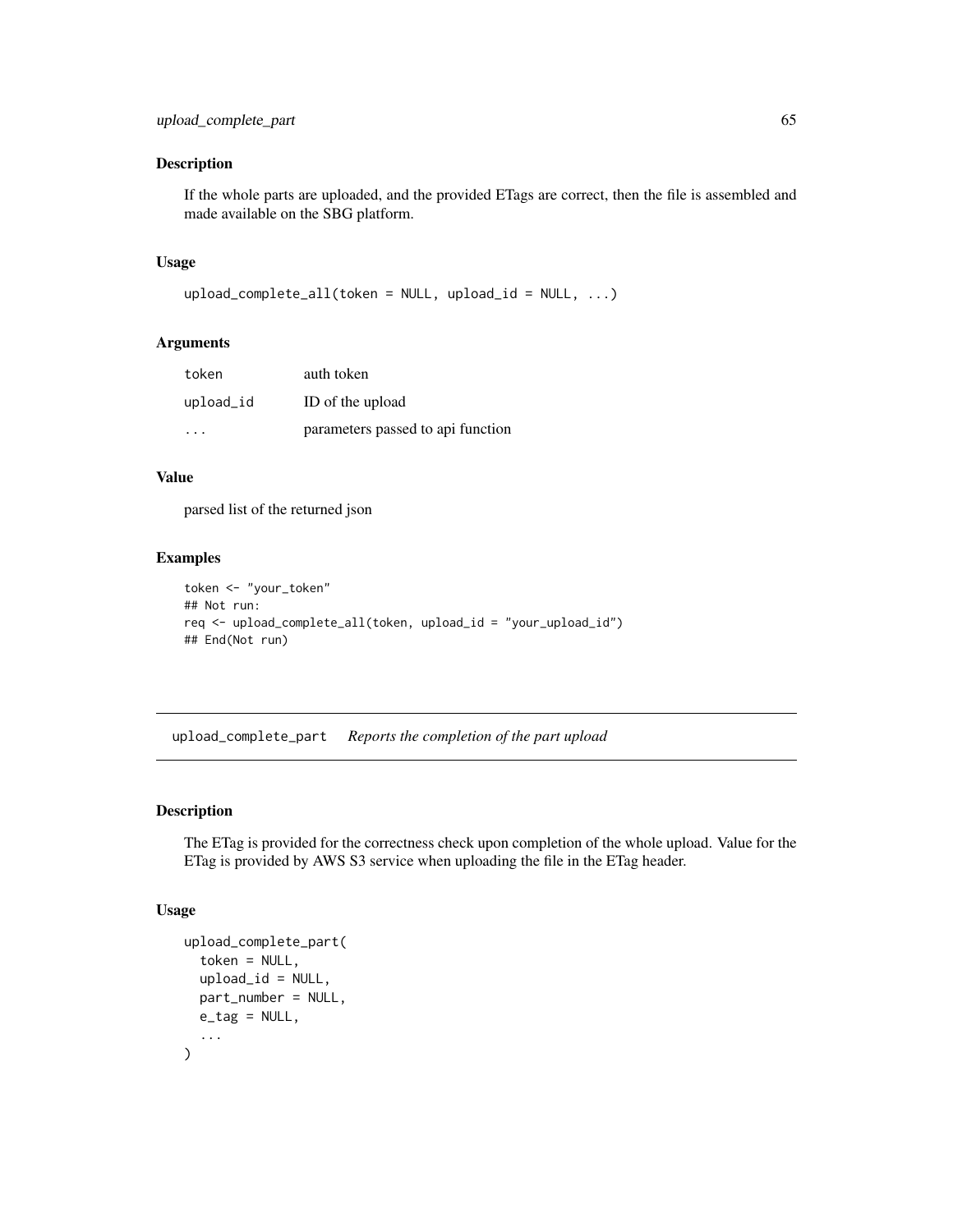## Arguments

| token       | auth token                                                                   |
|-------------|------------------------------------------------------------------------------|
| upload_id   | ID of the upload                                                             |
| part_number | ID of the part you wish to report as completed                               |
| e_tag       | Value of the ETag header returned by AWS S3 when uploading part of the file. |
| $\ddotsc$   | parameters passed to api function                                            |

## Value

parsed list of the returned json

## Examples

```
token <- "your_token"
## Not run:
req <- upload_complete_part(
 token, upload_id = "your_upload_id",
  part_number = "1", e_tag = "your_e_tag"
\lambda## End(Not run)
```
upload\_delete *Abort the upload*

## Description

Abort the upload; all upload records and the file are deleted.

### Usage

upload\_delete(token = NULL, upload\_id = NULL, ...)

## Arguments

| token     | auth token                        |
|-----------|-----------------------------------|
| upload_id | ID of the upload                  |
| .         | parameters passed to api function |

### Value

parsed list of the returned json

```
token <- "your_token"
## Not run:
req <- upload_delete(token, upload_id = "your_upload_id")
## End(Not run)
```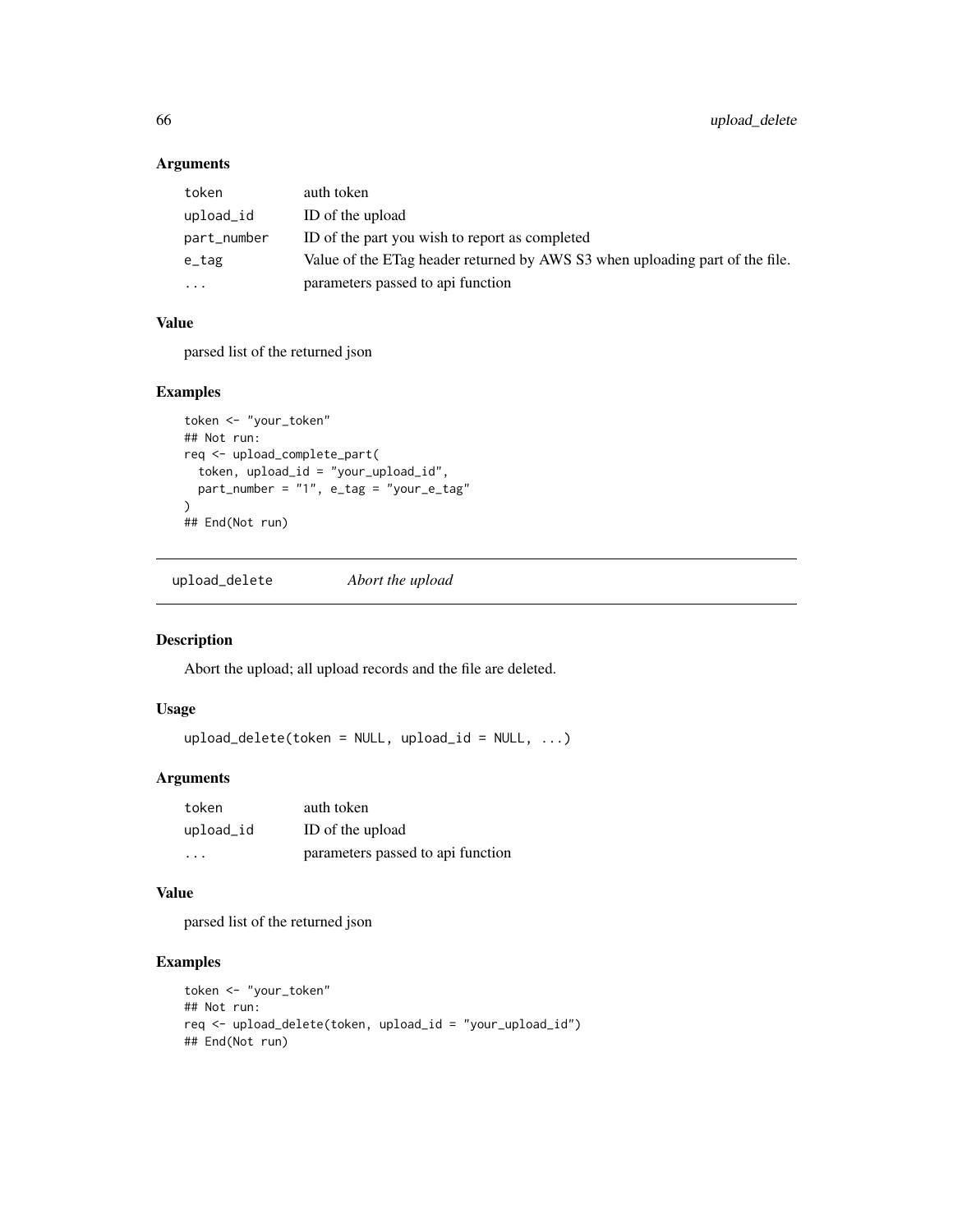Returns the upload information for the ongoing upload.

#### Usage

```
upload_info(token = NULL, upload_id = NULL, ...)
```
## Arguments

| token     | auth token                        |
|-----------|-----------------------------------|
| upload_id | ID of the upload                  |
| $\cdot$   | parameters passed to api function |

## Value

parsed list of the returned json

### Examples

```
token <- "your_token"
## Not run: req <- upload_info(token, upload_id = "your_upload_id")
```
upload\_info\_part *Returns AWS S3 signed URL for a part of the file upload*

### Description

Gets the signed URL for the upload of the specified part. Note that URLs are valid for 60 seconds only and that you should initiate upload to the signed URL in this time frame.

### Usage

```
upload_info_part(token = NULL, upload_id = NULL, part_number = NULL, ...)
```
## Arguments

| token       | auth token                                             |
|-------------|--------------------------------------------------------|
| upload_id   | ID of the upload                                       |
| part_number | Number of the upload file part that you wish to access |
|             | parameters passed to api function                      |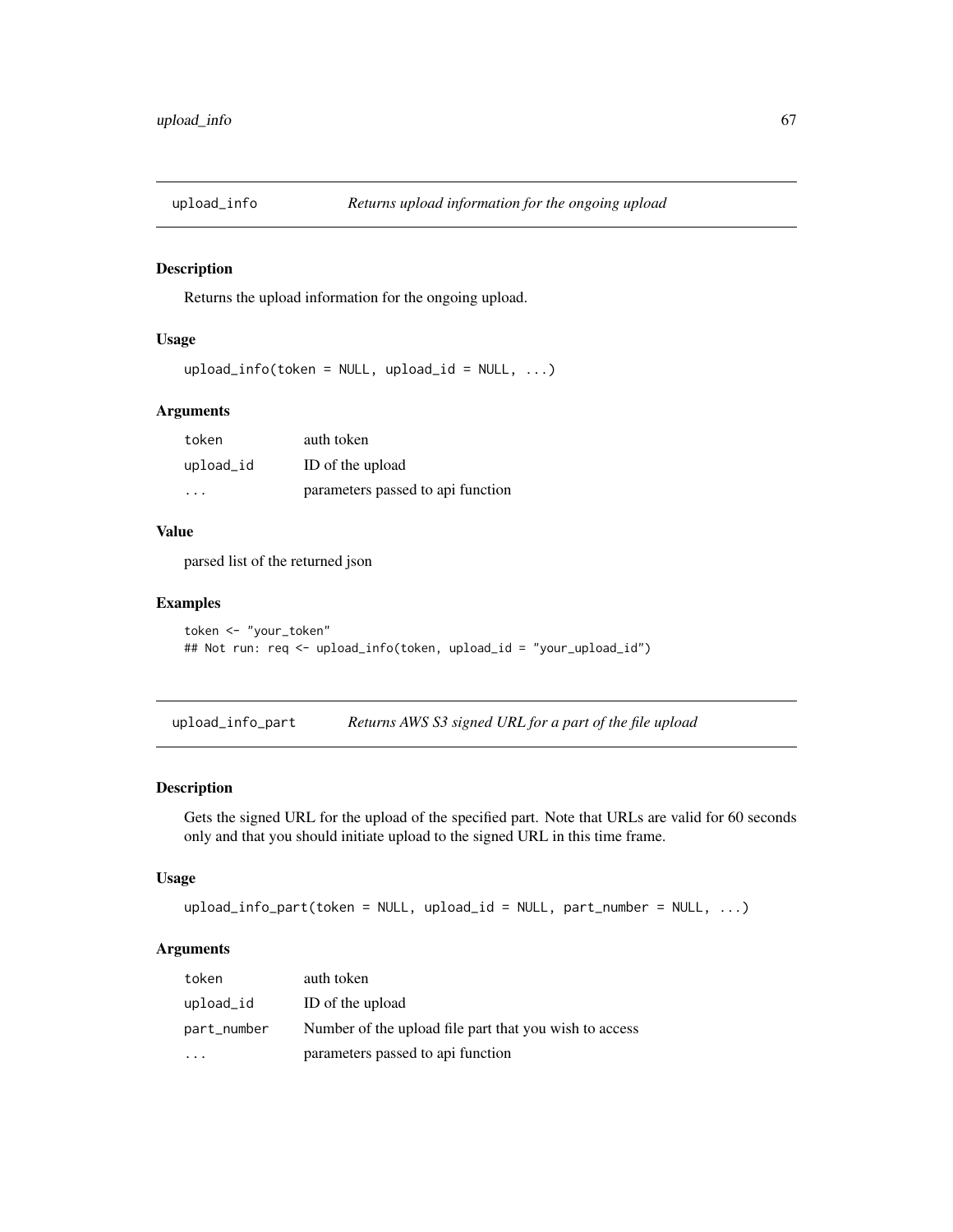### Value

parsed list of the returned json

### Examples

```
token <- "your_token"
## Not run:
req <- upload_info_part(token, upload_id = "your_upload_id", part_number = 1)
## End(Not run)
```
upload\_init *Initializes the upload of the specified file*

### Description

This is the first operation performed when you wish to upload a file. Operation is initialized by providing file name, project id where you wish the file to be uploaded to (if not specified, defaults to user's stash) and optionally by providing wanted part size. You may wish to set your part size to a low value if you experience problems with uploading large file parts, although default value of 5MB should be good enough for most users.

### Usage

```
upload_init(
  token = NULL,
  project_id = NULL,
  name = NULL,size = NULL,
  part_size = NULL,
  ...
)
```
### Arguments

| token      | auth token                                                                                                   |
|------------|--------------------------------------------------------------------------------------------------------------|
| project_id | ID of the project you wish to upload to                                                                      |
| name       | Name of the file you wish to upload                                                                          |
| size       | Size of the file you wish to upload                                                                          |
| part_size  | Requested part size. Note that API may reject your requested part size and return<br>proper one in response. |
| $\ddotsc$  | parameters passed to api function                                                                            |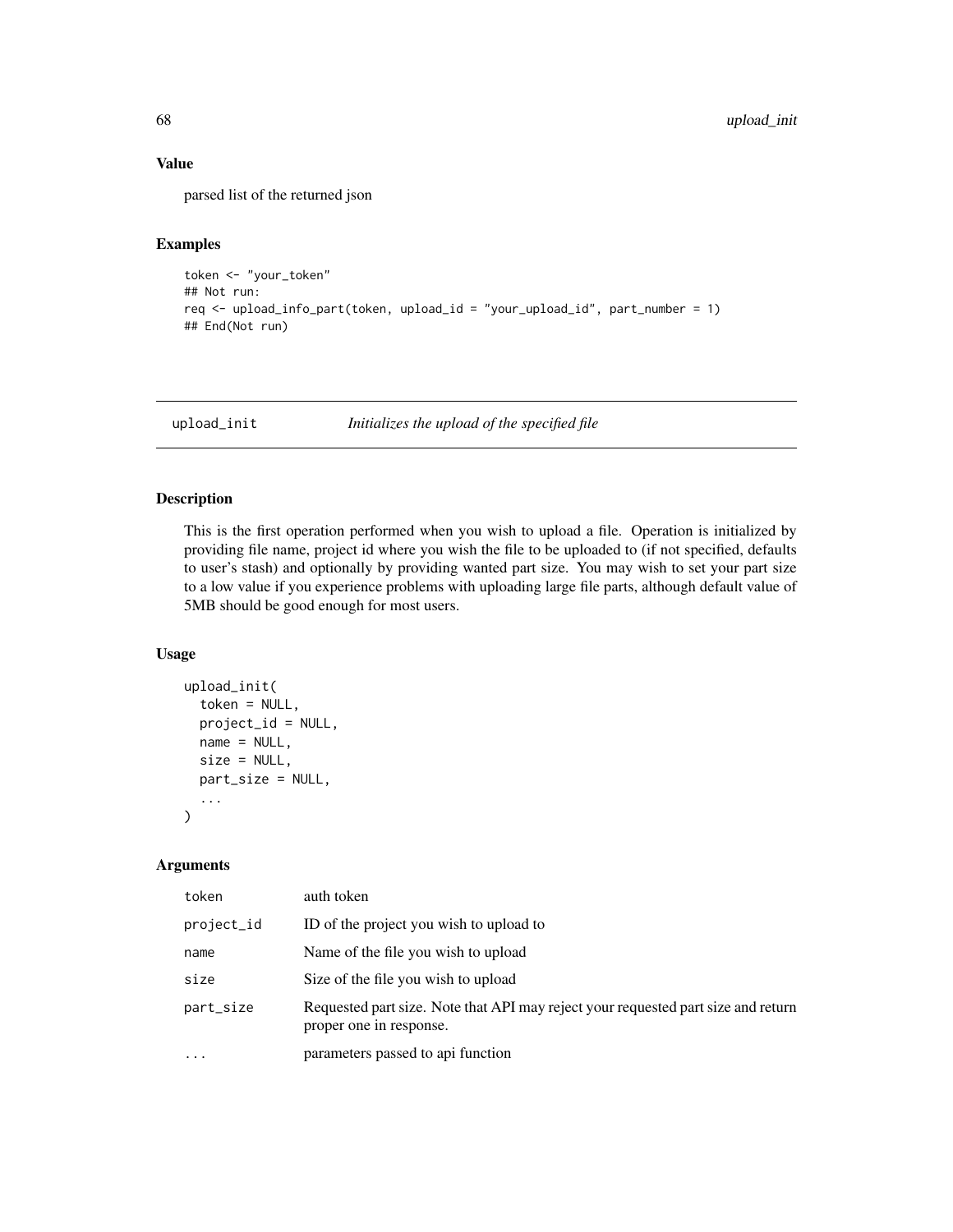# Details

Limits:

- Maximum number of parts is 10000
- Maximum file size is 5TB
- Maximum part size is 5GB
- Default part size is 5MB

## Value

parsed list of the returned json

## Examples

```
token <- "your_token"
## Not run:
req <- upload_init(
  token,
  project_id = "your_project_id",
  name = "Sample1_RNASeq_chr20.pe_1.fastq", size = 5242880
)
## End(Not run)
```

```
WorkflowOutputParameter-class
                        Workflow
```
# Description

A workflow is a process consisting of one or more steps. Each step has input and output parameters defined by the inputs and outputs fields. A workflow executes as described in execution model.

### Usage

```
WorkflowOutputParameterList(...)
```
#### Arguments

... element or list of the element.

# Value

a Workflow object.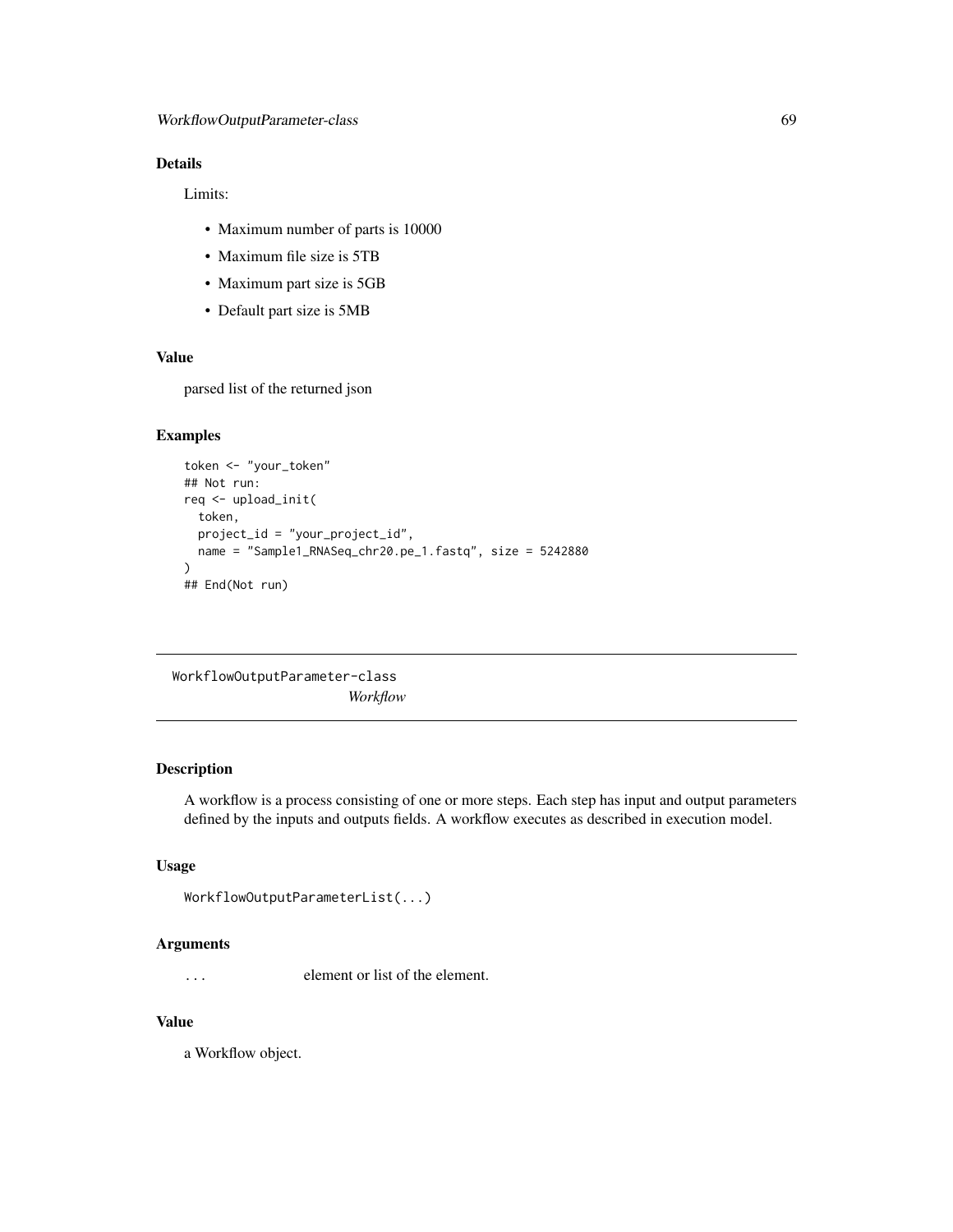- Fields
	- outputs (WorkflowOutputParameterList) Defines the parameters representing the output of the process. May be used to generate and/or validate the output object. Inherited from Process
	- steps (WorkflowStepList) The individual steps that make up the workflow. Steps are executed when all input data links are fufilled. An implementation may choose to execute the steps in a different order than listed and/or execute steps concurrently, provided that dependencies between steps are met.

#### WorkflowOutputParameter Class

- Describe an output parameter of a workflow. The parameter must be connected to one or more parameters defined in the workflow that will provide the value of the output parameter.
- [character] Specifies one or more workflow parameters that will provide this output value.
- source linkMerge [LinkMergeMethod] The method to use to merge multiple inbound links into a single array. If not specified, the default method is merge\_nested:

### Dependencies

Dependencies between parameters are expressed using the source field on workflow step input parameters and workflow output parameters.

The source field expresses the dependency of one parameter on another such that when a value is associated with the parameter specified by source, that value is propagated to the destination parameter. When all data links inbound to a given step are fufilled, the step is ready to execute.

### Extensions

ScatterFeatureRequirement and SubworkflowFeatureRequirement are available as standard extensions to core workflow semantics.

```
# need better examples here
ws <- WorkflowStepList(
    WorkflowStep(
        id = "step1", label = "align-and-sort",
        description = "align and sort",
        inputs = WorkflowStepInputList(
            WorkflowStepInput(id = "id1"),
            WorkflowStepInput(id = "id2")
        )
   \lambda\lambdaWorkflow(steps = ws)
```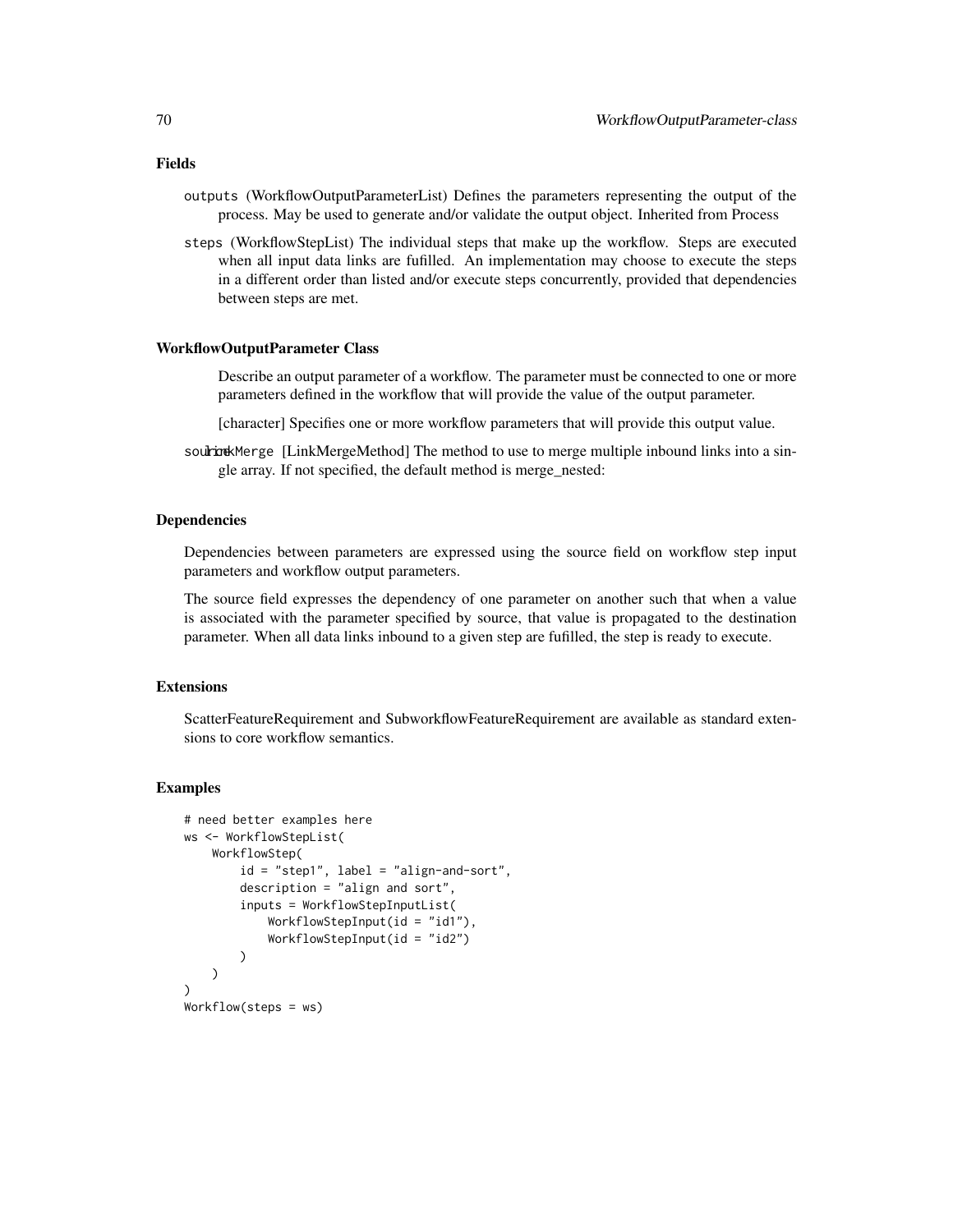WorkflowStepInput-class

*WorkflowStepInputList*

#### Description

A workflow step is an executable element of a workflow. It specifies the underlying process implementation (such as CommandLineTool) in the run field and connects the input and output parameters of the underlying process to workflow parameters.

#### Usage

```
WorkflowStepInputList(...)
WorkflowStepOutputList(...)
```
WorkflowStepList(...)

### Arguments

... element or list of the element.

#### Value

a WorkflowStep object or subclass object.

#### Fields

id [character] The unique identifier for this workflow step.

- inputs (WorkflowStepInputList) Defines the input parameters of the workflow step. The process is ready to run when all required input parameters are associated with concrete values. Input parameters include a schema for each parameter and is used to validate the input object, it may also be used build a user interface for constructing the input object.
- outputs (WorkflowStepOutputList) Defines the parameters representing the output of the process. May be used to generate and/or validate the output object.
- requirements [ProcessRequirement] Declares requirements that apply to either the runtime environment or the workflow engine that must be met in order to execute this workflow step. If an implementation cannot satisfy all requirements, or a requirement is listed which is not recognized by the implementation, it is a fatal error and the implementation must not attempt to run the process, unless overridden at user option.
- hints [ANY] Declares hints applying to either the runtime environment or the workflow engine that may be helpful in executing this workflow step. It is not an error if an implementation cannot satisfy all hints, however the implementation may report a warning.

label [character] A short, human-readable label of this process object.

description [character] A long, human-readable description of this process object.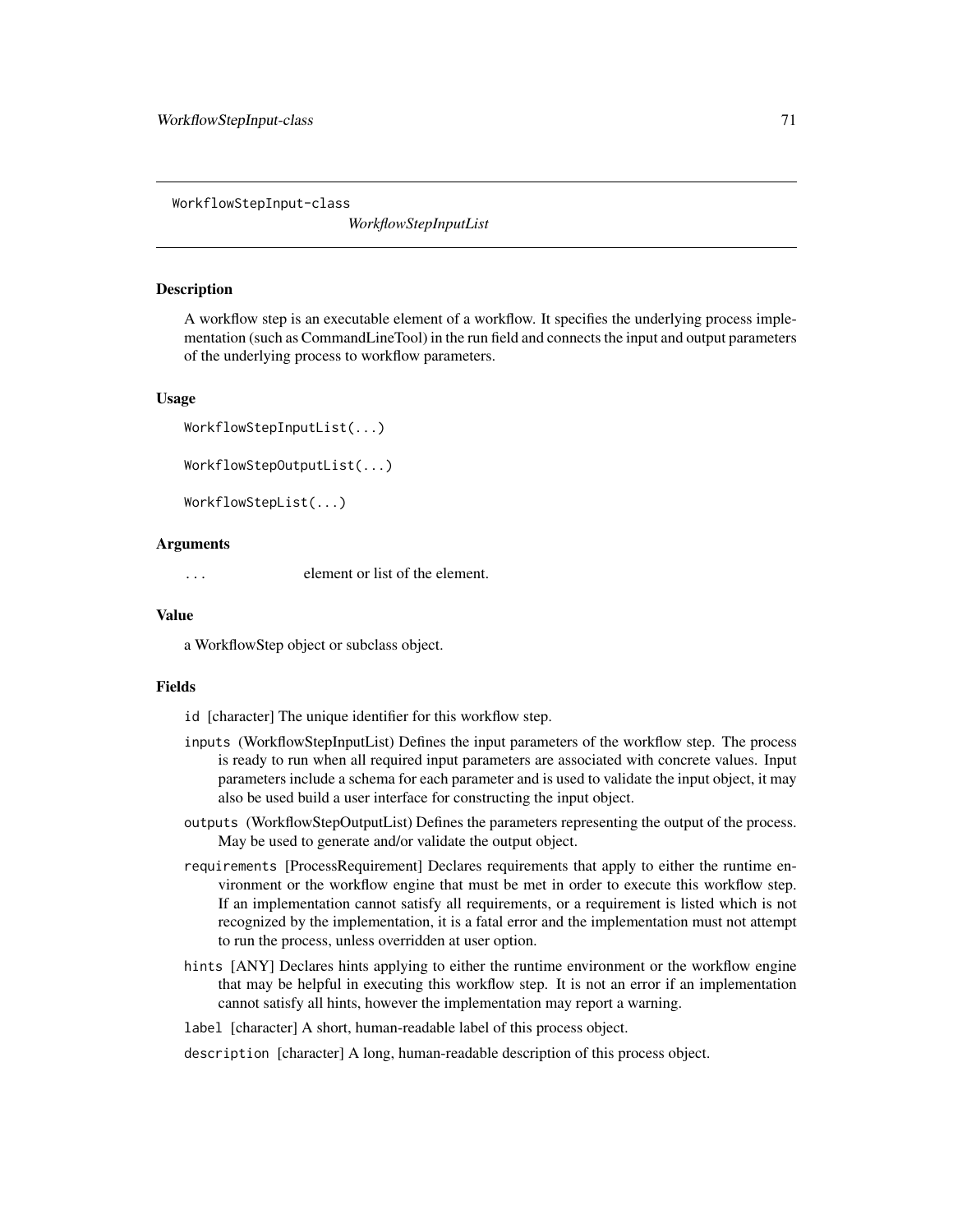run (CommandLineToolORExpressionToolORWorkflow) Specifies the process to run.

scatter [character]

scatterMethod [ScatterMethod] Required if scatter is an array of more than one element.

#### WorkflowStepInput Class

The input of a workflow step connects an upstream parameter (from the workflow inputs, or the outputs of other workflows steps) with the input parameters of the underlying process.

If the sink parameter is an array, or named in a workflow scatter operation, there may be multiple inbound data links listed in the connect field. The values from the input links are merged depending on the method specified in the linkMerge field. If not specified, the default method is merge\_nested:

The input shall be an array consisting of exactly one entry for each input link. If merge\_nested is specified with a single link, the value from the link is wrapped in a single-item list.

merge nested merge flattened 1) The source and sink parameters must be compatible types, or the source type must be compatible with single element from the "items" type of the destination array parameter. 2) Source parameters which are arrays are concatenated; source parameters which are single element types are appended as single elements. Fields:

- id (character) A unique identifier for this workflow input parameter.
- source [character] Specifies one or more workflow parameters that will provide input to the underlying process parameter.
- linkMerge [LineMergeMethod] The method to use to merge multiple inbound links into a single array. If not specified, the default method is merge\_nested:
- default [ANY] The default value for this parameter if there is no source field.

#### WorkflowStepOutput Class

Associate an output parameter of the underlying process with a workflow parameter. The workflow parameter (given in the id field) be may be used as a source to connect with input parameters of other workflow steps, or with an output parameter of the process.

(character) A unique identifier for this workflow output parameter. This is the identifier to use in the source field of WorkflowStepInput to connect the output value to downstream parameters.

### Scatter/gather

id To use scatter/gather, ScatterFeatureRequirement must be specified in the workflow or workflow step requirements.

A "scatter" operation specifies that the associated workflow step or subworkflow should execute separately over a list of input elements. Each job making up a scatter operaution is independent and may be executed concurrently.

The scatter field specifies one or more input parameters which will be scattered. An input parameter may be listed more than once. The declared type of each input parameter is implicitly wrapped in an array for each time it appears in the scatter field. As a result, upstream parameters which are connected to scattered parameters may be arrays.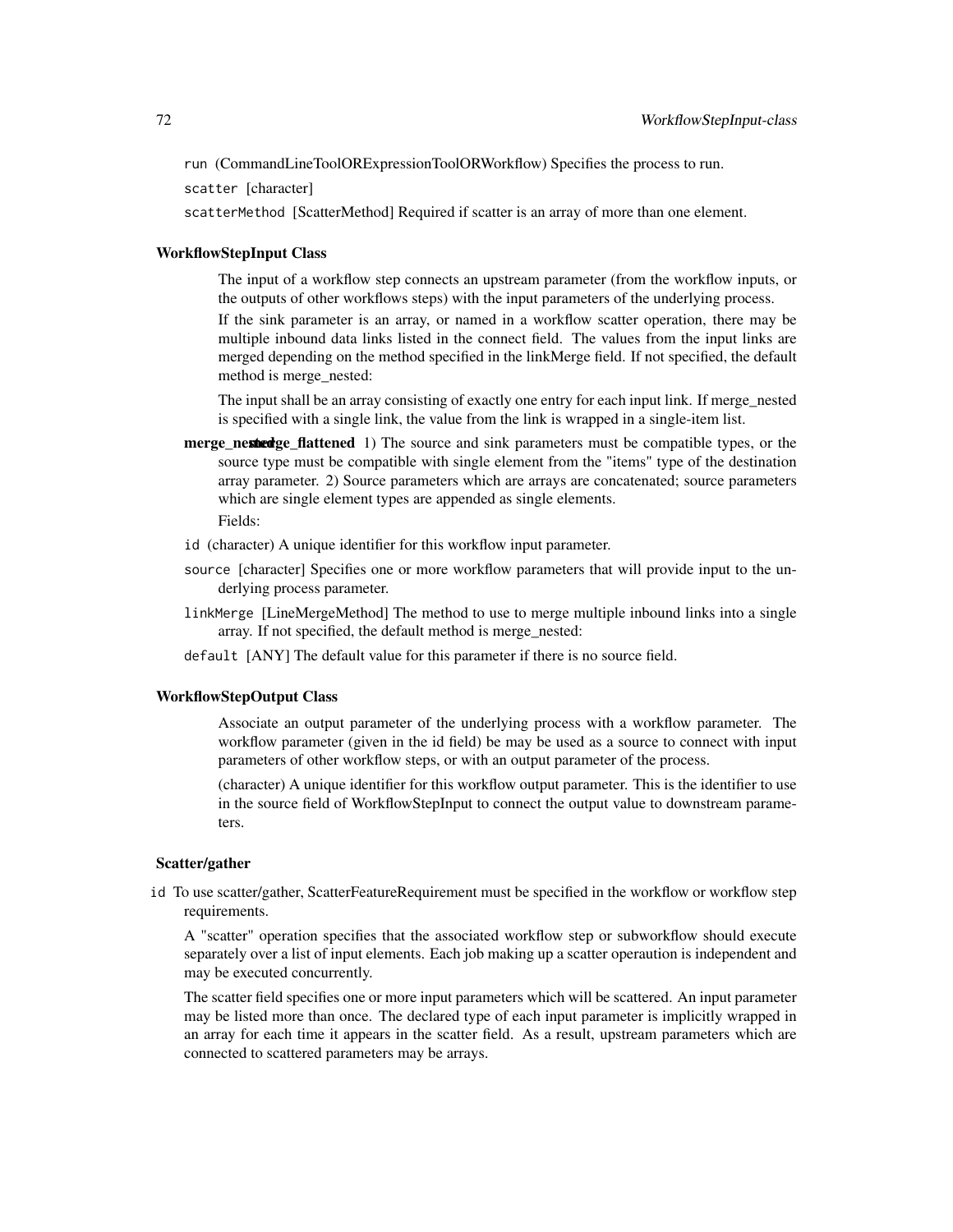All output parameters types are also implicitly wrapped in arrays; each job in the scatter results in an entry in the output array.

If scatter declares more than one input parameter, scatterMethod describes how to decompose the input into a discrete set of jobs.

- dotproduct specifies that each the input arrays are aligned and one element taken from each array to construct each job. It is an error if all input arrays are not the same length.
- nested crossproductspecifies the cartesian product of the inputs, producing a job for every combination of the scattered inputs. The output must be nested arrays for each level of scattering, in the order that the input arrays are listed in the scatter field.
- flat crossproductspecifies the cartesian product of the inputs, producing a job for every combination of the scattered inputs. The output arrays must be flattened to a single level, but otherwise listed in the order that the input arrays are listed in the scatter field.

# **Subworkflows**

To specify a nested workflow as part of a workflow step, SubworkflowFeatureRequirement must be specified in the workflow or workflow step requirements.

# Examples

```
ws <- WorkflowStepList(WorkflowStep(
  id = "step1", label = "align-and-sort",
  description = "align and sort",
  inputs = WorkflowStepInputList(
    WorkflowStepInput(id = "id1"),
    WorkflowStepInput(id = "id2")
  )
))
```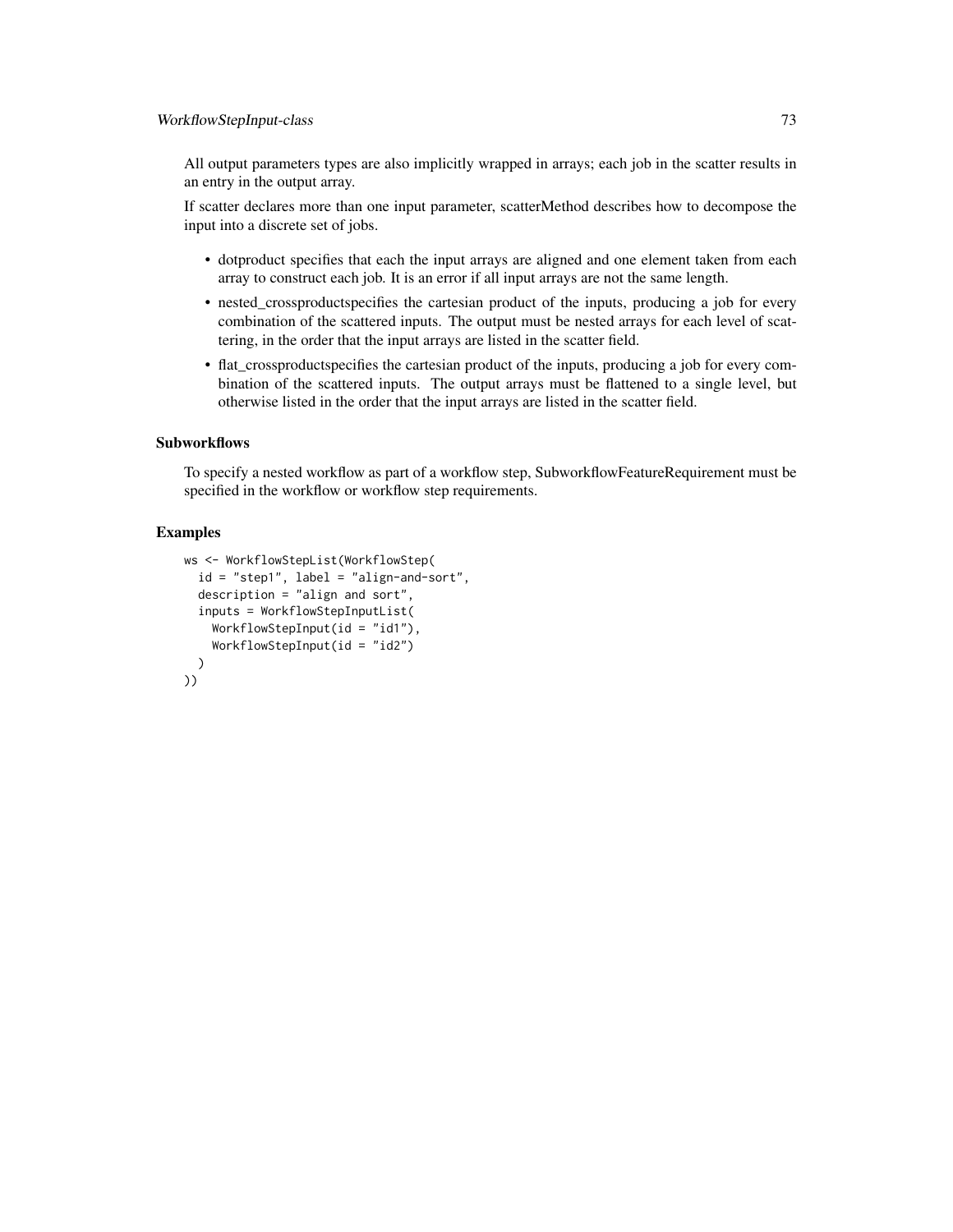# **Index**

```
+,App,App-method (SBGWorkflow-class), 51
+,Tool,Tool-method (SBGWorkflow-class),
        51
+,WorkflowStepList,App-method
        (SBGWorkflow-class), 51
+,WorkflowStepList,Tool-method
        (SBGWorkflow-class), 51
+,WorkflowStepList,WorkflowStepList-method
        (SBGWorkflow-class), 51
%»% (SBGWorkflow-class), 51
%»%,App,App-method (SBGWorkflow-class),
        51
%»%,Tool,Tool-method
        (SBGWorkflow-class), 51
%»%,Workflow,App-method
        (SBGWorkflow-class), 51
%»%,Workflow,Tool-method
        (SBGWorkflow-class), 51
%»%,Workflow,Workflow-method
        (SBGWorkflow-class), 51
access_level (misc_make_metadata), 42
add_tag (set_tag), 58
add_tag,Files-method (set_tag), 58
add_tag,FilesList-method (set_tag), 58
addIdNum, 4
age_at_diagnosis (misc_make_metadata),
        42
aliquot_id (misc_make_metadata), 42
aliquot_uuid (misc_make_metadata), 42
analysis_uuid (misc_make_metadata), 42
anyReq (CPURequirement-class), 26
AnyRequirement (CPURequirement-class),
        26
AnyRequirement-class
        (CPURequirement-class), 26
api, 5
App (App-class), 6
App-class, 6
appType (convert_app), 25
```

```
argslist (CLB), 13
asList, 7
asList,ANY-method (asList), 7
asList,CWL-method (asList), 7
asList,DSCList-method (asList), 7
asList,SimpleList-method (asList), 7
asList,SingleEnum-method (asList), 7
Auth (Auth-class), 8
Auth-class, 8
aws (CPURequirement-class), 26
AWSInstanceTypeRequirement
        (CPURequirement-class), 26
AWSInstanceTypeRequirement-class
        (CPURequirement-class), 26
```

```
batch, 11
Binding (Binding-class), 11
Binding-class, 11
```

```
case_id (misc_make_metadata), 42
case_uuid (misc_make_metadata), 42
CCBList, 12
characterORCommandLineBindingList-class
        (CCBList), 12
CLB, 13
cli_list_projects, 15, 16, 18
cli_list_tags, 15, 16, 18
cli_upload, 15, 16, 17
COB (CLB), 13
CommandInputParameter
        (CommandInputParameter-class),
        18
CommandInputParameter-class, 18
CommandInputSchema
        (CommandInputSchema-class), 19
CommandInputSchema-class, 19
CommandLineBinding
        (CommandLineBinding-class), 19
CommandLineBinding-class, 19
```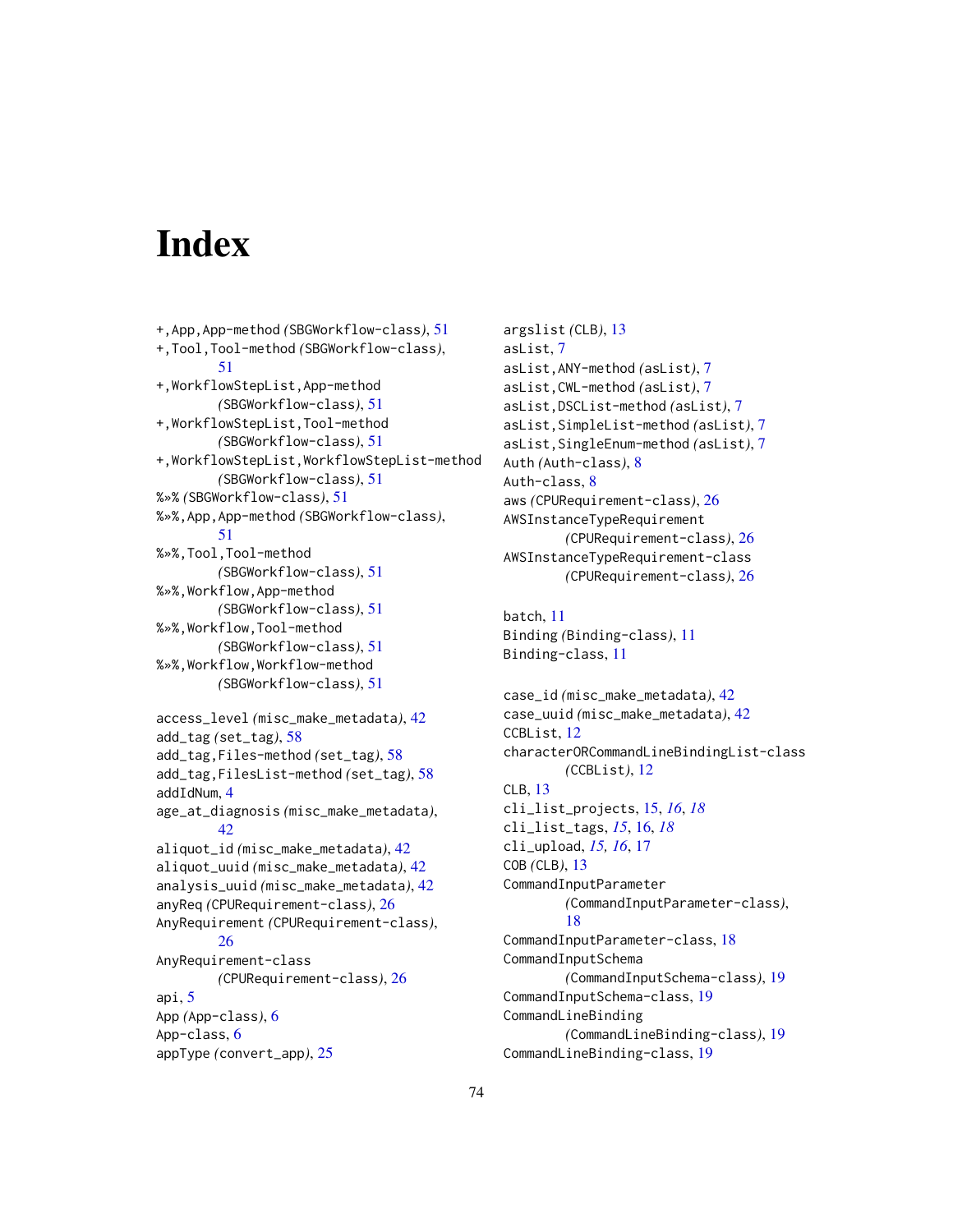# INDEX 75

CommandLineTool *(*CommandLineTool-class*)*, [20](#page-19-0) CommandLineTool-class, [20](#page-19-0) CommandOutputBinding *(*CommandOutputBinding-class*)*,  $23$ CommandOutputBinding-class, [23](#page-22-0) CommandOutputParameter *(*CommandOutputParameter-class*)*, [24](#page-23-0) CommandOutputParameter-class, [24](#page-23-0) CommandOutputSchema *(*CommandOutputSchema-class*)*, [24](#page-23-0) CommandOutputSchema-class, [24](#page-23-0) ComplexEnum *(*PrimitiveSingleEnum-class*)*, [44](#page-43-0) ComplexSingleEnum-class *(*PrimitiveSingleEnum-class*)*, [44](#page-43-0) convert\_app, [25](#page-24-0) cpu *(*CPURequirement-class*)*, [26](#page-25-0) CPURequirement *(*CPURequirement-class*)*, [26](#page-25-0) CPURequirement-class, [26](#page-25-0) CreateFileRequirement *(*ProcessRequirement-class*)*, [46](#page-45-0) CreateFileRequirement-class *(*ProcessRequirement-class*)*, [46](#page-45-0) CWL *(*CWL-class*)*, [27](#page-26-0) CWL-class, [27](#page-26-0) data\_format *(*misc\_make\_metadata*)*, [42](#page-41-0) data\_subtype *(*misc\_make\_metadata*)*, [42](#page-41-0) data\_type *(*misc\_make\_metadata*)*, [42](#page-41-0) DatatypeEnum *(*PrimitiveSingleEnum-class*)*, [44](#page-43-0) DatatypeSingleEnum-class *(*PrimitiveSingleEnum-class*)*, [44](#page-43-0) days\_to\_death *(*misc\_make\_metadata*)*, [42](#page-41-0) delete, [28](#page-27-0) delete,Files-method *(*delete*)*, [28](#page-27-0) delete,SimpleList-method *(*delete*)*, [28](#page-27-0) delete,Task-method *(*delete*)*, [28](#page-27-0) disease\_type *(*misc\_make\_metadata*)*, [42](#page-41-0) docker *(*CPURequirement-class*)*, [26](#page-25-0) DockerRequirement *(*ProcessRequirement-class*)*, [46](#page-45-0) DockerRequirement-class *(*ProcessRequirement-class*)*, [46](#page-45-0) download, [29](#page-28-0)

download,Files-method *(*download*)*, [29](#page-28-0) download,FilesList-method *(*download*)*, [29](#page-28-0) DSCList, [29](#page-28-0) DSCList-class *(*DSCList*)*, [29](#page-28-0) enum *(*PrimitiveSingleEnum-class*)*, [44](#page-43-0) enum-class *(*PrimitiveSingleEnum-class*)*, [44](#page-43-0) EnvironmentDef *(*ProcessRequirement-class*)*, [46](#page-45-0) EnvironmentDef-class *(*ProcessRequirement-class*)*, [46](#page-45-0) EnvironmentDefList *(*ProcessRequirement-class*)*, [46](#page-45-0) EnvironmentDefList-class *(*ProcessRequirement-class*)*, [46](#page-45-0) EnvVarRequirement *(*ProcessRequirement-class*)*, [46](#page-45-0) EnvVarRequirement-class *(*ProcessRequirement-class*)*, [46](#page-45-0) ethnicity *(*misc\_make\_metadata*)*, [42](#page-41-0) experimental\_strategy *(*misc\_make\_metadata*)*, [42](#page-41-0) Expression *(*Expression-class*)*, [30](#page-29-0) Expression-class, [30](#page-29-0) ExpressionEngineRequirement *(*ProcessRequirement-class*)*, [46](#page-45-0) ExpressionEngineRequirement-class *(*ProcessRequirement-class*)*, [46](#page-45-0) ExpressionTool *(*ExpressionTool-class*)*, [30](#page-29-0) ExpressionTool-class, [30](#page-29-0) File *(*FileList*)*, [31](#page-30-0) File-class *(*FileList*)*, [31](#page-30-0) file\_extension *(*misc\_make\_metadata*)*, [42](#page-41-0) file\_segment\_number *(*misc\_make\_metadata*)*, [42](#page-41-0) FileDef *(*ProcessRequirement-class*)*, [46](#page-45-0) fileDef *(*CPURequirement-class*)*, [26](#page-25-0) FileDef-class *(*ProcessRequirement-class*)*, [46](#page-45-0) FileDefList *(*ProcessRequirement-class*)*, [46](#page-45-0) FileDefList-class *(*ProcessRequirement-class*)*, [46](#page-45-0) FileList, [31](#page-30-0) FileList-class *(*FileList*)*, [31](#page-30-0) Files *(*Files-class*)*, [32](#page-31-0)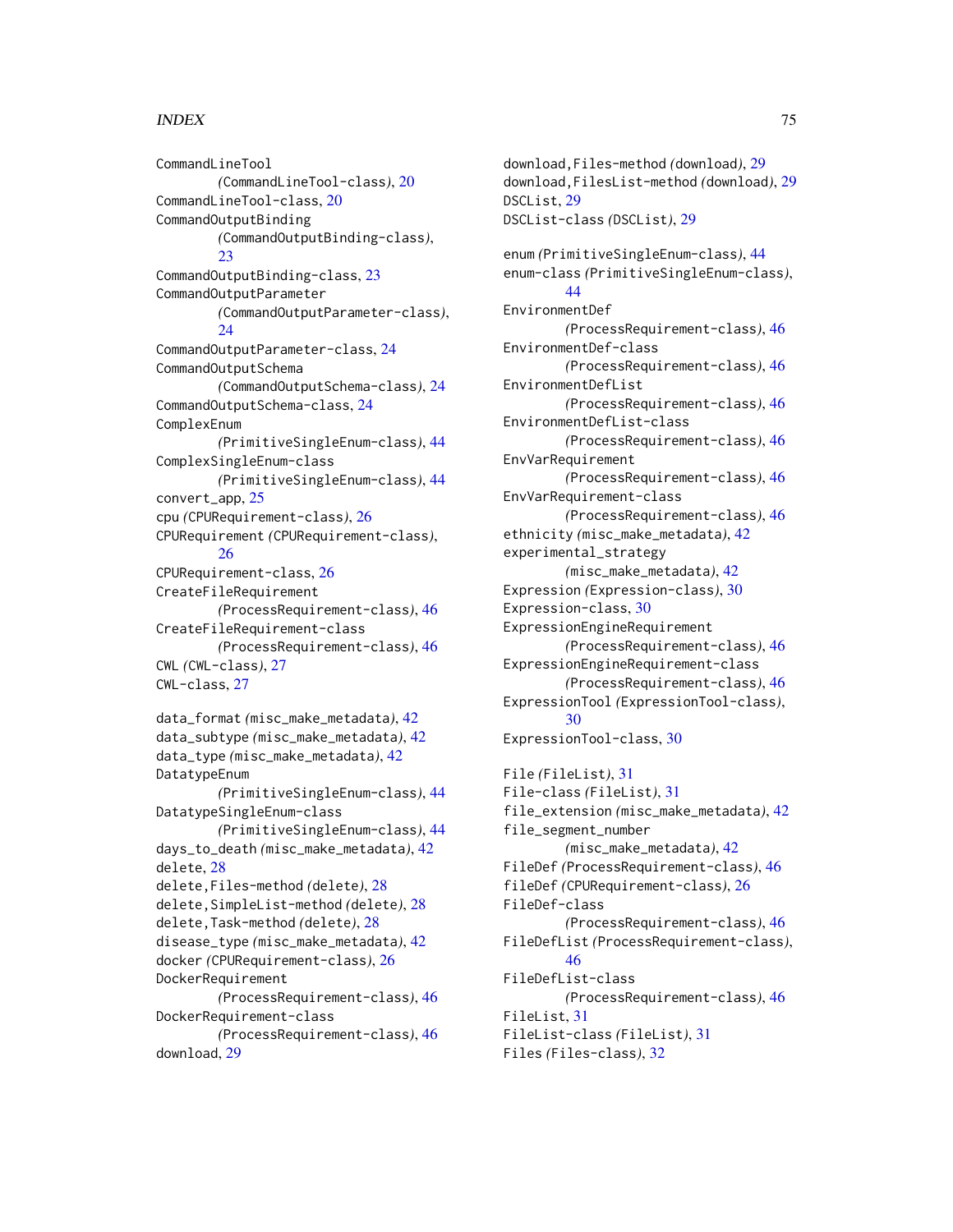```
Files-class, 32
FilesList (Files-class), 32
FilesList-class (Files-class), 32
Flow (SBGWorkflow-class), 51
FS (FS-class), 34
FS-class, 34
gdc_file_uuid (misc_make_metadata), 42
gender (misc_make_metadata), 42
get_cwl_class, 34
get_token, 35
get_uploader, 18, 36
getTaskHook (setTaskHook), 58
Handler (Handler-class), 37
Handler-class, 37
InPar (CLB), 13
input (CLB), 13
input_matrix, 37
InputParameter (Parameter-class), 43
InputParameter-class (Parameter-class),
        43
InputParameterList (Parameter-class), 43
InputParameterList-class
        (Parameter-class), 43
InputSchema (SchemaList), 56
InputSchema-class (SchemaList), 56
investigation (misc_make_metadata), 42
IPList (CLB), 13
is_commandlinetool (get_cwl_class), 34
is_workflow (get_cwl_class), 34
Item (Item-class), 38
Item-class, 38
ItemArray (PrimitiveSingleEnum-class),
        44
ItemArray-class
        (PrimitiveSingleEnum-class), 44
library_id (misc_make_metadata), 42
link, 39
link,App,ToolORWorkflow-method (link),
        39
link,Tool,Tool-method (link), 39
link,Tool,Workflow-method (link), 39
link,ToolORWorkflow,App-method (link),
        39
link,Workflow,Tool-method (link), 39
link,Workflow,Workflow-method (link), 39
```

```
link_what, 41
link_what,SBGWorkflow,SBGWorkflow-method
        (link_what), 41
link_what,SBGWorkflow,Tool-method
        (link_what), 41
link_what,Tool,SBGWorkflow-method
        (link_what), 41
link_what,Tool,Tool-method (link_what),
        41
mem (CPURequirement-class), 26
MemRequirement (CPURequirement-class),
        26
MemRequirement-class
        (CPURequirement-class), 26
Metadata (misc_make_metadata), 42
Metadata-class (misc_make_metadata), 42
misc_get_token (get_token), 35
misc_get_uploader (get_uploader), 36
```

```
misc_make_metadata, 42
misc_upload_cli (cli_upload), 17
OPList (CLB), 13
OutPar (CLB), 13
output (CLB), 13
output_matrix (input_matrix), 37
OutputParameter (Parameter-class), 43
OutputParameter-class
        (Parameter-class), 43
OutputParameterList (Parameter-class),
        43
OutputParameterList-class
        (Parameter-class), 43
OutputSchema (SchemaList), 56
OutputSchema-class (SchemaList), 56
paired_end (misc_make_metadata), 42
Parameter (Parameter-class), 43
```

```
Parameter-class, 43
platform (misc_make_metadata), 42
platform_unit_id (misc_make_metadata),
        42
primary_site (misc_make_metadata), 42
PrimitiveEnum
        (PrimitiveSingleEnum-class), 44
PrimitiveSingleEnum-class, 44
Process (Process-class), 44
Process-class, 44
```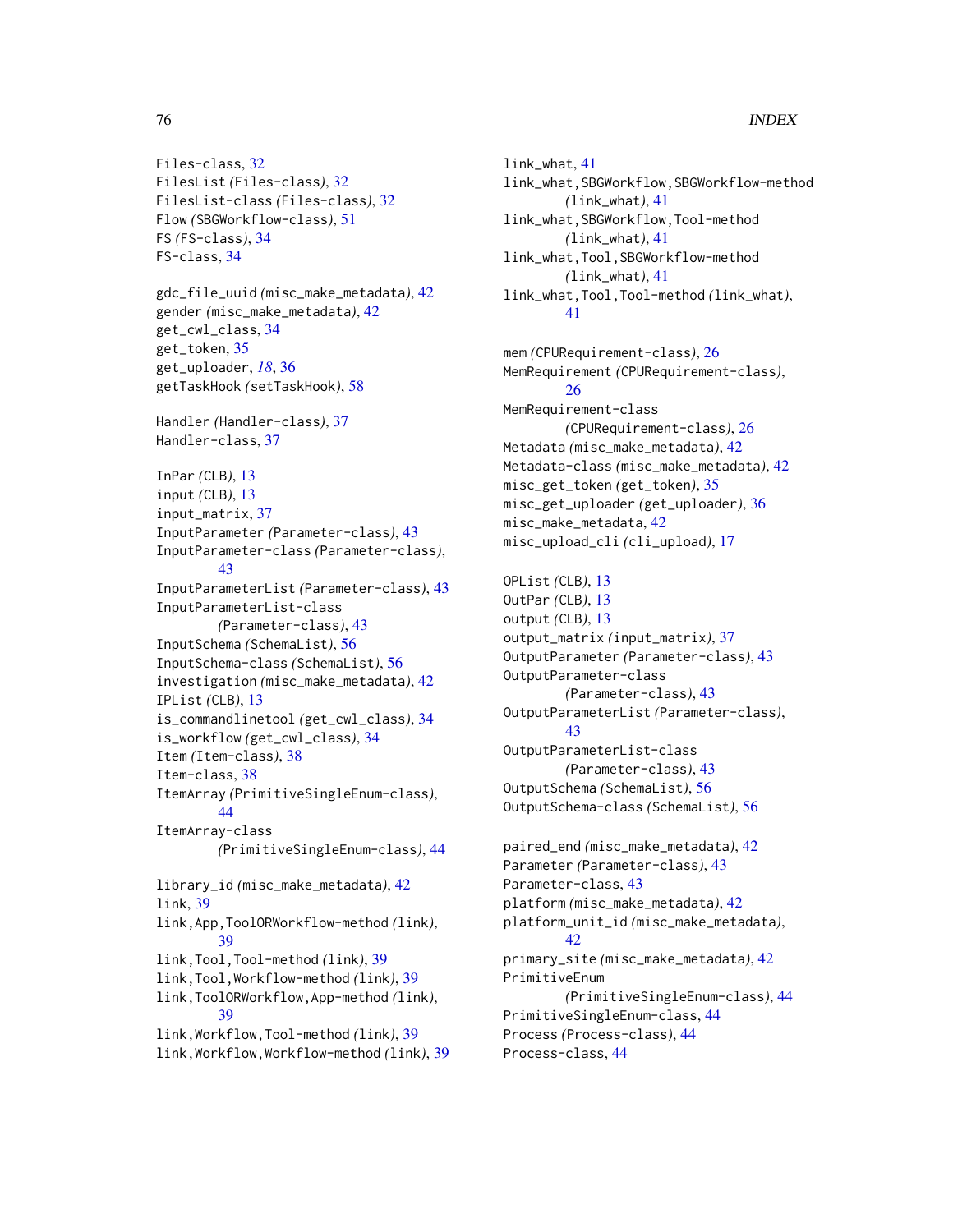# INDEX 277

ProcessRequirement *(*ProcessRequirement-class*)*, [46](#page-45-0) ProcessRequirement-class, [46](#page-45-0) ProcessRequirementList *(*ProcessRequirement-class*)*, [46](#page-45-0) ProcessRequirementList-class *(*ProcessRequirement-class*)*, [46](#page-45-0) project\_details, [48](#page-47-0) project\_members, [49](#page-48-0) quality\_scale *(*misc\_make\_metadata*)*, [42](#page-41-0)

race *(*misc\_make\_metadata*)*, [42](#page-41-0) reference\_genome *(*misc\_make\_metadata*)*, [42](#page-41-0) requirements *(*CPURequirement-class*)*, [26](#page-25-0) response, [50](#page-49-0) response,ANY-method *(*response*)*, [50](#page-49-0) response,Item-method *(*response*)*, [50](#page-49-0) response,SimpleList-method *(*response*)*, [50](#page-49-0) response<- *(*response*)*, [50](#page-49-0) response<-,ANY-method *(*response*)*, [50](#page-49-0) response<-,Item-method *(*response*)*, [50](#page-49-0) response<-,SimpleList-method *(*response*)*, [50](#page-49-0) sample\_id *(*misc\_make\_metadata*)*, [42](#page-41-0) sample\_type *(*misc\_make\_metadata*)*, [42](#page-41-0) sample\_uuid *(*misc\_make\_metadata*)*, [42](#page-41-0) sbg\_get\_env, [55](#page-54-0) sbg\_set\_env, [56](#page-55-0) SBGWorkflow *(*SBGWorkflow-class*)*, [51](#page-50-0) SBGWorkflow-class, [51](#page-50-0)

ScatterFeatureRequirement *(*ProcessRequirement-class*)*, [46](#page-45-0) ScatterFeatureRequirement-class *(*ProcessRequirement-class*)*, [46](#page-45-0) ScehmaList *(*SchemaList*)*, [56](#page-55-0) Schema *(*SchemaList*)*, [56](#page-55-0) Schema-class *(*SchemaList*)*, [56](#page-55-0) SchemaDef *(*SchemaList*)*, [56](#page-55-0) SchemaDef-class *(*SchemaList*)*, [56](#page-55-0) SchemaDefList *(*SchemaList*)*, [56](#page-55-0) SchemaDefList-class *(*SchemaList*)*, [56](#page-55-0) SchemaList, [56](#page-55-0) SchemaList-class *(*SchemaList*)*, [56](#page-55-0) set\_tag, [58](#page-57-0)

set\_tag,Files-method *(*set\_tag*)*, [58](#page-57-0)

set\_tag,FilesList-method *(*set\_tag*)*, [58](#page-57-0) set\_test\_env, [59](#page-58-0) setListClass, [57](#page-56-0) setTaskHook, [58](#page-57-0) sevenbridges-package, [3](#page-2-0) SubworkflowFeatureRequirement *(*ProcessRequirement-class*)*, [46](#page-45-0) SubworkflowFeatureRequirement-class *(*ProcessRequirement-class*)*, [46](#page-45-0) test\_tool\_bunny, [60](#page-59-0) test\_tool\_cwlrun, [61](#page-60-0) test\_tool\_rabix, [62](#page-61-0) Tool *(*Tool-class*)*, [62](#page-61-0) Tool-class, [62](#page-61-0) upload\_complete\_all, [64](#page-63-0) upload\_complete\_part, [65](#page-64-0) upload\_delete, [66](#page-65-0) upload\_file, *[5](#page-4-0)* upload\_info, [67](#page-66-0) upload\_info\_part, [67](#page-66-0) upload\_init, [68](#page-67-0) vital\_status *(*misc\_make\_metadata*)*, [42](#page-41-0) Workflow *(*WorkflowOutputParameter-class*)*, [69](#page-68-0) Workflow-class *(*WorkflowOutputParameter-class*)*, [69](#page-68-0) WorkflowOutputParameter *(*WorkflowOutputParameter-class*)*, [69](#page-68-0) WorkflowOutputParameter-class, [69](#page-68-0) WorkflowOutputParameterList *(*WorkflowOutputParameter-class*)*, [69](#page-68-0) WorkflowOutputParameterList-class *(*WorkflowOutputParameter-class*)*, [69](#page-68-0) WorkflowStep *(*WorkflowStepInput-class*)*, [71](#page-70-0) WorkflowStep-class *(*WorkflowStepInput-class*)*, [71](#page-70-0) WorkflowStepInput *(*WorkflowStepInput-class*)*, [71](#page-70-0) WorkflowStepInput-class, [71](#page-70-0)